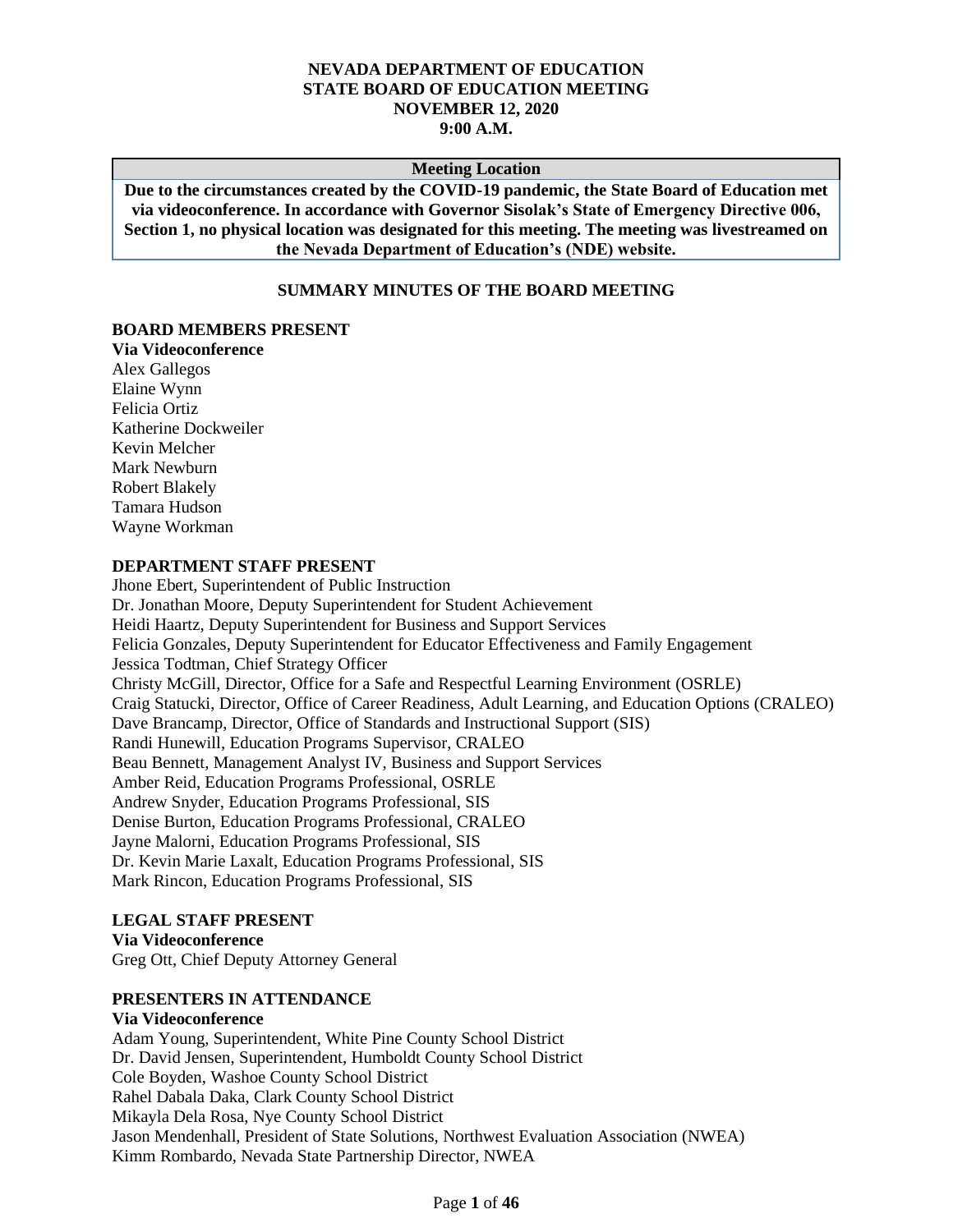Chris Minnich, Chief Executive Officer, NWEA

**AUDIENCE IN ATTENDANCE Via Livestream**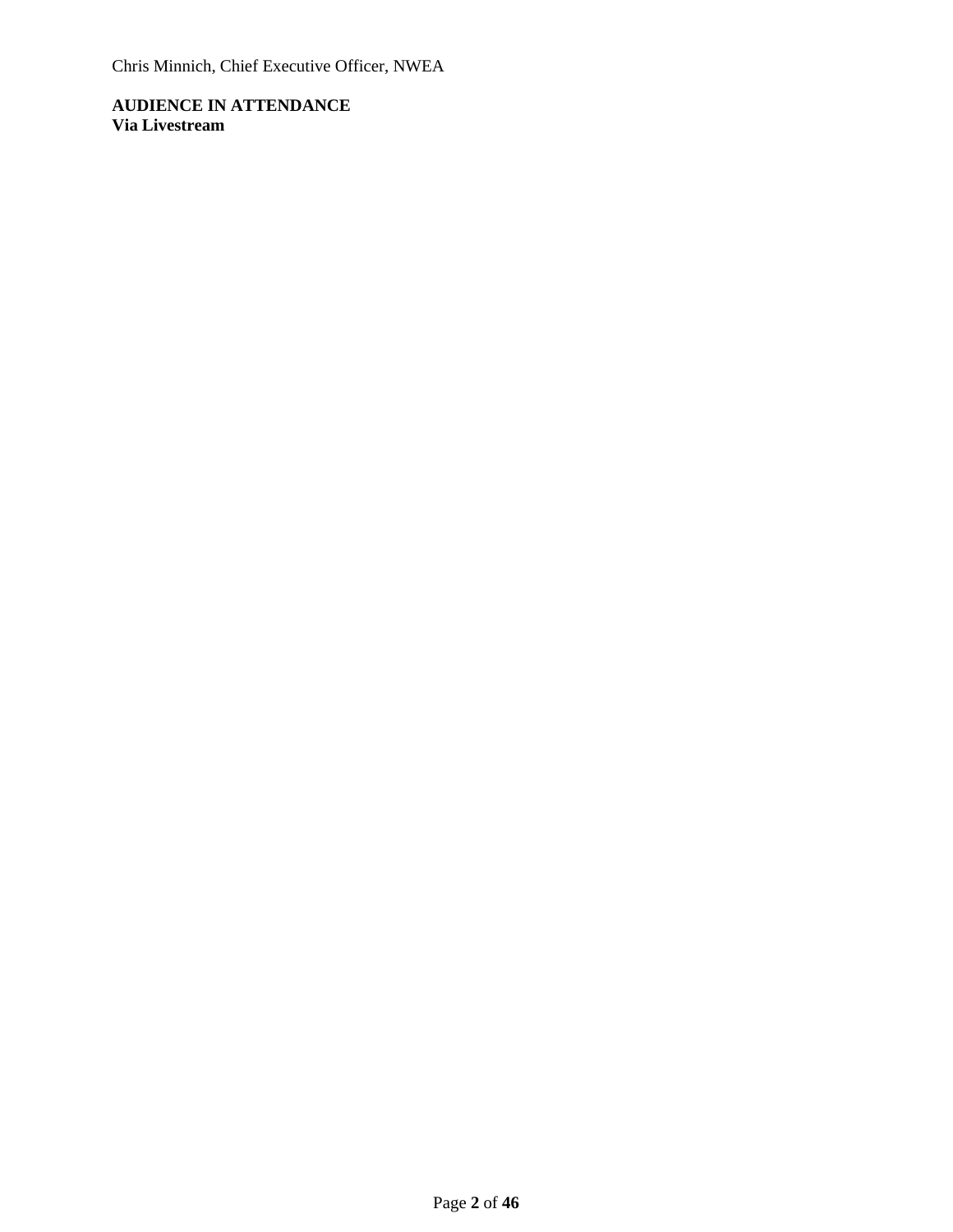# **1: CALL TO ORDER; ROLL CALL; PLEDGE OF ALLEGIANCE**

Meeting called to order at 9:02 A.M. by Vice President Mark Newburn. Quorum was established. Vice President Newburn led the Pledge of Allegiance.

# **2: PUBLIC COMMENT #1**

Lindsey Dalley, Moapa Valley Community Educational Advisory Board, submitted public comment regarding agenda item 10 and Assembly Bill (AB) 469. (*A complete copy of the statement is available in Appendix A)*

Kenneth Paul, Principal of Lyon Middle School, submitted public comment regarding agenda item 10 and AB 469. (*A complete copy of the statement is available in Appendix A)*

Shawna Jessen, Principal of Bowler Elementary School, submitted public comment regarding agenda item 10 and AB 469. (*A complete copy of the statement is available in Appendix A)*

Antonio Rael, Principal of Western High School, submitted public comment regarding agenda item 10 and AB 469. (*A complete copy of the statement is available in Appendix A)*

Michelee Quiroz Cruz-Crawford, Principal of Ronnow Elementary School, submitted public comment regarding agenda item 10 and AB 469. (*A complete copy of the statement is available in Appendix A)*

Hal Mortensen, Principal of Perkins Elementary School and Moapa Valley High School, submitted public comment regarding agenda item 10 and AB 469. (*A complete copy of the statement is available in Appendix A)*

Kelly Grondahl, Principal of Vegas Verdes Elementary School, submitted public comment regarding agenda item 10 and AB 469. (*A complete copy of the statement is available in Appendix A)*

Jeff Geihs, Executive Director of the Nevada Association of School Administrators, submitted public comment regarding agenda item 10 and AB 469. (*A complete copy of the statement is available in Appendix A)*

Jennifer Black, Principal of Lincoln Elementary School, submitted public comment regarding agenda item 10 and AB 469. (*A complete copy of the statement is available in Appendix A)*

Stephen Augspurger, Executive Director of the Clark County Association of School Administrators and Professional-Technical Employees submitted public comment regarding agenda item 10 and AB 469. (*A complete copy of the statement is available in Appendix A)*

Anthony Nunez submitted public comment regarding agenda item 10 and AB 469. (*A complete copy of the statement is available in Appendix A)*

Ramona Esparza, Principal of Valley High School, submitted public comment regarding agenda item 10 and AB 469. (*A complete copy of the statement is available in Appendix A)*

Dana Roseman, Principal of Scott Elementary School, submitted public comment regarding agenda item 10 and AB 469. (*A complete copy of the statement is available in Appendix A)*

John Anzalone, Principal of Sierra Vista High School, submitted public comment regarding agenda item 10 and AB 469. (*A complete copy of the statement is available in Appendix A)*

John Vellardita, Executive Director of the Clark County Education Association, submitted public comment regarding agenda item 10 and AB 469. (*A complete copy of the statement is available in Appendix A)*

Jan Giles, President of the Education Support Employees Association, submitted public comment regarding agenda item 10 and AB 469. (*A complete copy of the statement is available in Appendix A)*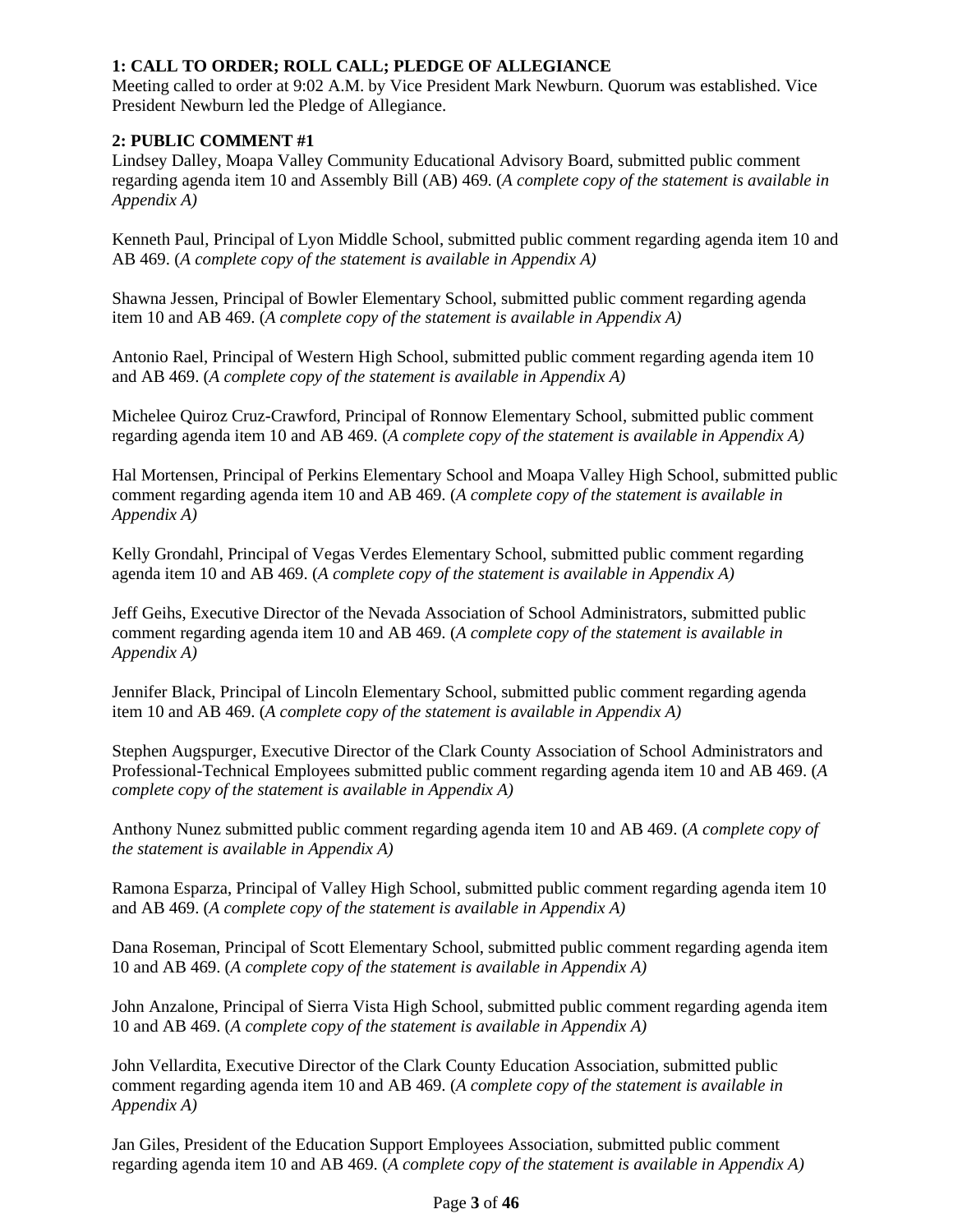The Nevada State Education Association submitted public comment regarding agenda item 12 and the reopening of schools. (*A complete copy of the statement is available in Appendix A)*

# **3: APPROVAL OF FLEXIBLE AGENDA**

# **Member Robert Blakely moved to approve a flexible agenda. Member Tamara Hudson seconded. Motion passed.**

## **5: SUPERINTENDENT'S REPORT**

Superintendent Jhone Ebert, Deputy Superintendent for Business and Support Services Heidi Haartz, Deputy Superintendent for Educator Effectiveness and Family Engagement Felicia Gonzales, and Deputy Superintendent for Student Achievement Dr. Jonathan Moore conducted a PowerPoint presentation regarding the Nevada Department of Education's (NDE or the Department) ongoing efforts to support students, educators, and families in [response to COVID-19.](http://www.doe.nv.gov/uploadedFiles/ndedoenvgov/content/Boards_Commissions_Councils/State_Board_of_Education/2020/November/SBESuptReport.pdf)

Superintendent Ebert also reported that the Department had recently held a meeting with the Technical Advisory Council, made up of experts who specialize in data. Conversations regarding how U.S. Department of Education policy may shift under new federal administration are also occurring so that the Department is prepared and responsive to opportunities for furthering student achievement.

Member Felicia Ortiz asked Deputy Superintendent Haartz if the comparison between budgets under the Nevada Plan and the projected Pupil-Centered Funding Plan as required by Senate Bill 543 had occurred. Deputy Superintendent Haartz responded that the comparative analysis was completed and presented to the Commission on School Funding (Commission) in May of 2020. This analysis impacted the recommendations that the Commission made to the Governor and the Legislature in July of 2020. Deputy Superintendent Haartz noted that the information is available to the public as items for the May 15, 2020 Commission on School Funding Meeting.

## **9: INFORMATION, DISCUSSION, AND POSSIBLE REGARDING THE DEFINITION OF AT-RISK**

Heidi Haartz, Deputy Superintendent of Business and Support Services, and Beau Bennett, Management Analyst IV, conducted a PowerPoint presentation to the Board regarding the [Definition of At-Risk.](http://www.doe.nv.gov/uploadedFiles/ndedoenvgov/content/Boards_Commissions_Councils/State_Board_of_Education/2020/November/item9_Options%20for%20At%20Risk%20Definition.pdf)

Member Ortiz asked how a student would be evaluated to meet criteria under the new definition. Deputy Superintendent Haartz noted that this data is pre-existing data available to schools and the Department via Infinite Campus (the State's student information system).

Vice President Newburn asked about the measures that drove the data. Deputy Superintendent Haartz responded that the Department would determine how this data would be extracted, such as via Infinite Campus, which is currently in use across the State. Vice President Newburn asked to confirm that the implementation of this definition would be consistent; Deputy Superintendent Haartz further noted that this definition would go through a regulatory process under the Board's authority before becoming the definition under the Pupil-Centered Funding Plan.

Member Hudson asked about resources for districts that do not use Infinite Campus, and the system for determining if a student is economically or academically disadvantaged. Deputy Superintendent Haartz clarified that every district in Nevada is using Infinite Campus. The specific measures have not yet been determined as they change over time; however, there are pre-existing measures in statute that may be reviewed during the development process.

Member Wayne Workman asked if weighted funding categories under the Pupil-Centered Funding Plan were stackable, and if not, if there was a priority designation for which category they would be funded under. Deputy Superintendent Haartz responded that students who are eligible for weighted funding across multiple categories are funded in the category with the highest weight.

Member Kevin Melcher clarified that this definition was a policy-level decision, from which the Department would then move forward with the regulatory process in developing the details.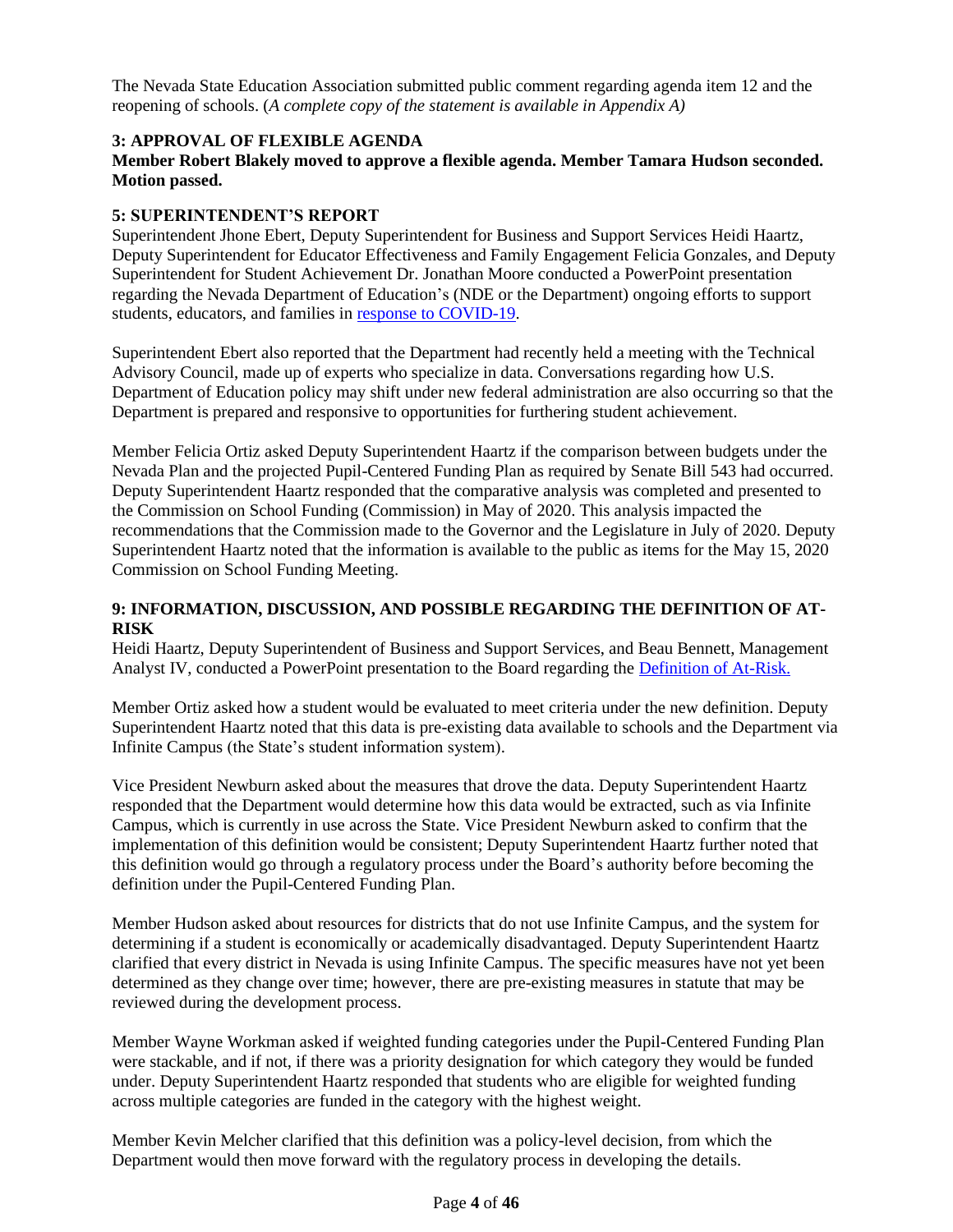Member Katherine Dockweiler asked if special education would receive funds beyond federal dollars if it was moved outside of the weighted categories of the Pupil-Centered Funding Plan. Deputy Superintendent Haartz responded that the Commission has proposed the current process for special education funding be maintained. Member Ortiz asked if it was possible to change the term "At-Risk." Deputy Superintendent Haartz responded that At-Risk is a legal term currently existing in statute, and to change the term, legislative action would be required.

## **Member Blakely moved to approve the recommended definition of At-Risk. Member Dockweiler seconded. Motion passed.**

# **6: APPROVAL OF CONSENT AGENDA**

**Member Ortiz moved to approve the consent agenda. Member Blakely seconded. Motion passed.**

#### **7: INFORMATION, DISCUSSION, AND POSSIBLE ACTION REGARDING THE DIVERSITY, EQUITY, AND INCLUSION WORKGROUP OF THE NEVADA STATE BOARD OF EDUCATION**

Member Hudson provided an update to the Board regarding the October 15, 2020 meeting of the Diversity, Equity, and Inclusion Workgroup. The Workgroup received an update regarding the [Multicultural Standards Taskforce](http://www.doe.nv.gov/uploadedFiles/ndedoenvgov/content/Boards_Commissions_Councils/State_Board_of_Education/2020/October/DEIpresentation.pdf) and a presentation regarding Nevada State [Licensed Educational](http://www.doe.nv.gov/uploadedFiles/ndedoenvgov/content/Boards_Commissions_Councils/State_Board_of_Education/2020/October/DEIPresentationonEducatorDiversity.pdf)  [Personnel Demographics.](http://www.doe.nv.gov/uploadedFiles/ndedoenvgov/content/Boards_Commissions_Councils/State_Board_of_Education/2020/October/DEIPresentationonEducatorDiversity.pdf) The next meeting will be November 20, 2020 and will include an update regarding equity work at NDE.

Member Dockweiler, referencing public comment regarding discrimination submitted by Jan Giles, asked what the Board could do to assist in combatting discrimination. Member Ortiz responded that the Department is currently undertaking equity training to ensure that the Department can then assist districts and schools in addressing implicit bias, systemic racism, and social justice. The Workgroup seeks to further review and monitor issues of equity.

# **8: INFORMATION AND DISCUSSION REGARDING THE TIMELINE AND PLAN TO IMPLEMENT THE REQUIREMENTS OF SENATE BILL 108 (2017)**

Dave Brancamp, Director of the Office of Standards and Instructional Support; Jayne Malorni, Education Programs Professional, Standards and Instructional Support; and Andrew Snyder, Education Programs Professional, Standards and Instructional Support, conducted a PowerPoint presentation regarding [Senate](http://www.doe.nv.gov/uploadedFiles/ndedoenvgov/content/Boards_Commissions_Councils/State_Board_of_Education/2020/November/SB108.pdf)  [Bill 108 \(2017\)](http://www.doe.nv.gov/uploadedFiles/ndedoenvgov/content/Boards_Commissions_Councils/State_Board_of_Education/2020/November/SB108.pdf).

Member Ortiz noted that criminal justice would most appropriately fit in U.S. Government classes, but they were recently expanded to include economics curriculum; she asked how teachers would be able to include all of the needed class content, and whether the last three years of high school was too late to be teaching these elements of criminal justice.

Ms. Malorni noted that it would not be additional material, as it is currently included. However, the crosswalk would provide an opportunity to highlight and emphasize the information. Responding to Member Ortiz, Ms. Malorni noted that professional development would further support educators, including the scope and objectives to teach and help students understand the subject content, not to enforce the subject content.

[*Convenience Break*]

# **10: INFORMATION, DISCUSSION, AND POSSIBLE ACTION REGARDING THE CURRENT IMPLEMENTATION OF ASSEMBLY BILL 469 (2017)**

Felicia Gonzales, Deputy Superintendent for Educator Effectiveness and Family Engagement, and Vice President Newburn conducted a PowerPoint presentation regarding the [Implementation of Assembly Bill](http://www.doe.nv.gov/uploadedFiles/ndedoenvgov/content/Boards_Commissions_Councils/State_Board_of_Education/2020/November/Item10-SBEPresentation.pdf)  [469 \(2017\).](http://www.doe.nv.gov/uploadedFiles/ndedoenvgov/content/Boards_Commissions_Councils/State_Board_of_Education/2020/November/Item10-SBEPresentation.pdf)

Discussing ongoing concerns and areas to be addressed, Member Ortiz noted that one concern was that Clark County School District (CCSD) was picking and choosing which policies to implement from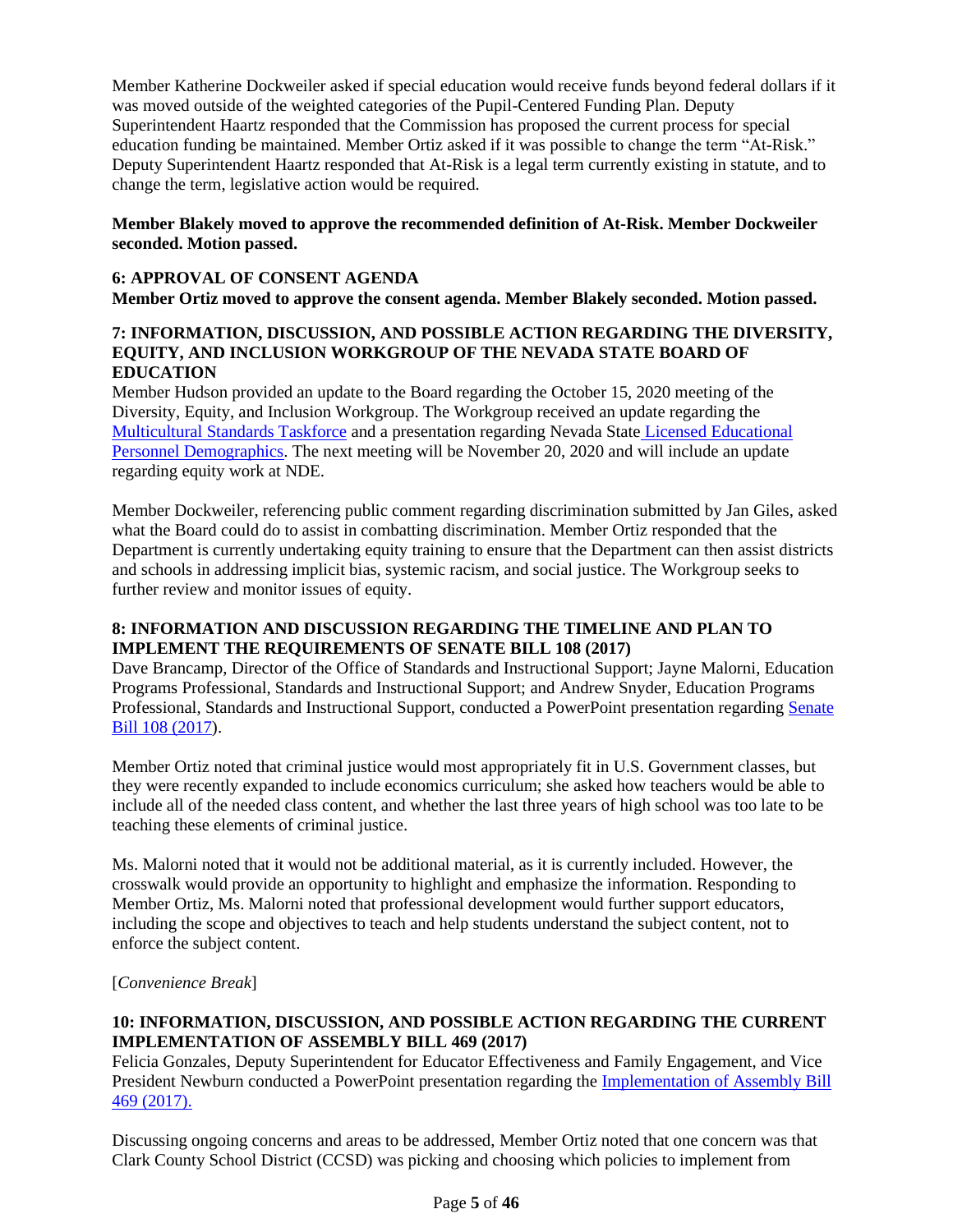Assembly Bill (AB) 469, while another was that teacher shortages have been particularly difficult this year under COVID-19. Member Dockweiler noted that some principals have reported incentivization which often alludes to coercion. Member Ortiz emphasized the importance of investigating discriminatory practices in the hiring process, as the majority of teachers currently remaining in the pool are teachers of color. Member Melcher asked which schools were predominately being affected and that that information be included in the report. Members Ortiz and Melcher noted that school organizational teams (SOTs) are a transparency and accountability measure at the school level, but most schools do not have materials and meeting information posted for the SOTs. Deputy Superintendent Gonzales added that it is required that each school post its school operational plan each year.

Superintendent Ebert noted that discrimination of any kind is unacceptable, and if employment discrimination is taking place, the Nevada Equal Rights Commission should be contacted immediately.

**Vice President Newburn moved that the Department of Education conduct an investigation into the current status of the CCSD reorganization as outlined by AB 469 (2017), looking for areas of noncompliance to be addressed by the Superintendent's authority, or areas of ambiguity which could be addressed by the State Board's regulatory authority. Member Ortiz seconded. Motion passed.** 

# **11: INFORMATION AND DISCUSSION REGARDING THE FALL ADMINISTRATION OF THE MEASURE OF ACADEMIC PROGRESS ASSESSMENT UNDER READ BY GRADE 3**

Chief Executive Officer Chris Minnich, President of State Solutions Jason Mendenhall, and Nevada State Partnership Director Kimm Rombardo, all from the Northwest Evaluation Association, conducted a PowerPoint presentation regarding [Read by Grade 3 and Measure of Academic Progress \(MAP\) Growth.](http://www.doe.nv.gov/uploadedFiles/ndedoenvgov/content/Boards_Commissions_Councils/State_Board_of_Education/2020/November/2020-11-12_NVDoE_Board_Presentation.pdf)

Member Hudson asked if enrollment numbers declined; Mr. Mendenhall responded that the results were preliminary, so there may be further students added to the data set, at which time it can be compared to enrollment, and the shortages may be a combination of the timing of the testing and enrollment.

President Elaine Wynn noted that data drives policy, but she questioned whether this data was valuable in this instance. For example, the tests may be positive in part because parents are assisting their children during testing, or with increased drop rates, those children still enrolled are those more engaged in school. President Wynn cautioned against using this data for future determinations.

Member Ortiz noted that the test was norm-referenced rather than criterion-referenced, which means that the tests are compared to the results of their peers, rather than their understanding of the materials. Member Dockweiler noted the importance of norm-referenced tests being administered consistently. President Wynn asked what additional tests would be conducted; Superintendent Ebert responded that this is one of three formative tests conducted. Responding to President Wynn, Mr. Minnich noted that, for future testing, adaptations would need to be made. However, it was reported that this data was helpful for educators at the individual student level to make specific changes to address that student's learning.

Dr. Kevin Marie Laxalt, Education Programs Professional, Office of Standards and Instructional Support, and Mark Rincon, Education Programs Professional, Office of Standards and Instructional Support, conducted a PowerPoint presentation regarding [Read by Grade 3 Supports](http://www.doe.nv.gov/uploadedFiles/ndedoenvgov/content/Boards_Commissions_Councils/State_Board_of_Education/2020/November/RBG3COVID-19EducatorSupport.pdf) throughout COVID-19.

Responding to Member Ortiz, Dr. Laxalt noted that budget cuts to Read by Grade 3 were to the role of the literacy specialist and professional learning. However, many districts have continued to use literacy specialists, but have found alternative funding sources for them. Read by Grade 3 programming continues with regular contact and communication with Read by Grade 3 leads in districts and charters, and a survey is forthcoming to assess gaps and needs. Through office hours offered by NDE staff, the primary issue being raised is the struggle to teach reading to students via distance learning.

### **12: INFORMATION AND DISCUSSION REGARDING DISTRICT AND SCHOOL OPERATIONS AND EDUCATION DURING COVID-19**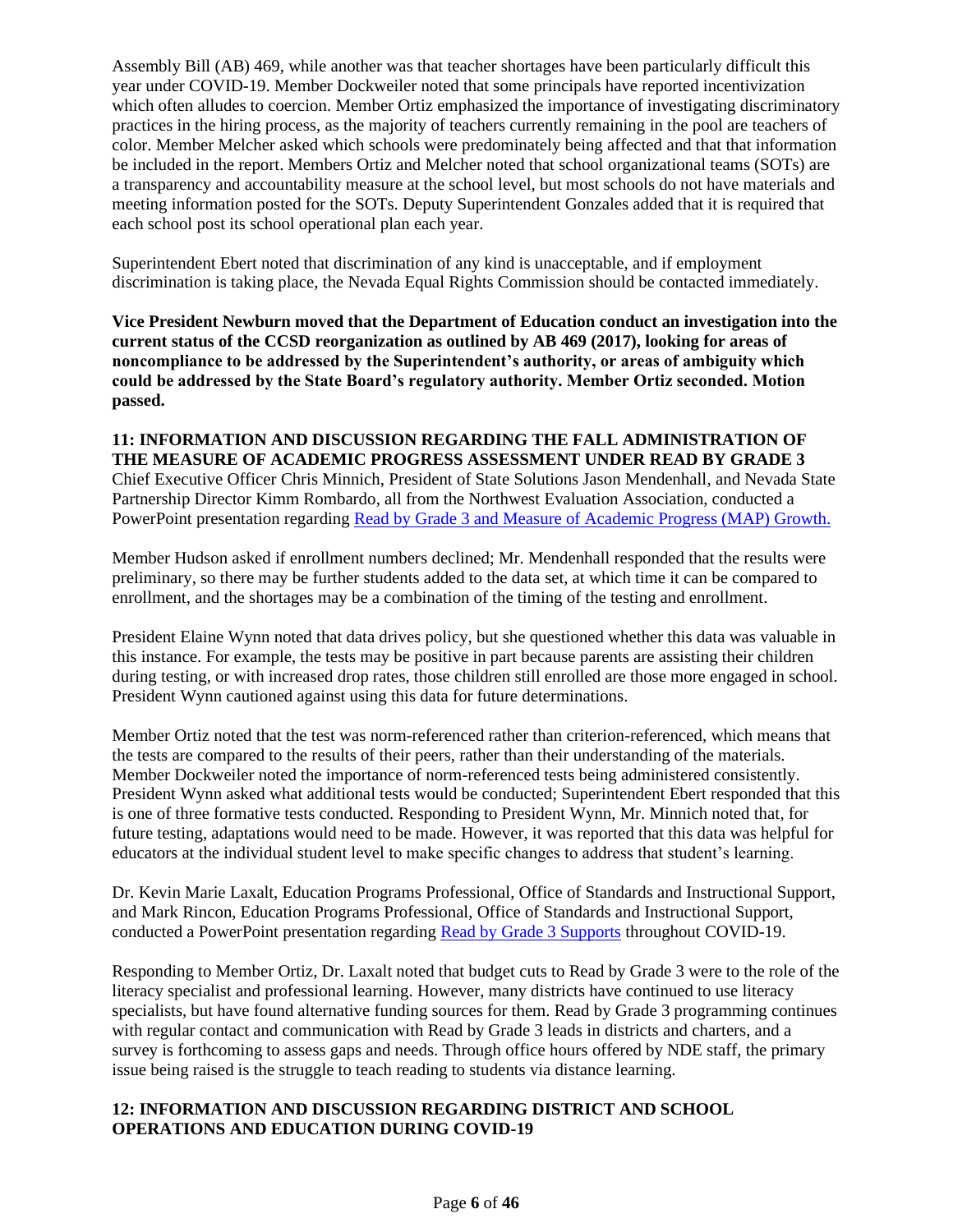District leaders and student representatives provided an update to the Board regarding the implementation and status of school reopening plans and education during COVID-19.

## • **Humboldt County School District**

Dr. David Jensen, Superintendent of Humboldt County School District conducted a PowerPoint presentation regarding the status of school reopening in [Humboldt County School District.](http://www.doe.nv.gov/uploadedFiles/ndedoenvgov/content/Boards_Commissions_Councils/State_Board_of_Education/2020/November/HumboldtReopeningPresentation_AT1.pdf) Member Hudson asked if superintendents are sharing data and materials about their successful practices, which Superintendent Jensen confirmed.

# • **White Pine County School District**

Adam Young, Superintendent of White Pine County School District, conducted a PowerPoint presentation regarding the status of school reopening in [White Pine County School District.](http://www.doe.nv.gov/uploadedFiles/ndedoenvgov/content/Boards_Commissions_Councils/State_Board_of_Education/2020/November/WPCSDReturntoSchoolPresentation.pdf)

# • **Lyon County School District**

Member Workman, in his capacity as Superintendent of Lyon County School District, conducted a PowerPoint presentation regarding the status of school reopening in [Lyon County School](http://www.doe.nv.gov/uploadedFiles/ndedoenvgov/content/Boards_Commissions_Councils/State_Board_of_Education/2020/November/lyonpresentation.pdf)  [District.](http://www.doe.nv.gov/uploadedFiles/ndedoenvgov/content/Boards_Commissions_Councils/State_Board_of_Education/2020/November/lyonpresentation.pdf)

# • **Reports from Students Across Nevada**

 $\circ$  Mikayla, a 12<sup>th</sup> grader from Nye County School District, provided an update to the Board regarding education and learning during COVID-19. Mikayla is on a hybrid schedule, although her school is currently on a two-week quarantine. She reported access to connectivity and a device, but that her internet was often overloaded and she is sometimes unable to connect to live class sessions. Mikayla noted that online learning does not work for her personally, as she struggles to maintain focus and retain information when working from home. While normally an overachiever, this year she reports being overstressed and undermotivated. Non-advanced placement classes are onesemester long and are set at double or triple pace to learn the equivalent amount, which is overwhelming. A new concept in each class is learned every day, unless there is a test, with one to two worksheets due on it the following day, although some teachers are understanding and assign only a few pieces of homework with a one-week deadline. Turning in online work is difficult for some students who do not have access to additional technology, such as cell phones with cameras. The disruption of meal schedules has also been difficult, as the timing means that she finds it difficult to focus once hungry. Lengthier class periods do allow for more time to ask questions and get assistance from the teacher, and there are periods after school to connect for extra assistance or to make up tests. Having recorded lectures and materials online make it easier to make up work, and classmates are less disruptive. Students are learning to troubleshoot and self-teach. Overall, spirit and socialization are low, but opportunities and resources are high. Mikayla concluded with the importance of empathy and the acknowledgement that this has been difficult on everyone.

Member Melcher asked about Mikayla's future plans; Mikayla expressed hopes to attend the University of Nevada, Reno to study computer science engineering with a minor in cybersecurity. Member Ortiz asked if teachers are understanding of technology and connectivity issues, and Mikayla reported that they are.

o Rae, an 11th grader from Clark County School District, provided an update to the Board regarding education and learning during COVID-19. To inform her report, Rae asked 15 of her peers about their experiences in addition to her own. She and her fellow students have been in full-time distance learning since the beginning of the school year. In general, distance learning has been at best unsatisfactory, and at worst detrimental to the education of students. While the shorter school days, more comfortable setting, and the freedom to complete work at leisure can be positives, it also makes it easier to procrastinate or not complete the work at all. At home, there are more distractions that make focusing difficult, and going back to sleep, watching television, etc., when you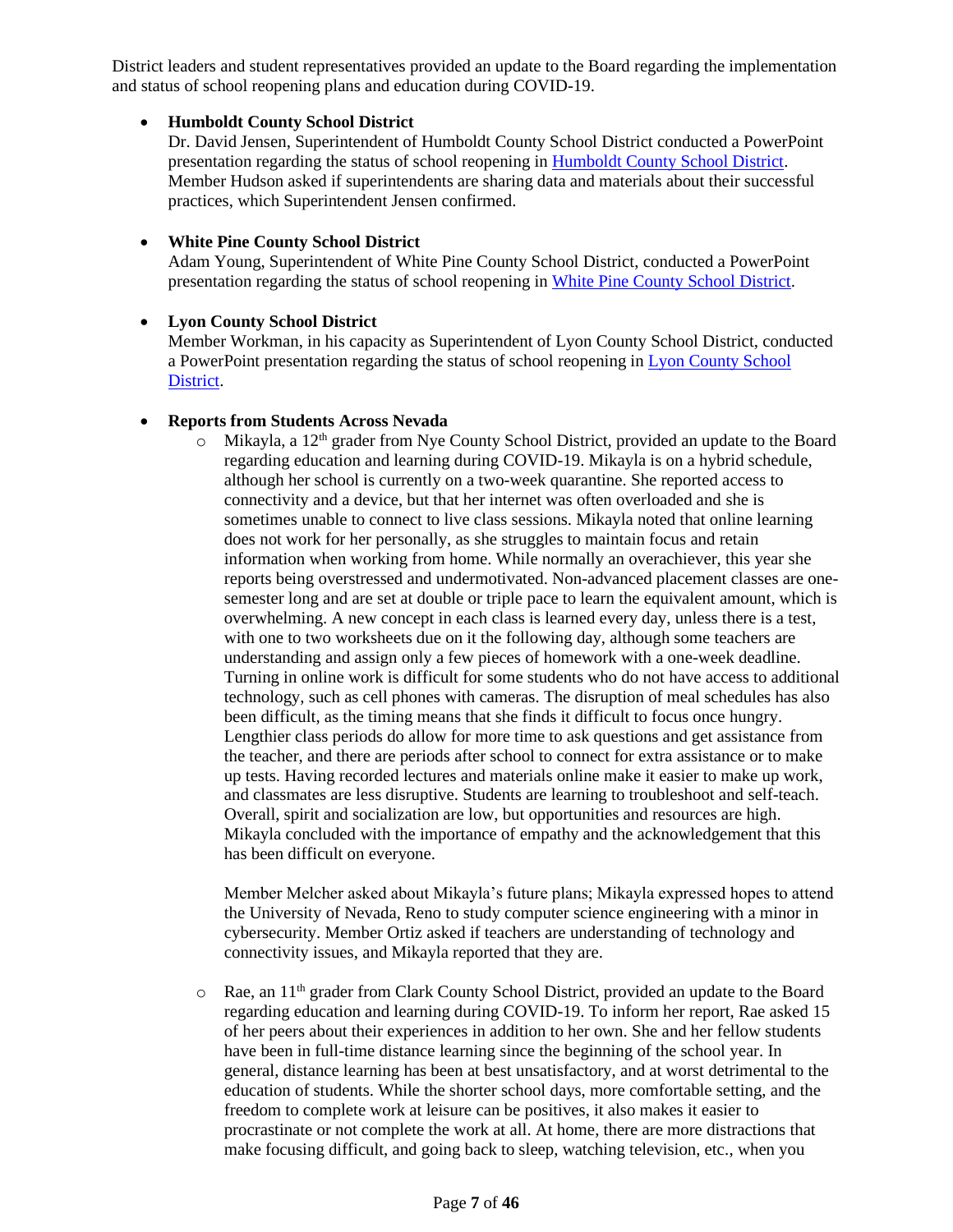should be focusing is as easy as clicking the button to turn off your camera, which she notes students take advantage of. Learning through a screen has been strenuous on students, teachers, and parents, making it more difficult to retain information, and for educators, more difficult to teach material. Canvas, the learning management system, varies widely based on the teachers' organizational approach, making it difficult to track assignments, and the build up of assignments and the lack of understanding from parents has been taxing on mental health. The students Rae spoke with reported feeling isolated, more anxious, more depressed, and suffering from a complete and exhausting lack of motivation. Grades, motivation, and their overall state of mind have deteriorated. Students are also missing out on the interaction of in-person schooling, which is vital to the development of communication and social skills. Being surrounded by others who also have questions and are learning materials is also a more effective learning environment. Rae also reported that Canvas and Infinite Campus have not been successfully integrating. Rae acknowledged that this has been difficult for everyone, and that COVID-19 is both real and frightening; however, given the effects of distance learning, it is safe to assume that outcomes will only continue to worsen.

o Cole, a 12<sup>th</sup> grader from Washoe County School District, provided an update to the Board regarding education and learning during COVID-19. Cole has been on a hybrid schedule since the beginning of school and emphasized the importance of the opportunity to spend part of his time in the classroom. For Cole, the regular schedule and engagement has allowed things to approach normality. He has not had difficulty with connectivity, but has struggled with miscommunications and misuse of programs making distance learning days difficult. He reported that distance learning is slowing the rate at which students are learning, and has caused a decrease in motivation, even for high-achieving students. The frequency of distance learning days have increased throughout the semester, but they have continually improved. While socialization is lessened, hearing someone's voice still helps reduce the feeling of isolation. Areas of struggle include focusing at home and communicating clearly. Not interacting normally has taken a toll – how students interact has changed and group work has declined. Cole emphasized that his school has been exceptional in prevention and management.

Member Gallegos and Ortiz thanked the students for presenting. Member Ortiz asked what the Board could do to make things better. Cole supported in-person learning, but noted that, given the circumstances, everyone was doing their best, and frustrating things such as technology issues are improving with time. Rae agreed that time needed to run its course, as with time everyone learns and moves forward from that. Mikayla recommended a snack break as an opportunity for a rest and reset. President Wynn thanked the students for their presentations.

#### [*Convenience Break*]

**13: PUBLIC HEARING FOR REGULATION R063-20, THE HANDLE WITH CARE PROGRAM** President Wynn called the hearing for R063-20 to order at 2:21 P.M.

Christy McGill, Director of the Office for a Safe and Respectful Learning Environment, and Amber Reid, Education Programs Professional, Office for a Safe and Respectful Learning Environment, provided an overview of the proposed regulation [R063-20, the Handle With Care Program.](http://www.doe.nv.gov/uploadedFiles/ndedoenvgov/content/Boards_Commissions_Councils/State_Board_of_Education/2020/November/Public_Notice_11-12-20_NDE_OSRLE_HWC.pdf)

Ms. Reid noted that these regulations addressed the establishment of the Handle with Care program, which was launched by the Department on January 1, 2020 as required by NRS 388.14538. All local education agencies in the State, with the exception of Washoe County School District, use the same support center that was established for the State's SafeVoice program.

To date, and not including the number of Handle with Care notifications that are received by Washoe County School District, since the initial launch of the Handle with Care program on January 1st of this year, a total of 746 notifications from law enforcement partners in communities across the State have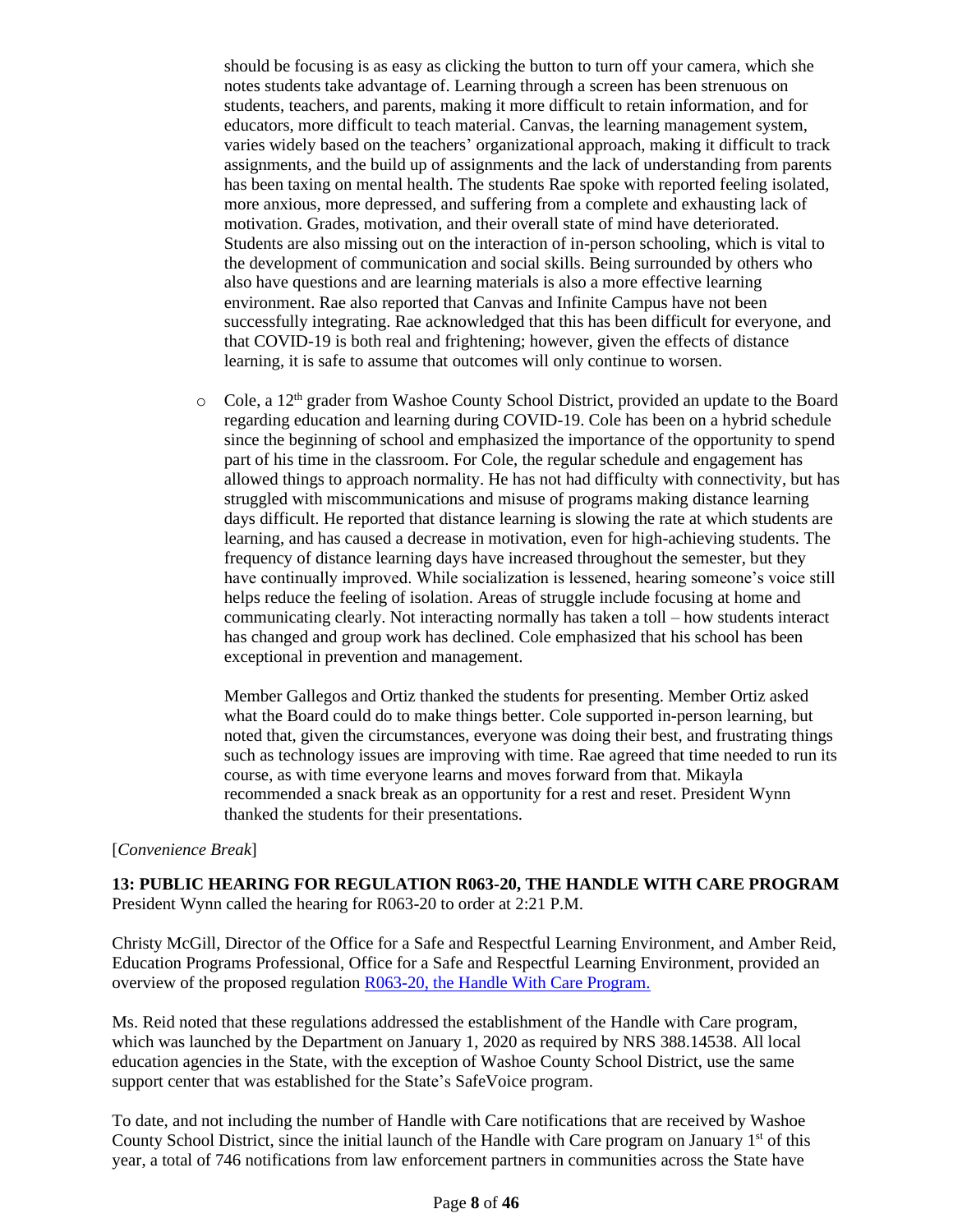been received. Each of those notifications is then sent to the multi-disciplinary team at the school where the student attends so that our educators are prepared to provide supports as needed.

The Handle with Care program and the requirement for these regulations was established by the successful passage of Senate Bill (SB) 80, which was sponsored by the Senate Committee on Education during the 2019 Session of the Nevada Legislature. SB 80 (2019) established the Handle with Care program, which requires law enforcement personnel to submit a notification when a child is exposed to a traumatic event.

Regulation R063-20 includes the requirements of the support center, security of the information provided in all Handle with Care notifications, and the training elements necessary to implement the program, by audience.

Responding to Member Dockweiler, Director McGill noted that the communication and transmission of information is confidential and trauma-informed.

#### **Vice President Newburn moved to approve to approve the language of Regulation R063-20. Member Ortiz seconded. Motion passed.**

President Wynn adjourned the hearing for R063-20 at 2:21 P.M.

## **14: PUBLIC COMMENT FOR REGULATION R063-20**

Items 13 and 14 were combined for consideration, per the agenda notice. No public comment.

## **15: PUBLIC HEARING FOR REGULATION R135-20, CRISIS, EMERGENCY, AND SUICIDE RESPONSE PLANS**

President Wynn called the hearing for R135-20 to order at 2:32 P.M.

Christy McGill, Director of the Office for a Safe and Respectful Learning Environment, and Amber Reid, Education Programs Professional, Office for a Safe and Respectful Learning Environment, provided an overview of the proposed regulation [R135-20, Crisis, Emergency, and Suicide Response Plans.](http://www.doe.nv.gov/uploadedFiles/ndedoenvgov/content/Boards_Commissions_Councils/State_Board_of_Education/2020/November/Public_Notice_11-12-20_NDE_OSRLE_CESR.pdf)

Ms. Reid noted that the goals of this R135-20 are to:

- Fulfill the requirement of NRS 388.255 by providing language regarding the process that school districts, charter schools, and private schools must follow in developing one plan for responding to a crisis, emergency, or suicide;
- Address the mechanisms by which the Department provides the required elements of the model plan for the management of a crisis, emergency, or suicide; and
- Support transparency in presenting the information to the State Board of Education whenever possible.

The requirement for these regulations was established by the successful passage of Senate Bill 289 in 2001. Department leadership elected to bring the hearing for this regulation to the State Board of Education in the public's interest and to support transparency of process. As such, this regulation will not require approval by the Legislative Commission, and it will be filed with the Office of the Secretary of State upon completion.

Current plans have been posted to the Department's webpage for Crisis and Emergency Response, including the two models for suicide pre- and post-vention, as well as the guides for the development of School Emergency Operations Plans. All meet the requirements included in this draft regulation language.

Responding to Member Dockweiler, Director McGill noted that the Department had recently finalized a memorandum of understanding allowing mobile crisis into the SafeVoice platform. The Department has also worked with the Department of Emergency Management to ensure that the regulations are aligned.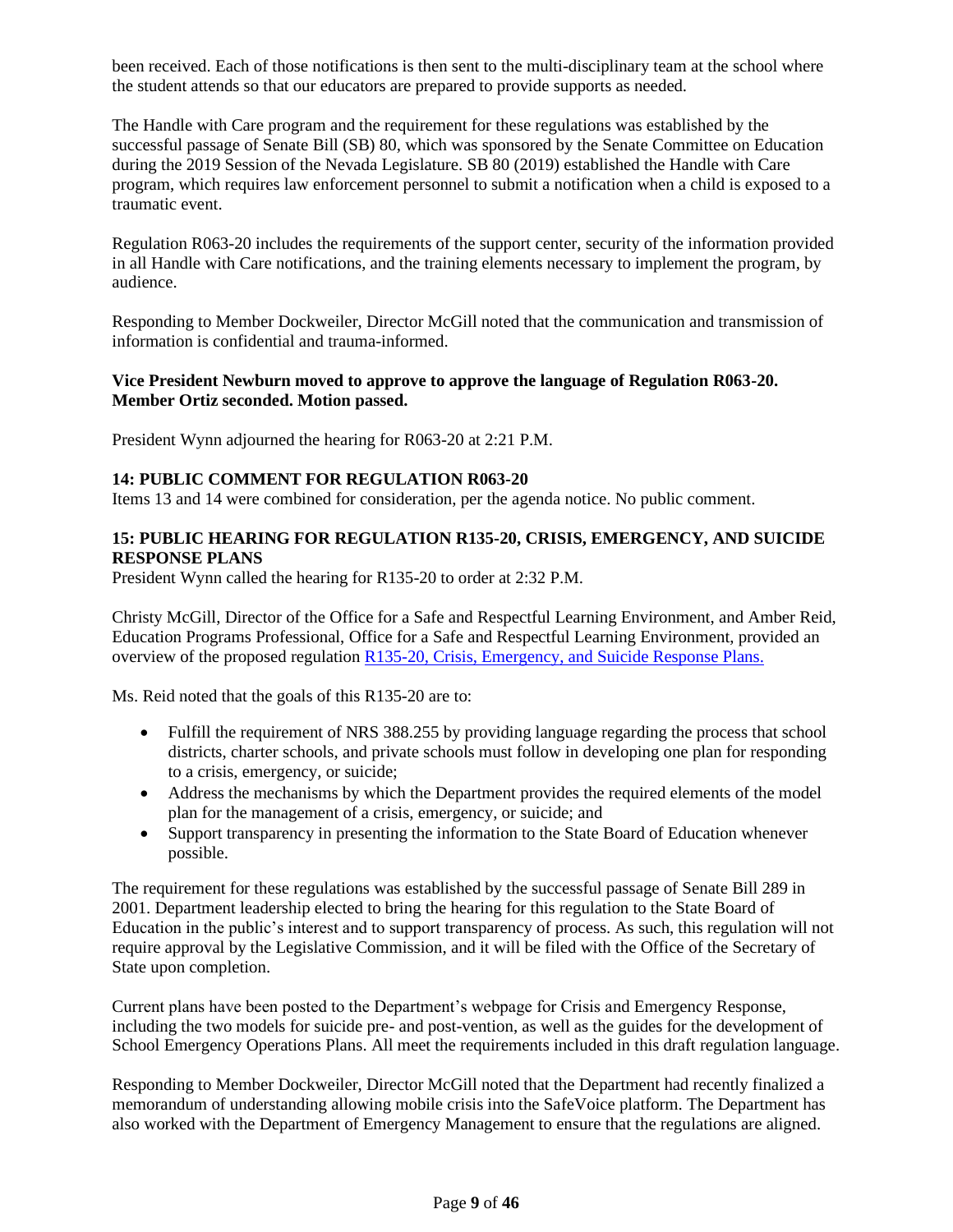### **Vice President Newburn moved to approve the language of Regulation R135-20. Member Dockweiler seconded. Motion passed.**

President Wynn adjourned the hearing for R135-20 at 2:39 P.M.

# **16: PUBLIC COMMENT FOR REGULATION R135-20**

Items 15 and 16 were combined for consideration, per the agenda notice. No public comment.

## **17: PUBLIC HEARING FOR REGULATION R064-20, SOCIAL AND ENVIRONMENTAL FACTORS**

President Wynn called the hearing for R064-20 to order at 2:39 P.M.

Christy McGill, Director of the Office for a Safe and Respectful Learning Environment, and Amber Reid, Education Programs Professional, Office for a Safe and Respectful Learning Environment, provided an overview of the proposed regulation [R064-20, Social and Environmental Factors.](http://www.doe.nv.gov/uploadedFiles/ndedoenvgov/content/Boards_Commissions_Councils/State_Board_of_Education/2020/November/Public_Notice_11-12-20_NDE_OSRLE_SEF.pdf)

The goals of this regulatory language are to establish understanding regarding the social and environmental factors that affect the educational experience of pupils and to clarify expectations regarding the reporting of those factors, and to establish expectations that the Department will provide support to our partners in Local Education Agencies (LEAs) in complying with these requirements, including how those factors must be considered at both the State and local levels.

The requirement for these regulations was established by the successful passage of Senate Bill 267, which was sponsored by Senator Pat Spearman during the 80th Session of the Nevada Legislature in 2019. The bill was co-sponsored by Assemblymembers Ellen Spiegal and Sarah Peters. The original language of the bill included a requirement for the board of trustees of a school district and the governing body of a charter school to establish a site-based team charged with developing a plan for mitigating the social and environmental factors referenced in Section 1 of the bill. That requirement was removed by amendment prior to passage out of the Senate Committee on Education.

The Department held a workshop for this regulation on October 3, 2019, during which the Department indicated that preliminary research had been conducted to identify existing sources of data and information regarding social and environmental factors that affect the educational experience of pupils. Conceptual language for this regulation was shared publicly by the Department through its bimonthly NDE Updates on February  $4<sup>th</sup>$  and  $21<sup>st</sup>$  and on March 6<sup>th</sup> of 2020. Having received no feedback from stakeholders, that conceptual language was then submitted to the Legislative Counsel Bureau (LCB) in June 2020.

Because the language of SB 267 (2019) and therefore NRS 388.900 does not provide clear direction regarding the definition of what types of social and environmental factors are to be included in the regulation, Department staff has to consider the legislative history and intent as recorded through the various hearings and work sessions that occurred during the 2019 Legislative Session. Department staff therefore reviewed those public meetings to collect information on the bill as it was presented by the bill's sponsor, Senator Pat Spearman. The testimony of Senator Spearman throughout those hearings included references to the seven primary factors identified in Section 1 of the draft regulatory language, including, for example, statistics on poverty, food insecurity, the number of hours or jobs worked by parents, homelessness, and Adverse Childhood Experiences, or ACES. Senator Spearman also acknowledged the unique environments and diversity that exist in schools and communities across the state and the need for local education agencies to be able to be responsive to local contexts and conditions that may move beyond those basic, universal factors.

While the statutory language and draft regulatory language both include the word "identify" in relation to what boards of trustees and governing bodies are required to do, the Department recognizes that many of the factors and data points identified in the testimony provided by the bill's sponsor and therefore included in the draft regulatory language move beyond the types of data that our LEAs are traditionally required to collect or consider. As such, the Department included a commitment in the draft regulatory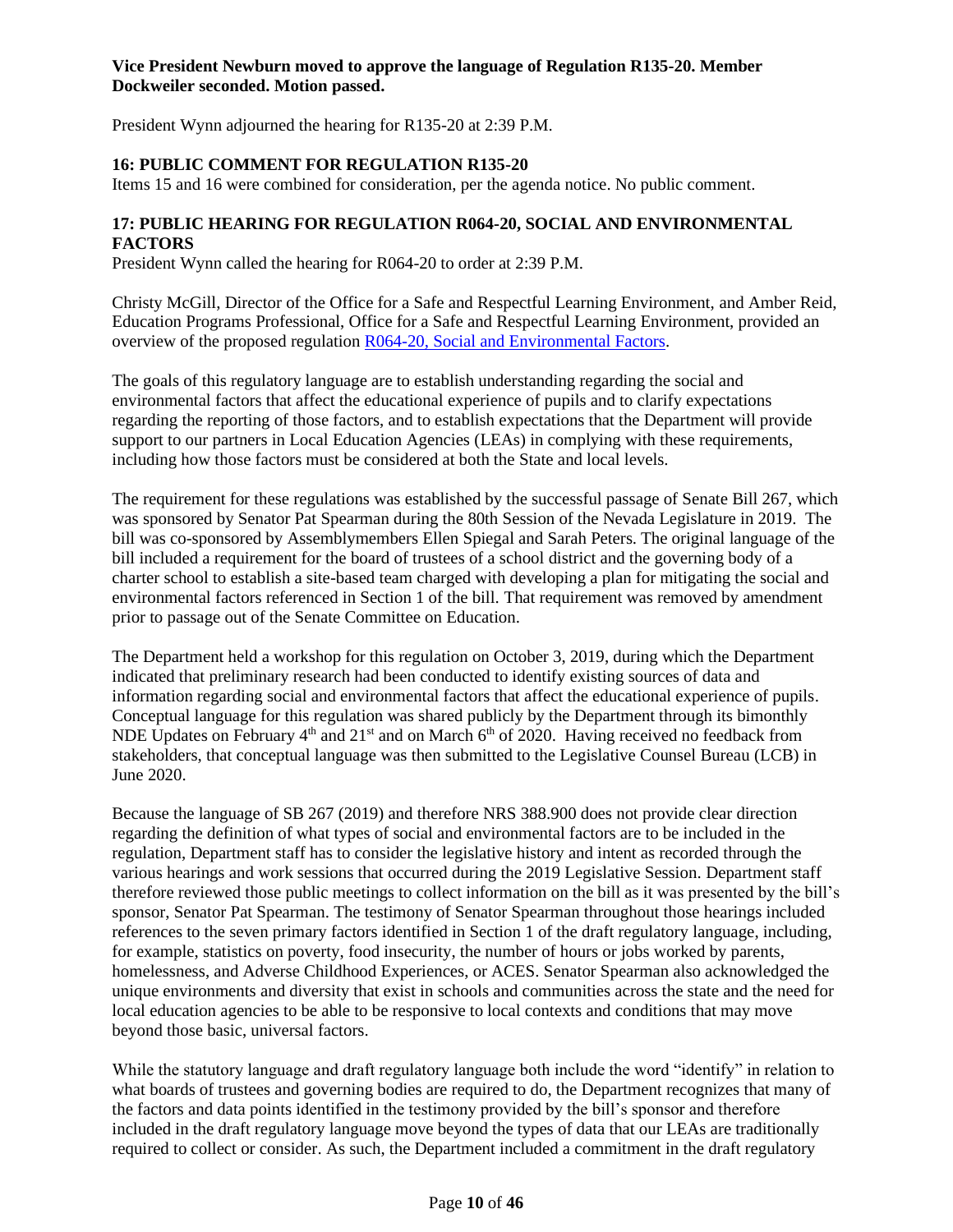language to, at least annually, provide a list of resources of where that data can be found and to post those resources on the Department's website.

It is not the intent of the Department or, based on legislative record, of the bill's sponsor that LEAs would have to go out and collect this data on their own. The goal of the regulatory language, while difficult to capture given the formality of the regulatory process and language, is to acknowledge that the Department will provide necessary resources and information to LEAs so they can easily access and use existing data sources in order be compliant with the requirements of NRS 388.900. The testimony provided during this hearing by the Department creates a public record of that intent.

Upon review of public comment, Director McGill thanked the districts for their contributions, which will allow for building stronger and clearer regulations moving forward. Hearing concerns about the duplication of effort, the Department will investigate incorporating some of these elements into school risk assessments and will be happy to return in future with revised regulatory language.

Member Ortiz noted that this item needed financial support in order to support this level of data request. Member Workman was authorized to speak on behalf of the Nevada Association of School Superintendents on this topic and expressed that there is great concern about the reporting element of this regulation as it is written. All districts and charters submit fiscal notes on bill draft requests from the legislature, and as it did not have this reporting element at the time, no fiscal note was added. As the regulation is written, it would require a fiscal note. Vice President Newburn clarified that the Department was withdrawing this item for approval at this time.

President Wynn adjourned the hearing for R064-20 at 3:01 P.M.

# **18: REVIEW OF PUBLIC COMMENT FOR REGULATION R064-20**

Items 17 and 18 were combined for consideration, per the agenda notice.

The Secretary of the Board read Humboldt County School District's comment into the record, as it was summative of the comments submitted. In addition, the Secretary summarized that additional district concerns included no reporting requirement under Senate Bill 267. The remaining comments were made available to Board Members and Department staff for review.

Humboldt County School District submitted public comment regarding Regulation #R064-20. (*A complete copy of the statement is available in Appendix B)*

Washoe County School District submitted public comment regarding Regulation #R064-20. (*A complete copy of the statement is available in Appendix B)*

Victor Salcido, Executive Director of the Charter School Association of Nevada, submitted public comment regarding Regulation #R064-20. (*A complete copy of the statement is available in Appendix B)*

Clark County School District submitted public comment regarding Regulation #R064-20. (*A complete copy of the statement is available in Appendix B)*

Carson City School District submitted public comment regarding Regulation #R064-20. (*A complete copy of the statement is available in Appendix B)*

Lyon County School District submitted public comment regarding Regulation #R064-20. (*A complete copy of the statement is available in Appendix B)*

Pershing County School District submitted public comment regarding Regulation #R064-20. (*A complete copy of the statement is available in Appendix B)*

Churchill County School District submitted public comment regarding Regulation #R064-20. (*A complete copy of the statement is available in Appendix B)*

Elko County School District submitted public comment regarding Regulation #R064-20. (*A complete copy of the statement is available in Appendix B)*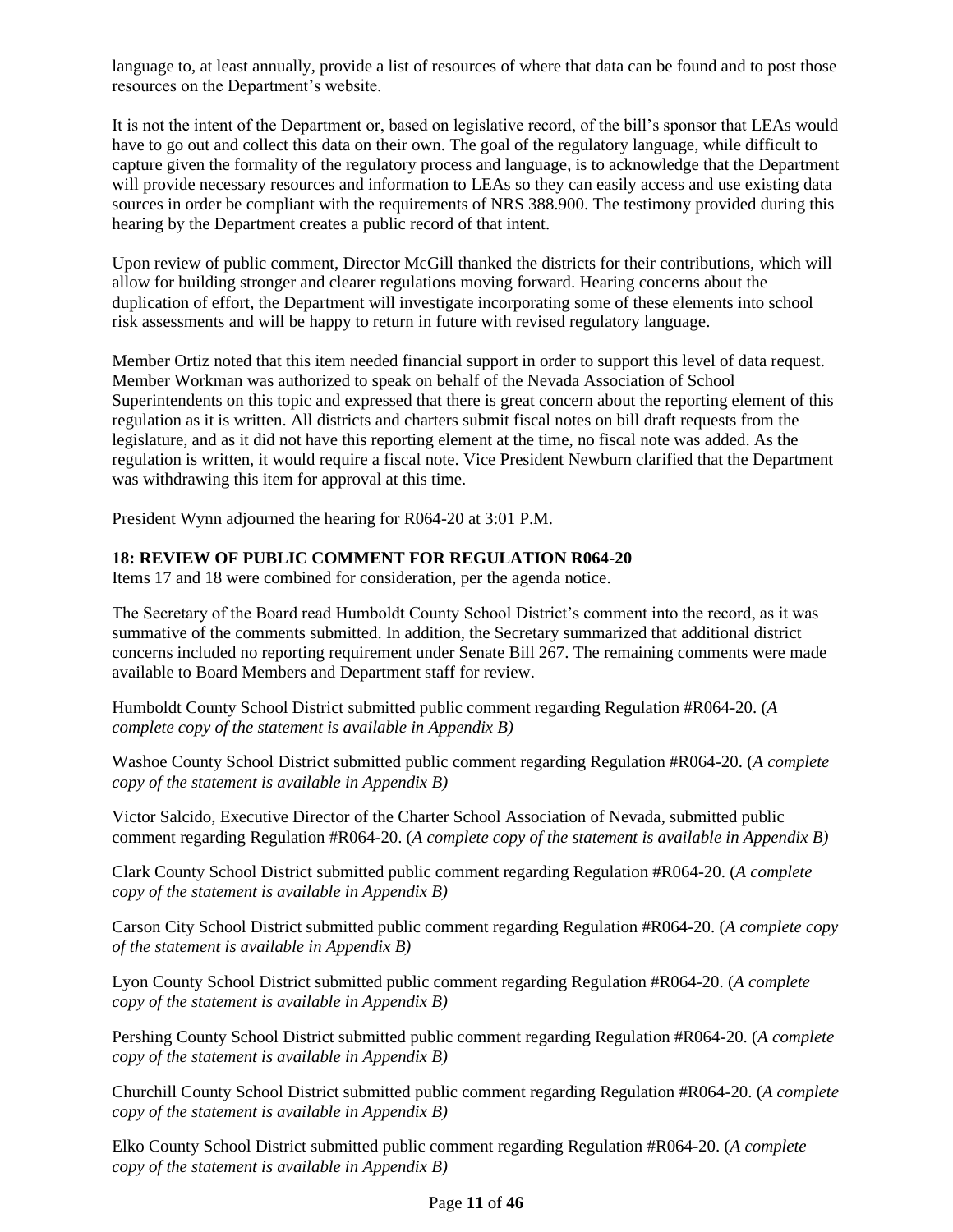Lincoln County School District submitted public comment regarding Regulation #R064-20. (*A complete copy of the statement is available in Appendix B)*

Douglas County School District submitted public comment regarding Regulation #R064-20. (*A complete copy of the statement is available in Appendix B)*

Power2Parent submitted public comment regarding Regulation #R064-20. (*A complete copy of the statement is available in Appendix B)*

# **19: FUTURE AGENDA ITEMS**

Member Ortiz asked for further discussion regarding the Nevada Educator Performance Framework.

## **4: PRESIDENT'S REPORT**

Making use of the flexible agenda to hold her report to the end of the meeting, President Wynn reported that ConnectingKidsNV will be closing in a few weeks, as they have nearly accomplished their goal of connecting every student to a device and connectivity. She commended the work of Punam Mathur and Superintendent Ebert in leading the work, and everyone involved in this gargantuan feat, including the students and educators who have continuously adapted and improved.

### **20: PUBLIC COMMENT #2**

The Nevada State Education Association submitted public comment regarding Assembly Joint Resolution 1 (31st Special Session, 2020). (*A complete copy of the statement is available in Appendix A)*

Malcom Gillard submitted public comment regarding agenda item 11, MAP testing. (*A complete copy of the statement is available in Appendix A)*

# **21: ADJOURNMENT**

Meeting adjourned at 3:14 P.M.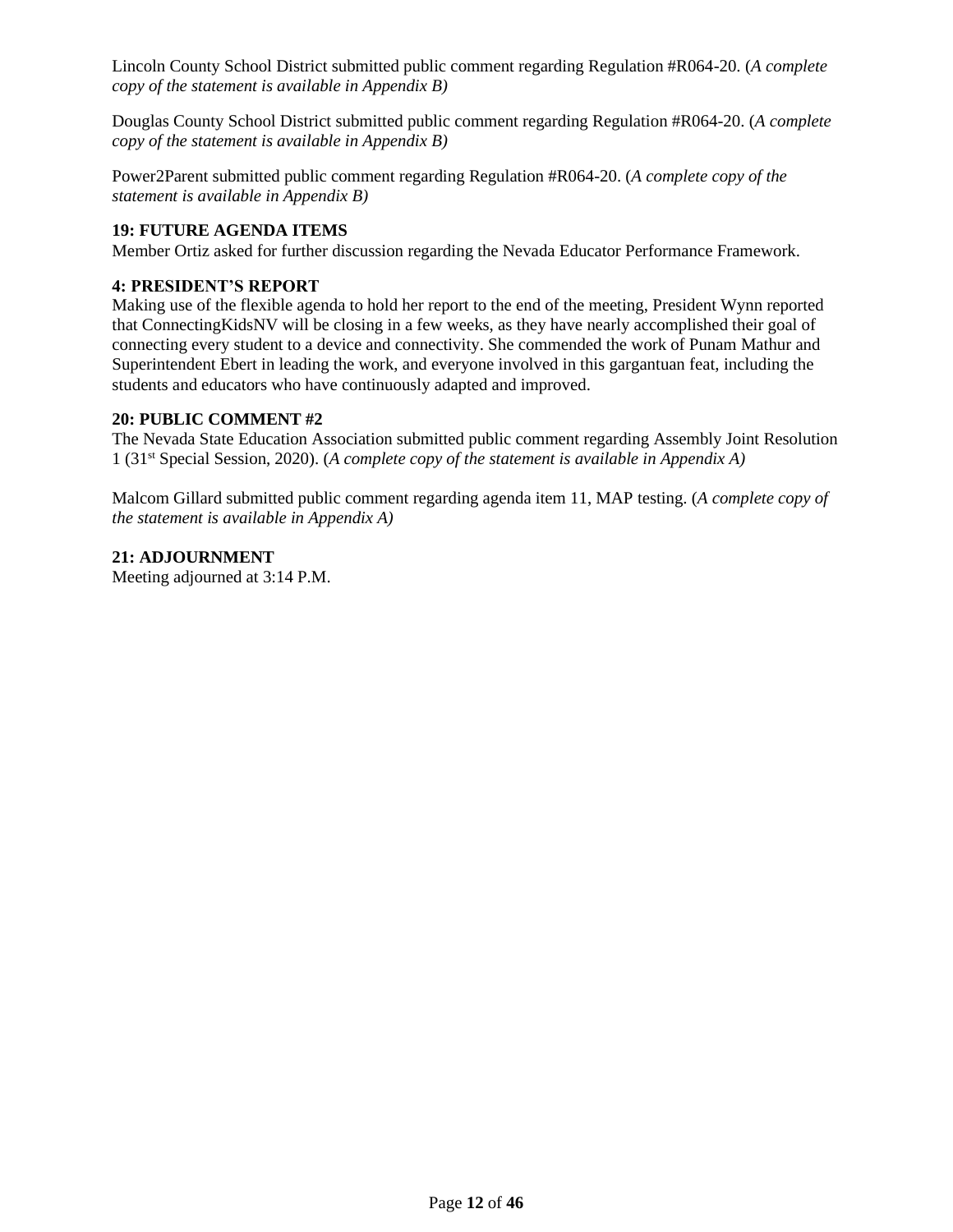- 1. Lindsay Dalley, Moapa Valley Community Educational Advisor Board, submitted public comment regarding agenda item 10 and AB 469.
- 2. Kenneth Paul, Principal of Lyon Middle School, submitted public comment regarding agenda item 10 and AB 469.
- 3. Shawna Jessen, Principal of Bowler Elementary School, submitted public comment regarding agenda item 10 and AB 469.
- 4. Antonio Rael, Principal of Western High School, submitted public comment regarding agenda item 10 and AB 469.
- 5. Michelee Quiroz Cruz-Crawford, Principal of Ronnow Elementary School, submitted public comment regarding agenda item 10 and AB 469.
- 6. Hal Mortensen, Principal of Perkins Elementary School and Moapa Valley High School, submitted public comment regarding agenda item 10 and AB 469.
- 7. Kelly Grondahl, Principal of Vegas Verdes Elementary School, submitted public comment regarding agenda item 10 and AB 469.
- 8. Jeff Geihs, Executive Director of the Nevada Association of School Administrators, submitted public comment regarding agenda item 10 and AB 469.
- 9. Jennifer Black, Principal of Lincoln Elementary School, submitted public comment regarding agenda item 10 and AB 469.
- 10. Stephen Augspurger, Executive Director of the Clark County Association of School Administrators and Professional-Technical Employees submitted public comment regarding agenda item 10 and AB 469.
- 11. Anthony Nunez submitted public comment regarding agenda item 10 and AB 469.
- 12. Ramona Esparza, Principal of Valley High School, submitted public comment regarding agenda item 10 and AB 469.
- 13. Dana Roseman, Principal of Scott Elementary School, submitted public comment regarding agenda item 10 and AB 469.
- 14. John Anzalone, Principal, submitted public comment regarding agenda item 10 and AB 469.
- 15. John Vellardita, Executive Director of the Clark County Education Association, submitted public comment regarding agenda item 10 and AB 469.
- 16. Jan Giles, President of the Education Support Employees Association, submitted public comment regarding agenda item 10 and AB 469.
- 17. Nevada State Education Association submitted public comment regarding agenda item 12 and the reopening of schools.
- 18. Nevada State Education Association submitted public comment regarding Assembly Joint Resolution 1 (31<sup>st</sup> Special Session, 2020).
- 19. Malcom Gillard submitted public comment regarding agenda item 11, MAP testing.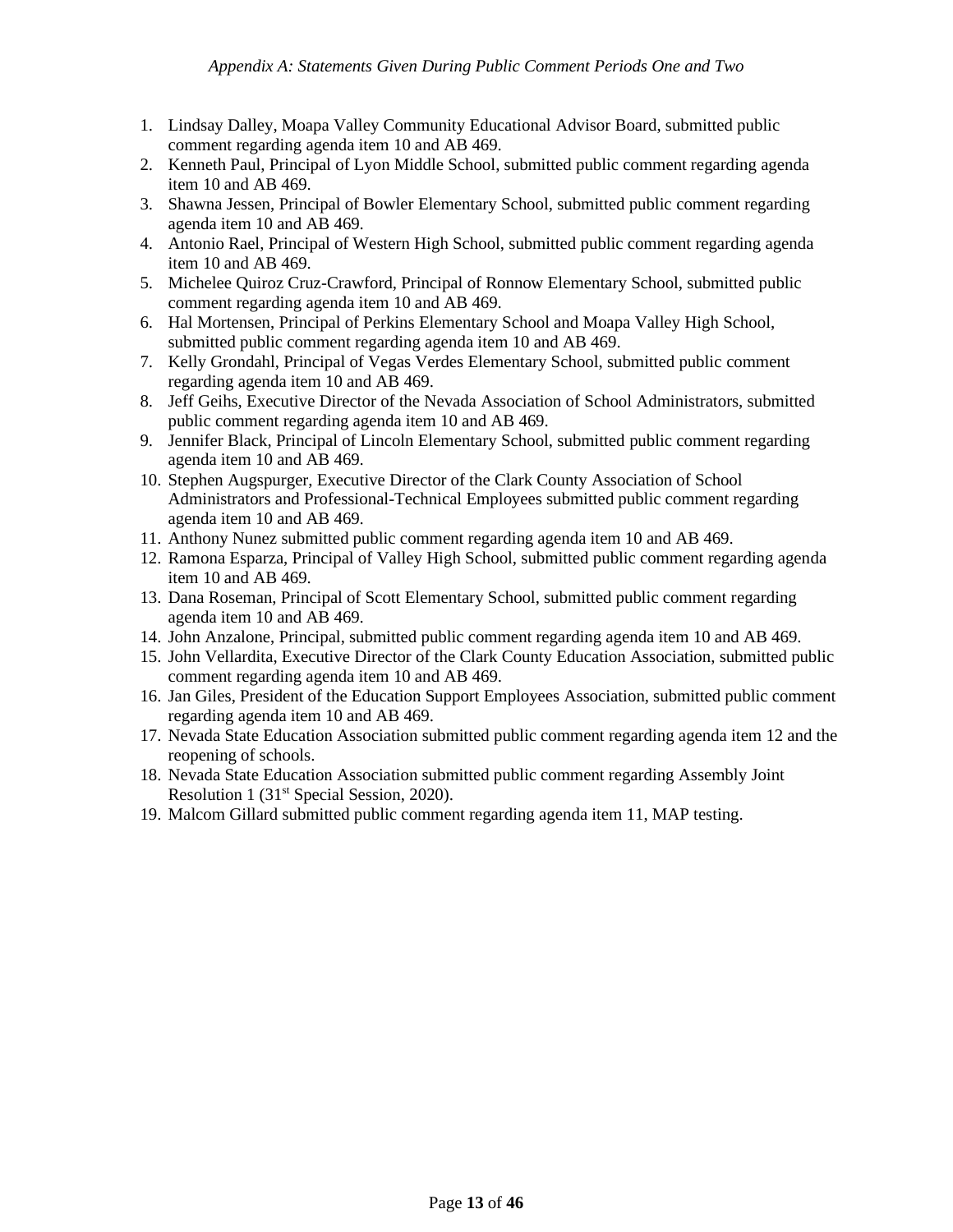## **Item A1, Lindsey Dalley**

From: Lindsey Dalley, Community Member SOT for Mack Lyon Middle School and Moapa Valley High School Past Chair of Moapa Valley Community Educational Advisor Board and current Member

Re: Undermining Legislative Intent of AB469/NRS 388G

Dear Elaine Wynn and other Board Members:

Please read this in public comment and place it in the official record.

I am very concerned about efforts to undermine NRS 388G, the statute that reorganized CCSD. Our Community Educational Advisor Board (CEAB) was very involved influencing that legislation and understand it well. The solution to our educational challenges will come from implementing this reorganization. I sat in those hearings when ALL the legislatures, democrats and republicans, were aghast upon finding out that CCSD was taking money away from struggling inner city schools in the form of "Attrition Dollars" and put them back into the general budget. These Attrition Dollars come from the difference between long term subs and licensed teachers. This is the core of what 388G was to ensure; that central CCSD does not become more important than individual schools and children.

Because I am on two School Organizational Teams (SOT), I am aware that currently many local school precincts are exercising great fiscal restraint and have saved significant amounts of money trying to ward off devastating budget cuts they know are coming. Superintendant Jara would love to sweep that money out of their account for short term political gain, perhaps for the teachers union. To allow CCSD to once again raid those funds or weaken NRS 388G will place the central office above education. Superintendant Jara and many others, including some CCSD Trustees, do not understand why and what 388G stands for and why it is critical to preserve it and build on it. Don't let short term politics undermine this great piece of legislation.

Sincerely,

Lindsey Dalley cell 702-682-5415 Sent from my iPad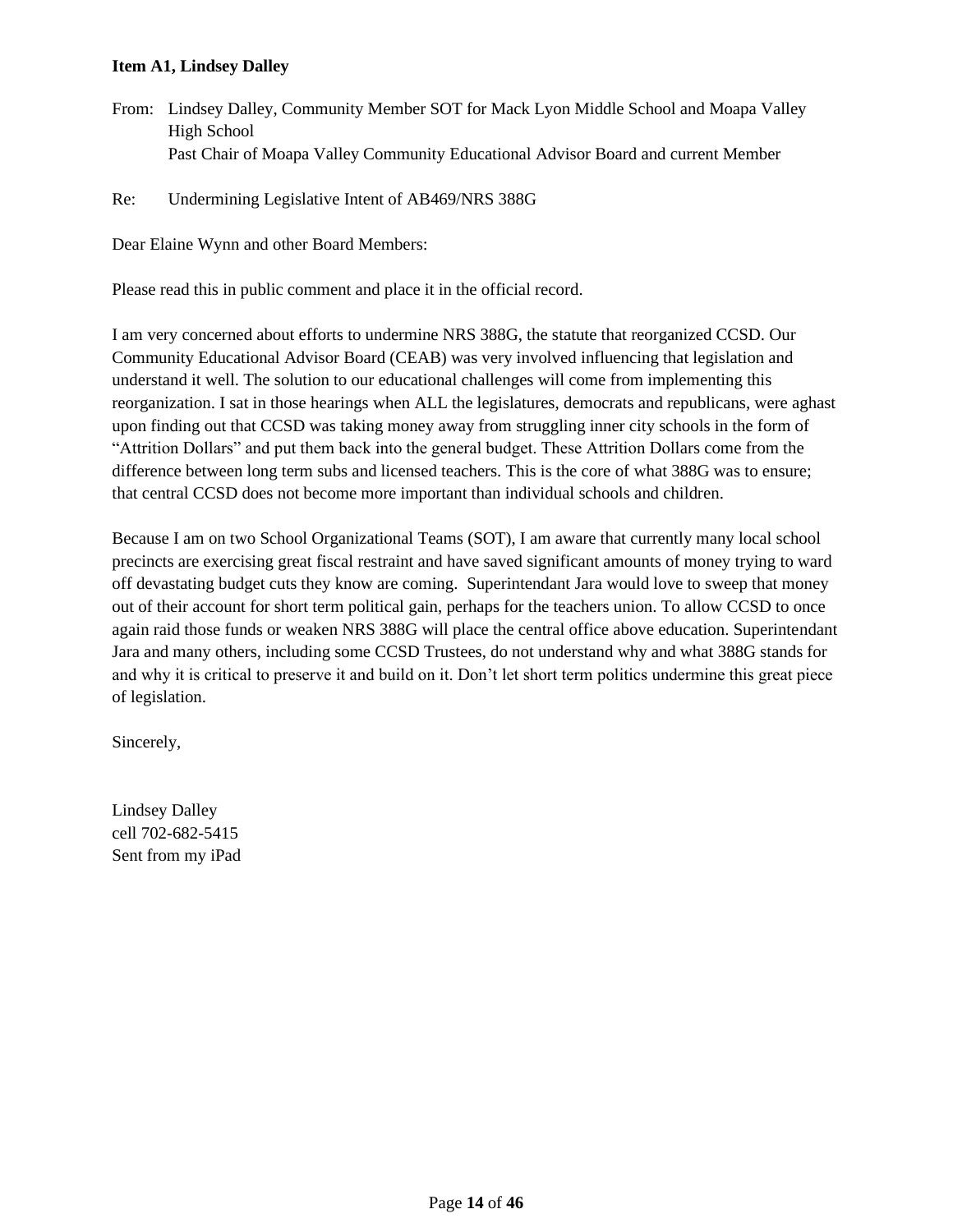# **Item A2, Kenneth Paul**

Re: AB469/NRS 388G: A Principal's Perspective

President Elaine Wynn and other Board Members:

Please read this in public comment and place it into the official record.

Executive orders and CDC guidelines have tended to once again centralize systems and decision making within the CCSD School District. Please remember the vision and purpose of NRS 388G.

The following comes from the beginning of NRS 388G::

- "Section 2a: ...large school districts are prone to develop large, complex and potentially inefficient, cumbersome and unresponsive bureaucracies that tend to become too dependent upon a centralized operational model where most decision-making is made by central services.
	- Section 2c: When more decision-making is transferred from central services in large school districts to the site-based administrators, teachers and other staff and the parents and legal guardians of pupils in each local school precinct, the State's system of public schools is better structured to educate efficiently, effectively, and successfully the diverse and varied populations of pupils within large school districts because a site-based operational model encourages decision-making that is more innovative, proactive and responsive to the particularized, specialized or localized circumstances, needs and concerns of each local school precinct."

This is my twenty fourth year as an educator in the Clark County School District, the majority as a sitebased administrator in the rural areas of Moapa Valley and Virgin Valley. If CCSD Central Administration and Services are allowed to do what it has always done, it will continue to get the same results.

For example, if teachers can be force placed within schools without the ability to interview and make decisions at the school level, the district continues to do what it has always done. The interviewing and hiring of a teacher is one of the most critical factors of success for precincts/schools.

For example, if central administration can take away carryover funds from individual schools, the district continues to do what took place for years and years. Lyon's School Organization Team (SOT) currently has a large carryover. This was a site-based decision as teachers, support staff, parents, students, and community members assess the current situation and the real possibility of no pandemic federal assistance funds in the future. As stated above, "...a site-based operational model encourages decision-making that is more innovative, proactive and responsive to the particularized, specialized or localized circumstances, needs and concerns of each local school precinct."

I respectfully request that the Nevada Department of Education enforce implementation of NRS 388G for its intended vision and purpose. How can the Nevada Department of Education or the Clark County School District expect to get substantially different results, without substantial, or even transformational, changes that put decision-making and funding closer to the individual schools and communities?

Thank you for your time and consideration,

Ken Paul Principal at W. Mack Lyon MS in Overton, NV (Rural area within CCSD) Cell: (702) 376-2067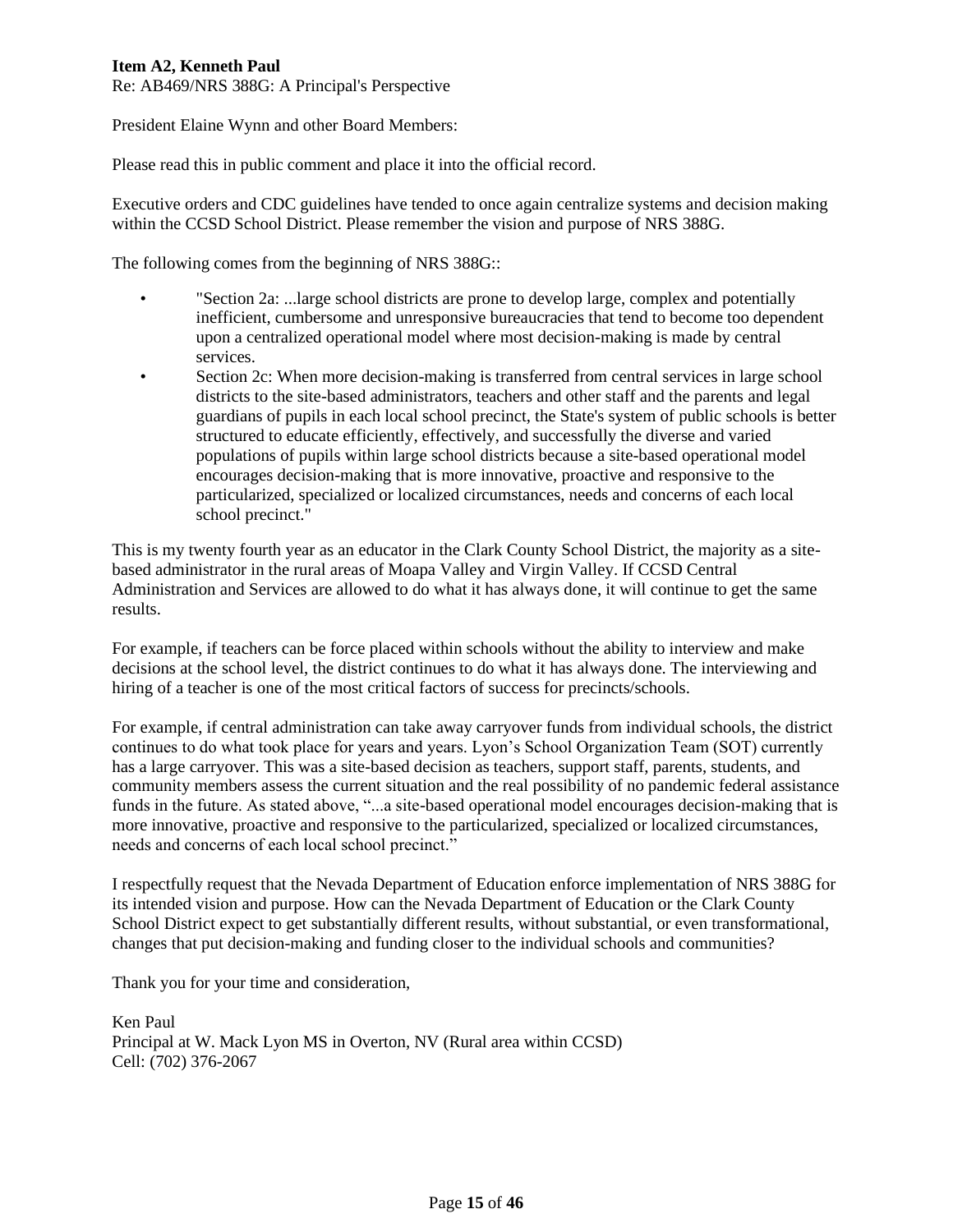## **Item A3, Shawna Jessen**

Re: AB469/NRS 388G: A Principal's Perspective

President Elaine Wynn and other Board Members:

Please read this in public comment and place it into the official record. Executive orders and CDC guidelines have tended to once again centralize systems and decision making within the CCSD School District. Please remember the vision and purpose of NRS 388G. The following comes from the beginning of NRS 388G::

- "Section 2a: ...large school districts are prone to develop large, complex and potentially inefficient, cumbersome and unresponsive bureaucracies that tend to become too dependent upon a centralized operational model where most decision-making is made by central services.
- Section 2c: When more decision-making is transferred from central services in large school districts to the site-based administrators, teachers and other staff and the parents and legal guardians of pupils in each local school precinct, the State's system of public schools is better structured to educate efficiently, effectively, and successfully the diverse and varied populations of pupils within large school districts because a site-based operational model encourages decision-making that is more innovative, proactive and responsive to the particularized, specialized or localized circumstances, needs and concerns of each local school precinct."

As a veteran principal of 17 years, I have strong conviction that this bill has been a blessing to our school. I believe that school autonomy is critical to school success. Because of the flexibility in our budget for the first time in my whole tenure, we were able to allocate resources that we typically did not receive in our typical elementary school. As a result, we moved from two to five stars on the Nevada Performance Framework which I directly attributed to the autonomies in this bill. Therefore, it is with passion that I plea for your team to dig deeper to understand the challenges yet to face as we continue to enact this bill rather than toss it out due to sensationalistic claims. We have a functioning school SOT team that represents the community we serve. We also believe that even the most well intended central oversight cannot meet every child's needs. This bill levels the playing field and places the responsibility on the schools to do as it is prescribed to do.

I have also served as a director on the Clark County Elementary School Principal Association. What I have heard from principals, is that if schools have carryover money of any significance, it is often related to an abundance of other funding sources. Typical elementary schools, who do not have access to extra grant funding, have been able to implement a strategic budget that allows them to leverage resources to better serve their schools.

As stated above, "...a site-based operational model encourages decision-making that is more innovative, proactive and responsive to the particularized, specialized or localized circumstances, needs and concerns of each local school precinct."

For example, at our school we pay for two additional instructional aids to help us move the hardest population, our students who are on or above grade level that keep us from reaching our accountability requirements. The addition of these aids would not have occurred without resource reallocation from central office back to our school and it has made all the difference for our students.

I respectfully request that the Nevada Department of Education enforce implementation of NRS 388G for its intended vision and purpose. How can the Nevada Department of Education or the Clark County School District expect to get substantially different results, without substantial, or even transformational, changes that put decision-making and funding closer to the individual schools and communities?

Thank you for your time and consideration,

Shawna Jessen, Principal Grant Bowler Elementary School, CCSD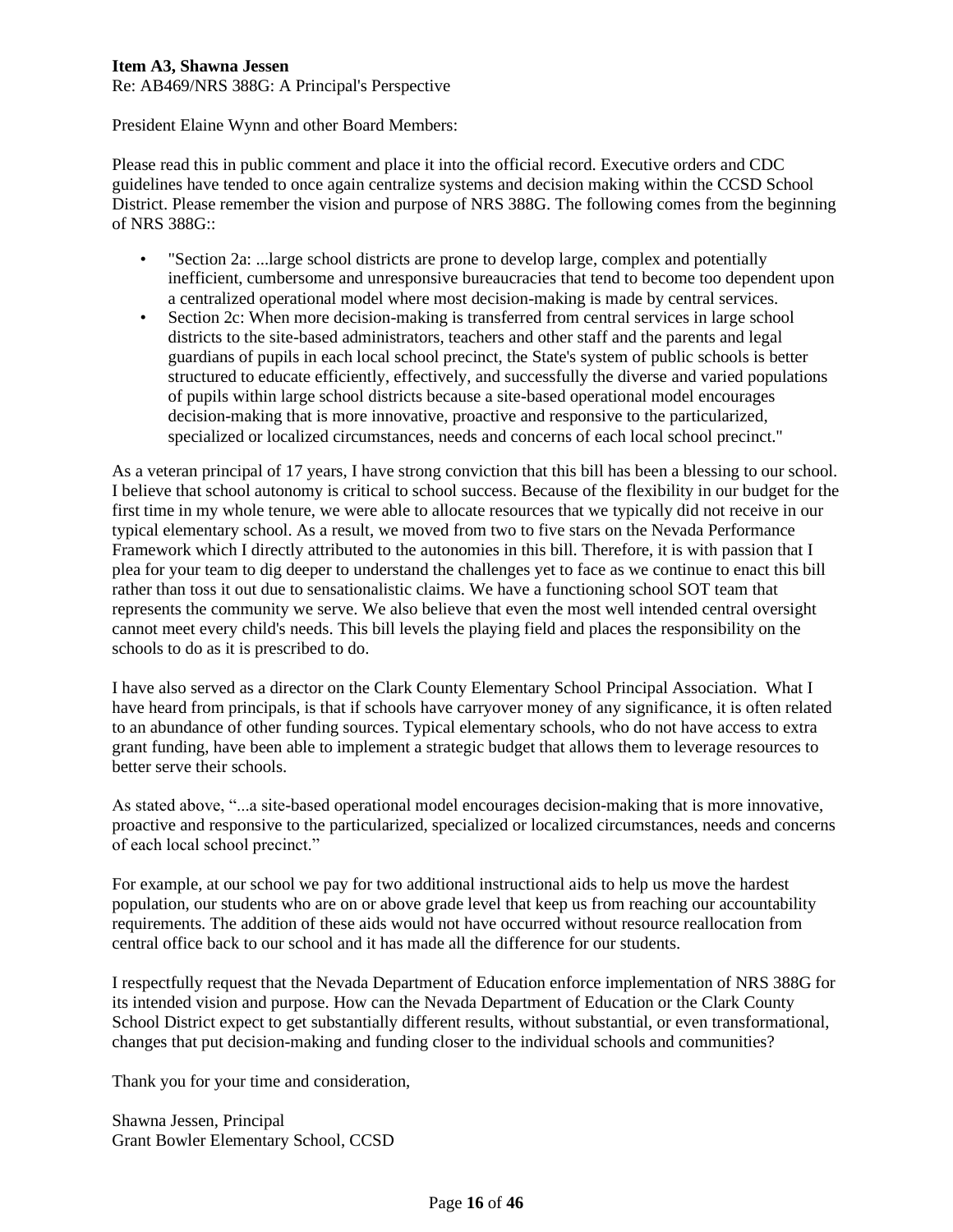### **Item A4, Antonio Rael**

President Wynn and Members of the Board,

I write this email to share the impact of NRS.388G (formerly AB469) on the students of Western High School. Western HS resides in the heart of Las Vegas with a student population that is nearly 90% children of color and of whom 80% live below the poverty line. It is certainly one of the great joys of my life to serve this school community, filled with potential and greatness, as the principal.

As I am sure you would agree, schools like Western have unique challenges that require contextualized solutions. To successfully reach, support, and cultivate the potential of historically marginalized students looks very different than to do the same for students who originate from the urban ring. And while structures, systems, and programs may look different at Western, the most critical component is great teachers. The art of teaching is a beautiful profession where individuals literally pour their lives into children. And while this good work is challenging on every school campus, it takes a unique gifting, along with deep passion and convictions, for an education professional to succeed at an inner-city Title I school like Western.

Although new to Western High School this summer, I previously led two CCSD schools, with nearly identical demographics as Western, through successful turnaround. (These schools had very similar school-based empowerment and autonomy as is granted under NRS 388G.) What I learned, and the philosophy that drove our success, is that people are the silver bullet. When I arrived at Western in June, we had more than 20 teaching vacancies. (Nearly 40 vacancies in total when including support staff and administrators.) We have since cut this number in half. This has come through tireless effort, interview panels that include teacher leaders from my campus, and extensive vetting. NRS.388G gives me, and my team, the ability to ensure each teacher that we select is competent, skilled, and most importantly, deeply impassioned for the students of our community. As I am sure you would agree, people are not interchangeable parts.

I have committed to my school community that we will open the 21-22 school year with no teacher vacancies. It is my highest priority as an educational leader. As I have stated publicly many times, we cannot win for students without impassioned (licensed) professionals in every classroom.

In conjunction with having the right team members in place, we have much work to do in establishing the right supports including programs and resource allocation. It will be critical that we have the budget autonomy, under the guidance of our School Organizational Team, to make the necessary adjustments, corrections, and provisions to meet the needs of students.

Western High School is a historically underperforming school. However, once we have great teachers in every classroom, combined with the educational structures and systems that match our unique student population, we will unlock our students' greatness. It will remain critical that we, the team at Western High School, have the autonomy and empowerment to do this great work to which we are called.

Sincerely, Antonio Rael Principal, Western HS @PrincipalRael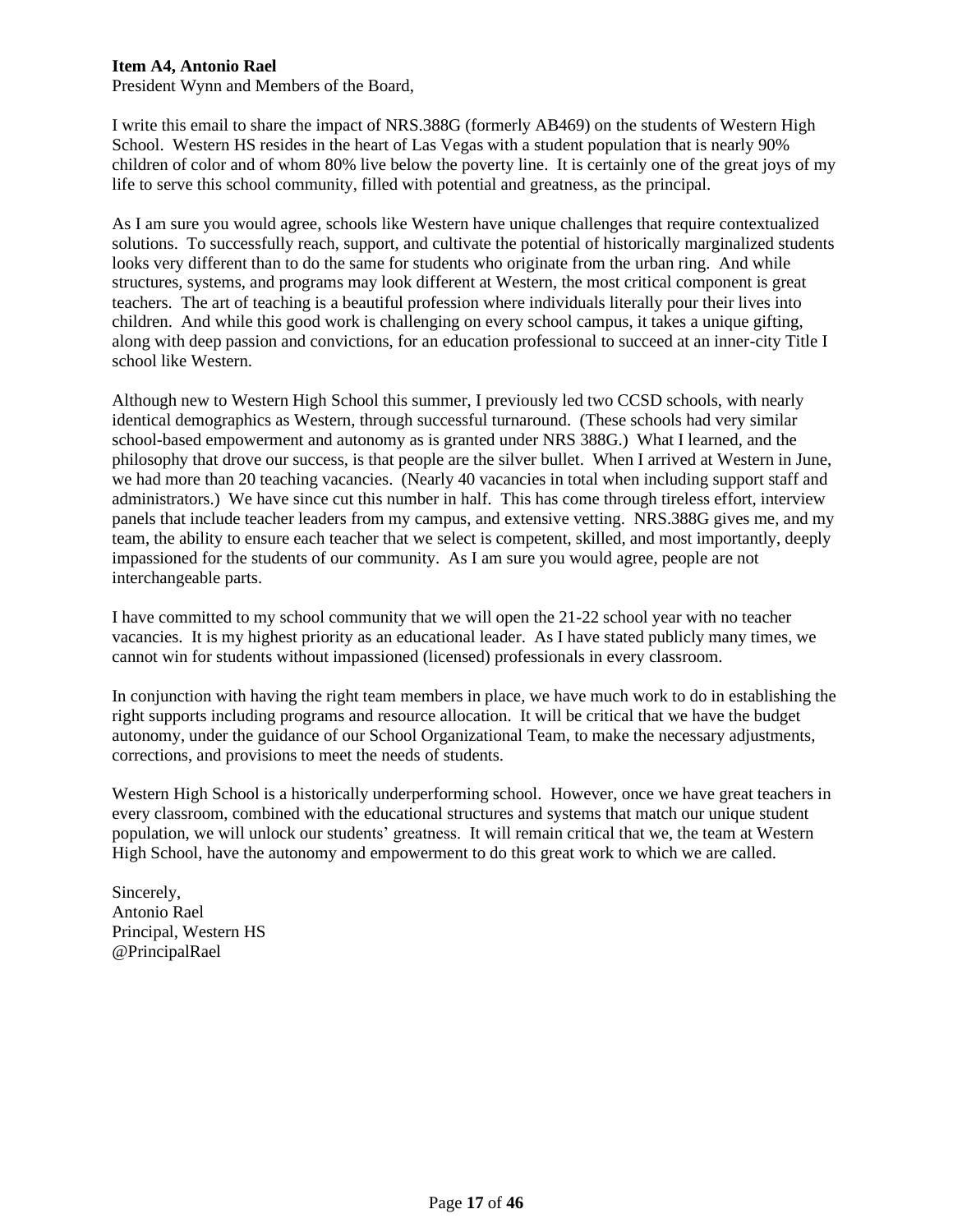# **Item A5, Michelee Quiroz Cruz-Crawford**

Re: Public input for Agenda Item 10 (AB469). Please read my email for Public Comment #1.

My name is Michelee Crawford and I am the proud CCSD principal. NRS.388G/AB469 has had many positive impacts on my school. I serve a wonderful school community that has many challenges which include servicing a high English language learner population and includes a student population with free and reduced lunch. All of my students are bright and in order for my students to have the high expectations required for student achievement in academics and social emotional learning, I need to hire the best teachers. NRS.388G/AB469 has allowed me to properly vet staff that can overcome the many challenges that my school faces in order for students to be successful. Over the past six years, the best teachers that come to my school are the ones that have growth mindset, proactive behavior management styles, ELL strategies, and those that believe that all students can learn. In order to continue selecting the best staff for my school's population, I must continue to hold the autonomy of hiring staff that is best for my students. Please continue to support NRS.388G/AB469 because it will support student growth at my school.

Thank you, Michelee Quiroz Cruz-Crawford Principal of C.C. Ronnow Elementary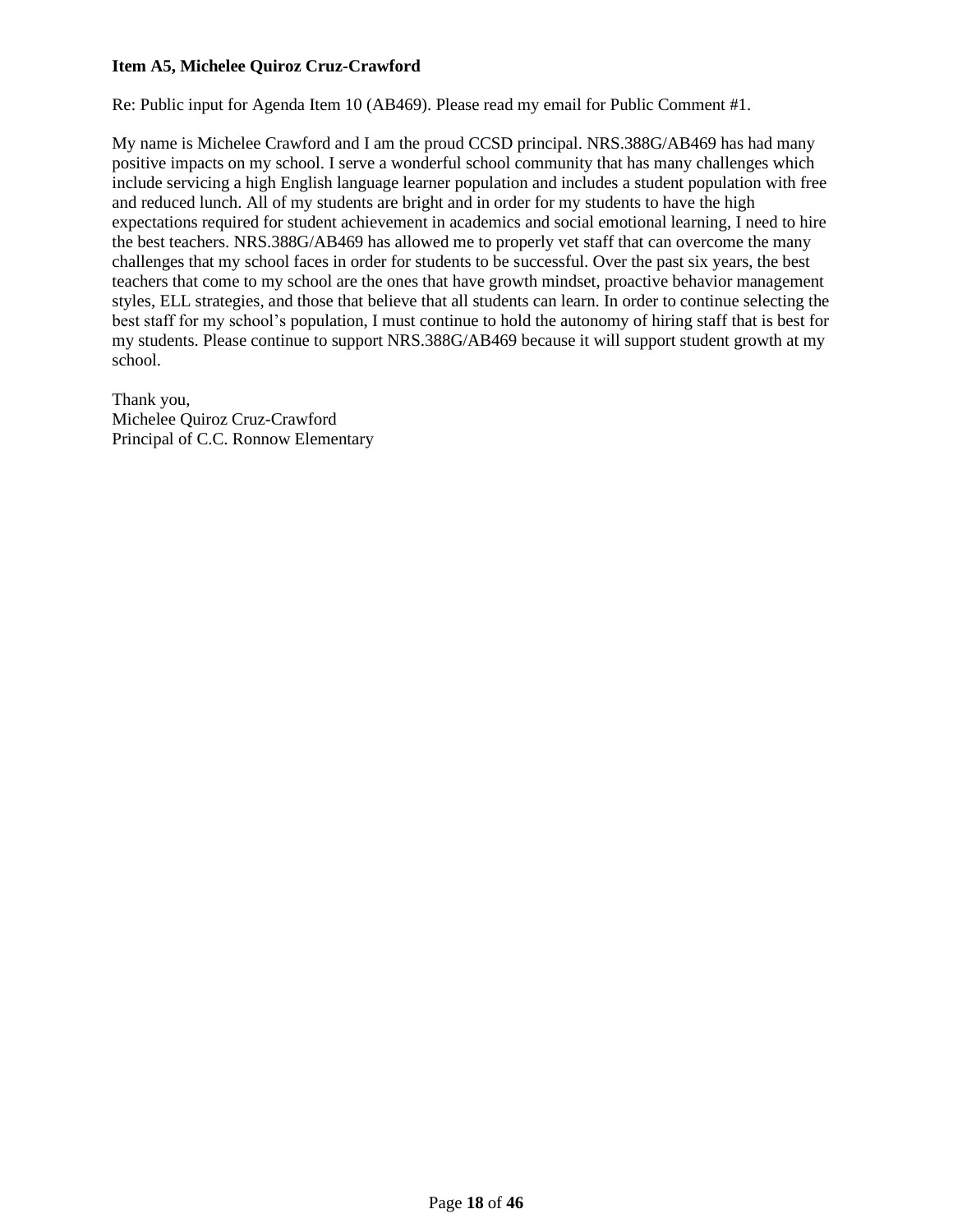#### **Item A6, Hal Mortensen** Re: AB469/NRS 388G

President Elaine Wynn and Members of the State Board of Education:

Moapa Valley High School was one of the original empowerment schools (NRS 386.700–386.780) in 2007. When AB469/NRS 388G came to fruition, Moapa Valley High School was extremely enthusiastic to embrace this statute as both the empowerment model and the AB469 are very similar models.

The beauty of the AB469/NRS 388G model is the automonies given to each individual school (NRS 388G.060). Each school has a School Organizational Team (SOT) which has two main responsibilities: the budget and the implementation of the plan of operation (NRS 388G.100). The members of the SOT have participation from all stakeholders such as school administration, teachers, support staff, parents and community members. The SOT ensures that all students have equal access to an equitable and quality education. Moapa Valley High School has fully implemented this model to the fullest extent that allows all stakeholders to have a voice for all students. And today, the SOT meets faithfully, thus making the decisions that help drive growth, achievement, and accountability. For example, the SOT interviews and hires all teachers for their school and each year, the SOT determines the budget. Unfortunately this has not come without the struggles from CCSD and its top brass.

At the time of the implementation of AB469/NRS 388G in 2015, CCSD School Superintendent Skorksowsky and its top brass in CCSD as well as the Superintendent of Public Instruction for the Nevada Department of Education-Steve Canaverro, all fully embraced and followed the new law. In the last two years, the AB469/NRS 388G is not being followed in full fidelity and it continues to be threatened to the point of becoming unlawful. For example, autonomy of selecting teachers, the number of associate superintendents per precinct (school), the Service Level Agreements (SLA) is not fully being followed as mandated in the law and now the threat of taking the dedicated funds from each precinct (school)

(NRS 388G.660).

As I represent two schools in CCSD, Ute V. Perkins Elementary School and Moapa Valley High School, I respectfully request the Nevada Department of Education to enforce CCSD to follow AB 469/NRS 388G for its intended purpose which is autonomy to the local precinct (school) especially with the hiring of teachers and the use of carryover funds.

Thank you for your diligence in this matter.

Sincerely,

Hal Mortensen Principal Ute V. Perkins ES-CCSD Moapa Valley HS-CCSD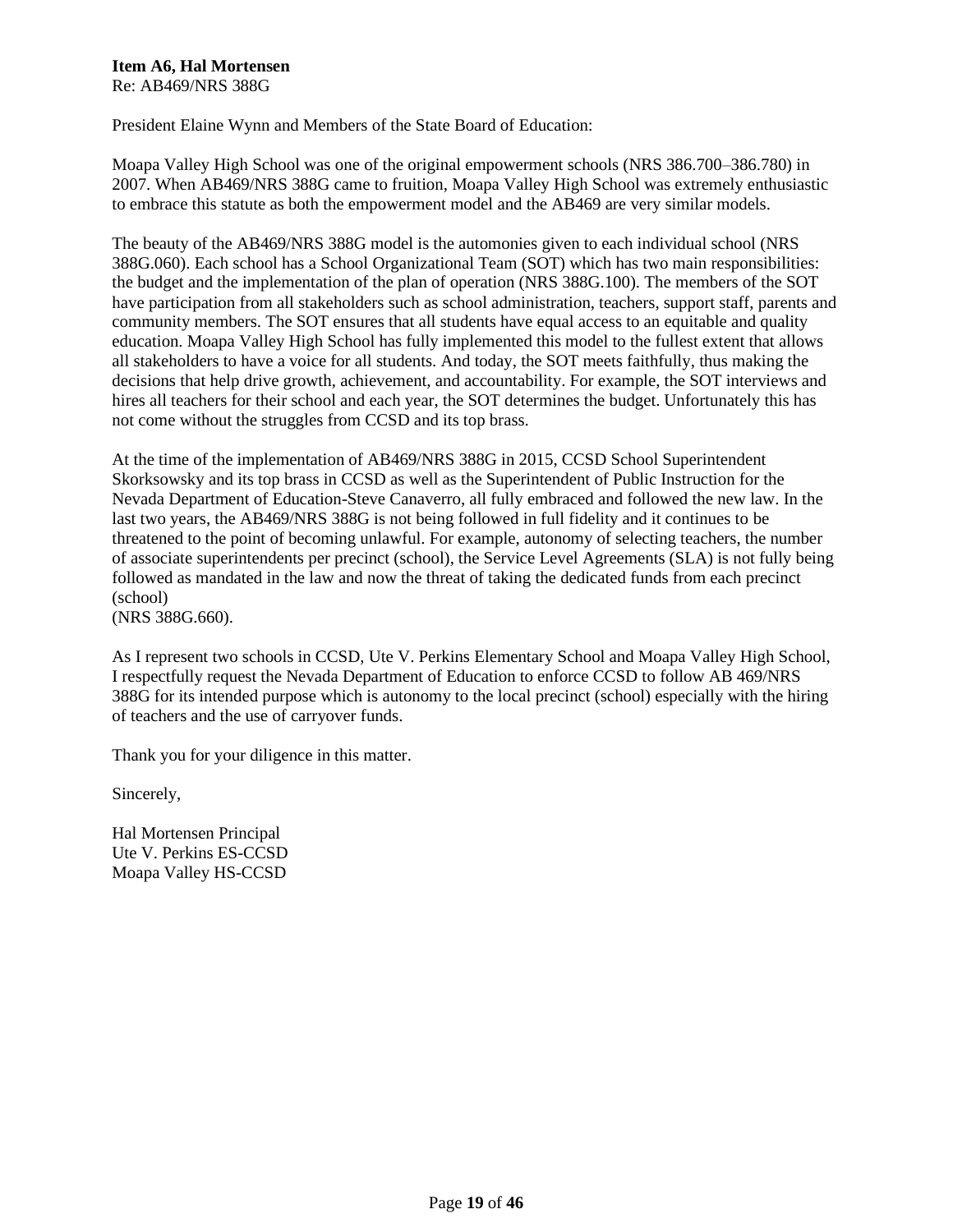# **Item A7, Kelly Grondahl**

Dear President Elaine Wynn and Board of Education Representatives,

Thank you for allowing time for my testimony regarding AB469/NRS 388G and the positive effects that have been provided by this piece of legislation. One of my most important tasks as a principal is to create an environment of equity for my students and community in regard to educational opportunities. Among this wide umbrella of duties, the most important are encompassed in identifying, retaining, training, and supporting effective teachers. These individuals are the backbone of school success and I can never truly explain the magnitude of their reach and inspiration for our students. The goal of equity for all students is multiplied exponentially throughout our district, as well as in each town and city and throughout the state in the field of education.

In addition to the equity lens, the task of managing resources to effectively address the financial "rollercoaster" in regards to funding at the school level is a constant challenge faced by all educational leaders. This yearly struggle consistently tasks administrators with decisions to often choose between the bare minimum of options to provide for instruction and the extra supports needed by struggling communities (Communities in Schools and other wrap-around services). The autonomy provided by the legislature in regard to AB469/NRS 388G has helped maintain continuity in staff, provide wrap around services to the community, provided flexibility on a site level for decision making, and give me the ability to plan years in advance to protect the systems and structures put in place for all students, families, and educators.

In conclusion, thank you for your vision and guidance in regard to AB469/NRS 388G. I know of no other bill which provided support to our campuses, administrators, teachers, and communities that was more impactful to reach our goal of educating our students and providing opportunities for success. As you face the challenge of identifying changes and support for Nevada in future preparation and legislative sessions, I hope each of our leaders, who developed and support the document, feel pride and success in knowing AB469/NRS 388G has been so successful.

Sincerely,

Kelly Grondahl, Principal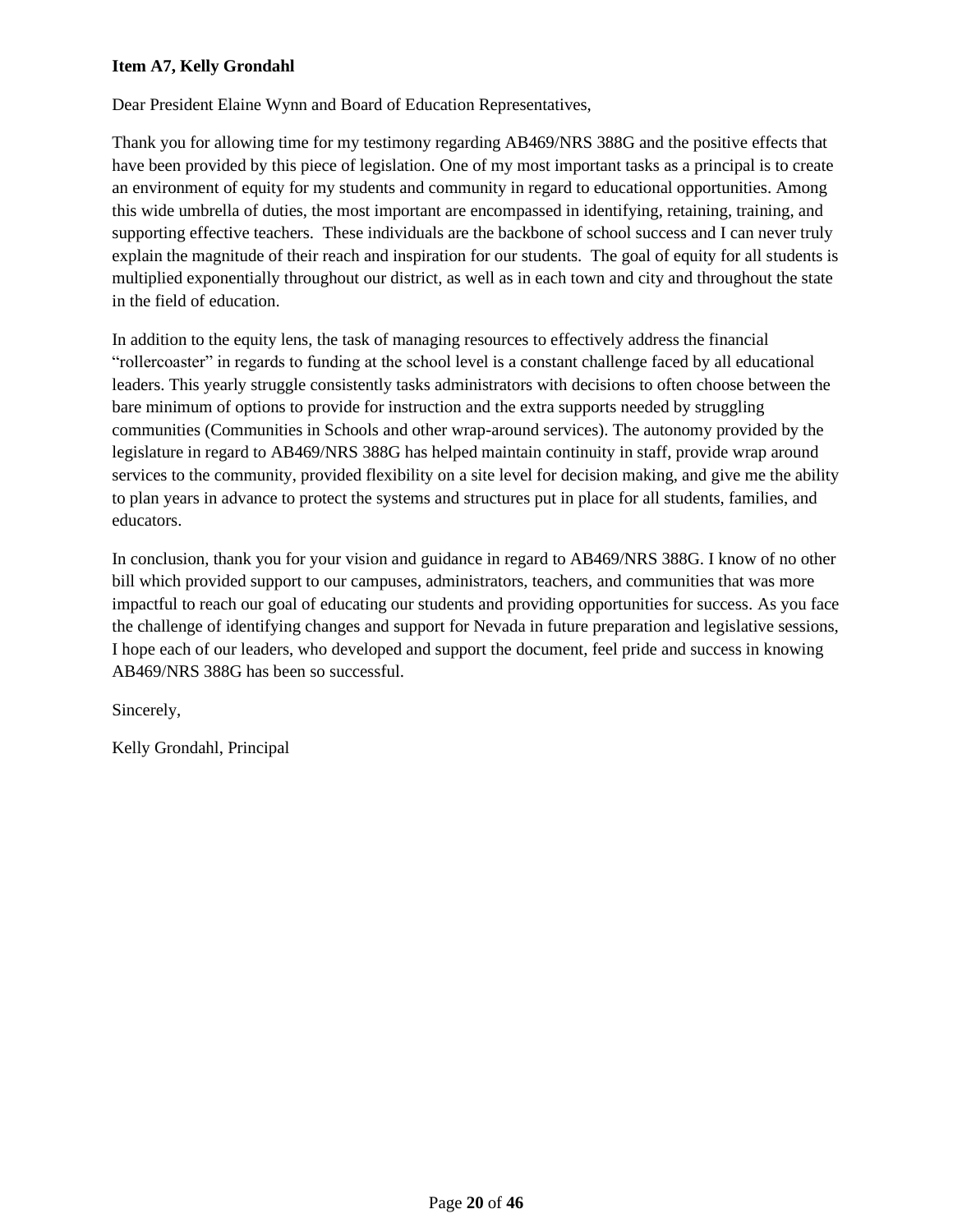## **Item A8, Jeff Geihs**

Dear President Wynn and Members of the State Board of Education:

My name is Jeff Geihs and I serve as the Executive Director of the Nevada Association of School Administrators, Nevada's PreK-12 Professional Development organization for ALL educators in Nevada – including those in non-administrative positions. Our mission is to provide high quality professional development to educators so that they can be highly effective in service to students no matter the position they hold. Further, NASA supports any policy, regulation or law that supports the best interest of Nevada's students, which is why I am writing you to convey NASA's ardent support for NRS 388G. On a professional note, I can assure you with utmost conviction that this law helps principals, teachers, and the school communities best serve Nevada's children. Here's why:

While it is certainly recognized that some operational services should remain central for optimal efficiency, it is also understood that decisions are best made closest to where the problems occur. Data driven decision making in the best interest of students made in collaboration with School Organization Teams better ensures positive outcomes because principals, teachers and the communities know their students best. Having the nimble purchasing authority is crucial to invoke expedient measures that ensure optimal achievement gains for students in each of their unique school precincts without bureaucratic delay - plans that do require approval from school supervisors.

For example, while it is commonly agreed that schools within a district or even the state must have a common formative assessment so that school leaders are equipped with comparative district or state-wide data, it is also essential that principals and School Organization Teams maintain purchasing authority to ensure student equity as schools seek and retain other measures that help them further delve deep into data beyond the surface, assess students' proficiency levels expediently, and invest in socio-emotional inventories so that the needs of the whole-child can be determined and interventions and/or the teaching of coping skills can be purchased and utilized as further diagnostic tools. No one-size fits all central approach can assure such as it is deeply personal to individual school communities.

Further, having been a school turnaround leader, staffing autonomy is crucial: just as it is in a for profit business. Student achievement is a school's profit margin. The preponderance of research shows that the school success or failure is always due to the attitudes of the adult employees in the building. When schools implement the correct and individualized tailored structures, functions and processes with great urgency, they will improve – just like a waning company would be expected to do when falling short of profits for their shareholders. The autonomies granted in NRS 388G provide this latitude!

Successful schools have staffs that strongly believe that they can control student outcomes. They understand that schools are built by design and not by chance. Unsuccessful schools blame outside sources of which they have no control, like the child's socioeconomic level, the neighborhood or the parents. Successful schools can, and do, break those cycles! Principals and School Organizational teams must be able ensure that all staff members hold this firm conviction.

To ensure the closing of achievement gaps, achievement gains and equity, it is critical that School Organization Teams and principals retain the ability to carryover funds from year to year and also that unfilled teacher vacancy funds (attrition dollars that schools retain that is the difference between a vacancy they are unable to fill and a long-term substitute teacher) remain at the local school level where they can be used specifically for kids and not go to central office. Through collaboration with a variety of stakeholders, NASA regularly learns of schools using these dollars to purchase research proven options that increase achievement and close gaps with carry over dollars and attrition dollars due to historical ongoing teacher shortages.

Over the past two years NASA has held three statewide conferences and nearly 70 statewide workshops for thousands of Nevada educators that enrolled. Continually we hear from educators about the importance and benefit of these autonomies and best practices they are able to invoke for the benefit of students – so much so that many building and teacher leaders are leading some of our professional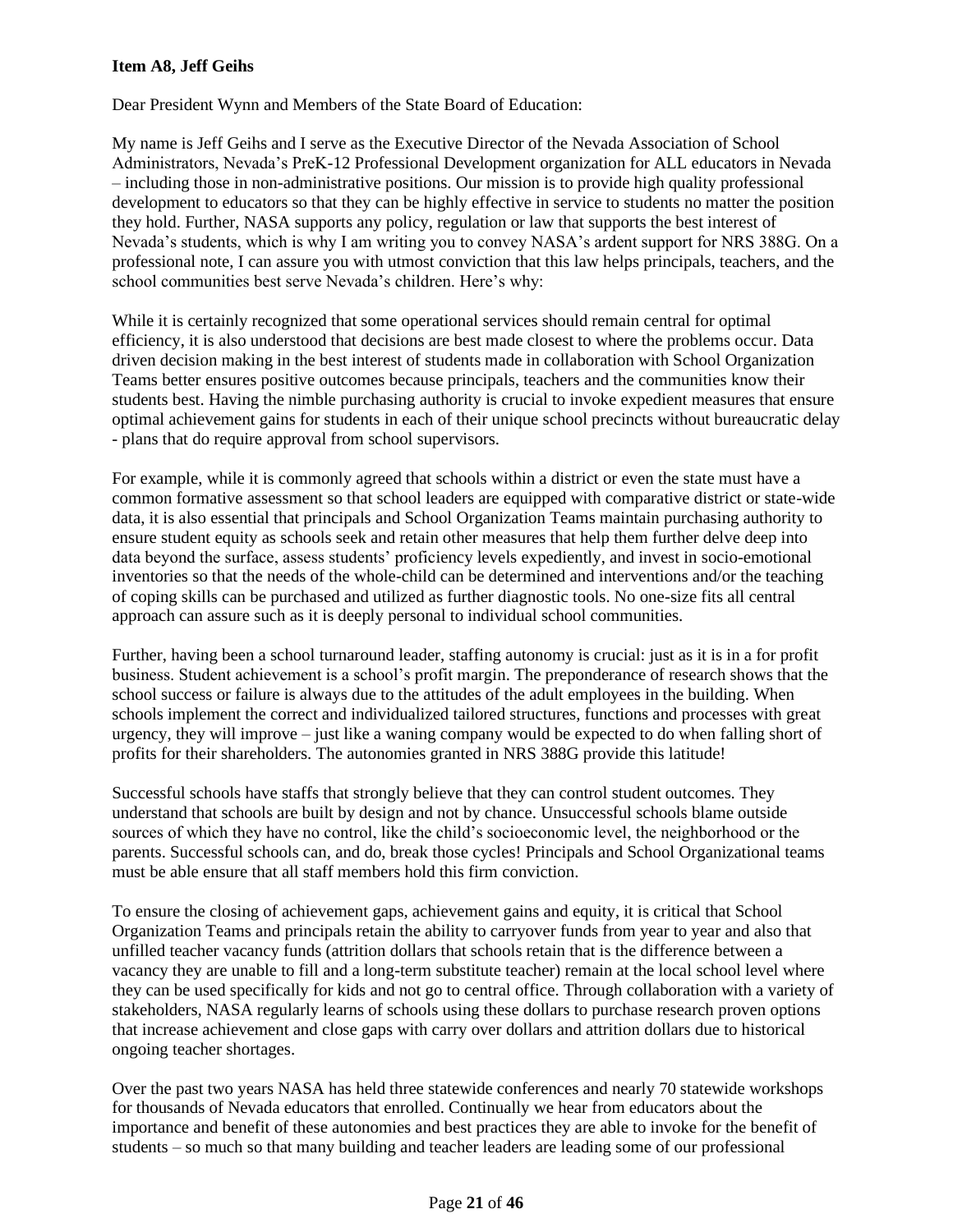development around such! NASA wants to send a message of affirmation that the Nevada State Legislature made an excellent bipartisan decision in making these school autonomies law because they are good for Nevada's students. With full uninhibited implementation, and if given a fair shot to stay the course, NASA believes our Great State will begin to further see the positive impacts of NRS 388G for our children.

Thank you for your time.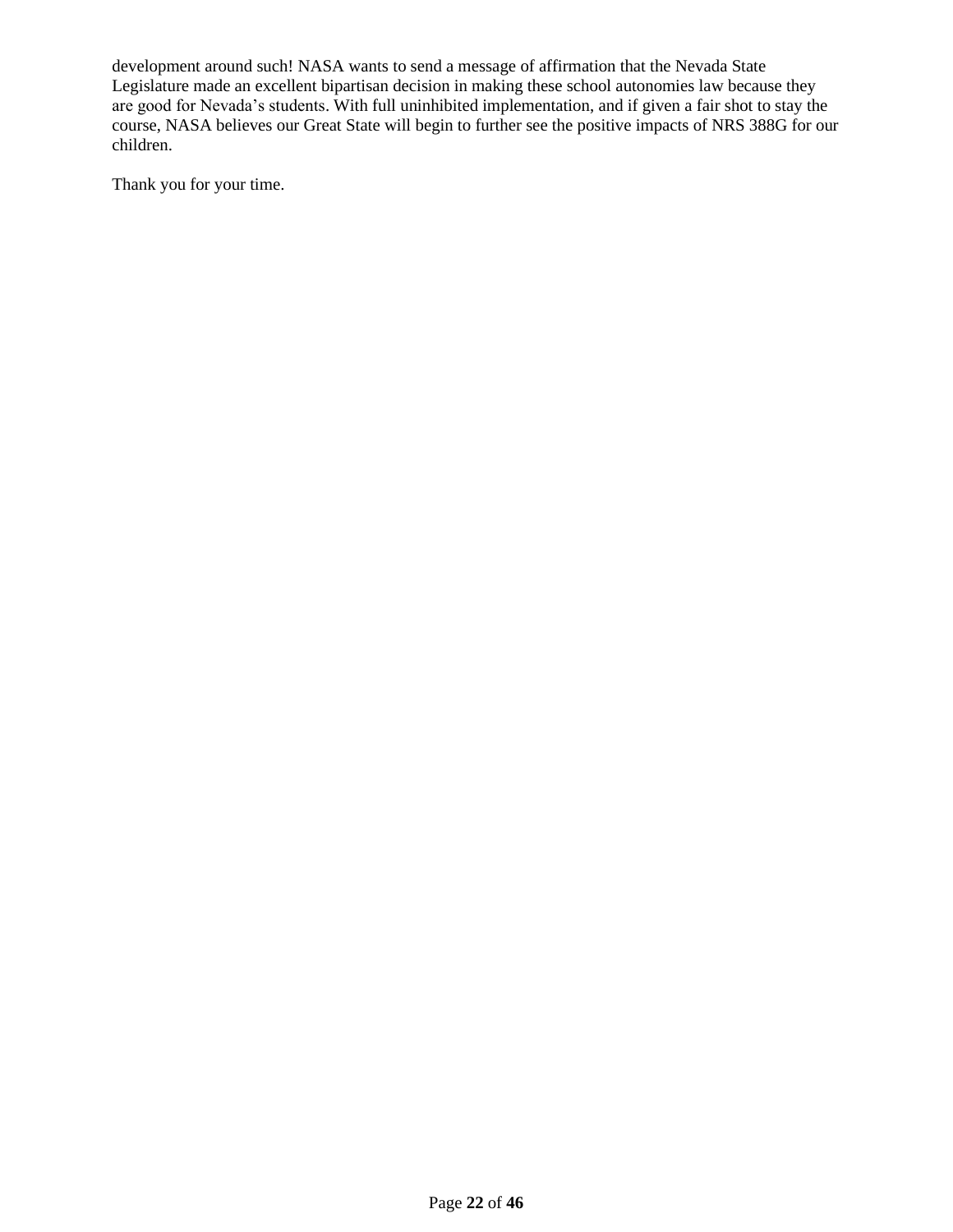### **Item A9, Jennifer Black**

Dear President Wynn and Members of the State Board of Education,

I am the proud principal of Lincoln Elementary School in North Las Vegas, Nevada. I have humbly served this diverse community for 10 years. I am writing this email to you because I truly believe that NRS 388G has positively impacted my school community in many ways since its inception.

What is best for kids is at the heart of every decision a principal makes, which keeps our focus on all students. With this being said, NRS 388G has allowed for more autonomy at the school level which has assisted me and the School Organizational Team the ability to make sound decisions for the students at Lincoln ES in the areas of staffing, purchasing and equity. Because each student is different and has varying needs, we look at the whole child and tailor our supports and instructional strategies.

A highly effective teacher in every classroom is the most important factor in ensuring all students have access to a world class education. When we have vacancies, our school leadership team interviews candidates and hires those who align with the mission of Lincoln ES. If NRS 388G were not in place, the Clark County School District would have the option to fill our teacher and support staff vacancies with teachers and support staff who may not align with our school mission.

For the past five years, our school has developed a partnership with Nevada Teacher Corp. Through this partnership, we have hired over 10 alternate route teachers who are very passionate about working in a Title I, at risk community with a diverse student population. Our leadership team is able to support them in refining their craft by offering differentiated professional development, curriculum, instructional supplies and resources, mentoring, coaching and feedback with funding from our school's strategic budget. Due to the intense support we provide, our staff recruits colleagues to come work at Lincoln.

When licensed staff are not available for hire, we seek to find the best long term guest teachers to serve our students. However, the ultimate priority as a building leader is to hire a highly qualified licensed teacher for all teacher vacancies. All decisions are made using the core value of integrity to ensure our students have access to the most qualified educators who will work to close the achievement gaps.

On behalf of the students, staff and community of Lincoln ES, I appreciate the opportunity to share my thoughts with you on the positive impacts of NRS 388G. Thank you for your time.

Jennifer Black Principal Lincoln Elementary School #316 0316-4101 (702)-799-7133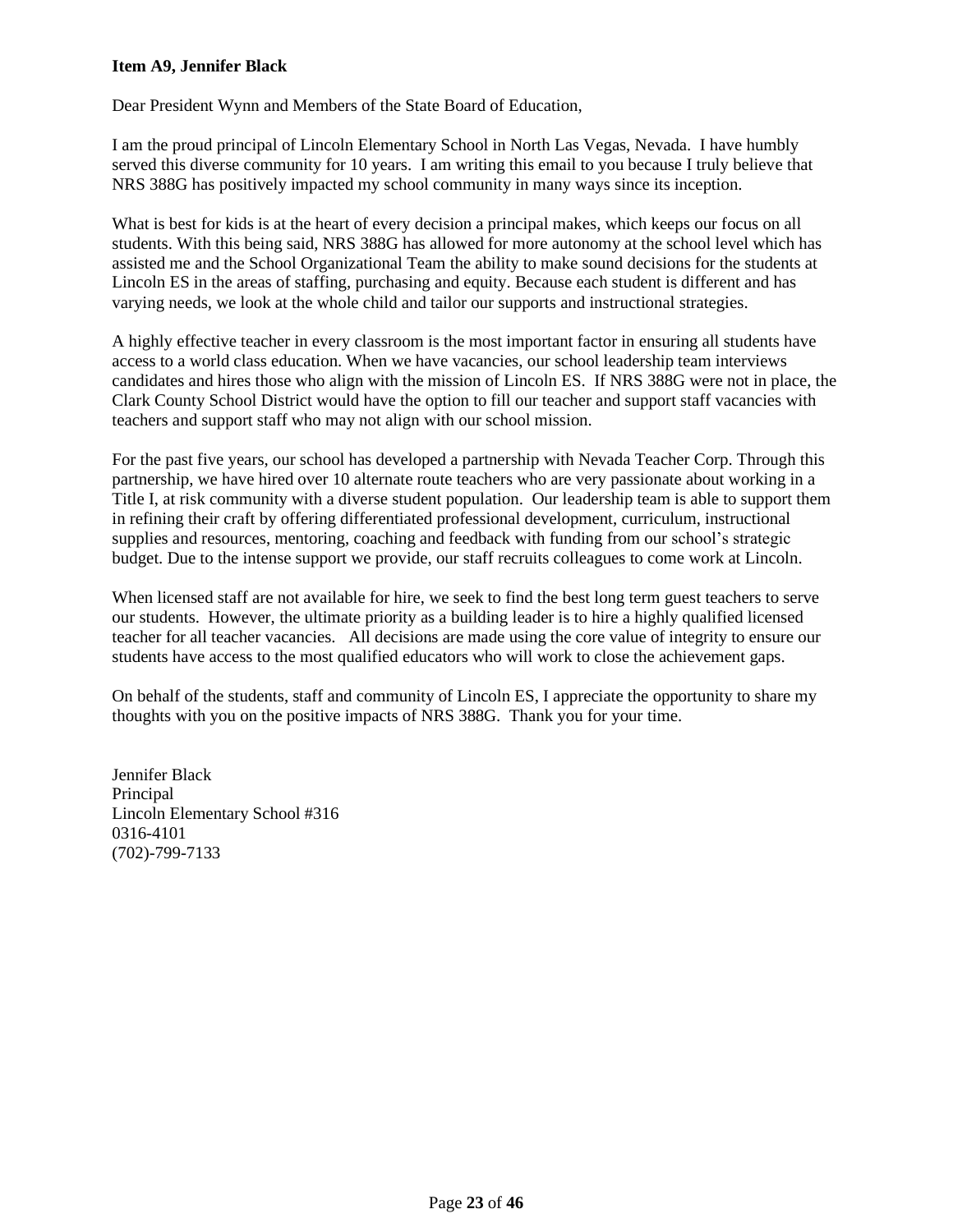### **Item A10, Stephen Augspurger**

President Wynn and State Board of Education Members:

My name is Stephen Augspurger, and I am the Executive Director of the Clark County Association of School Administrators and Professional- technical Employees (CCASAPE). This correspondence is directed toward Agenda Item 10, Assembly Bill 469. The legislation referenced in this agenda item was passed almost unanimously by the Nevada Legislature in 2017. The legislation was written to decentralize the behemoth Clark County School District (CCSD), moving decision-making and financial resources to the schools and empowering principals and school organizational teams to identify and fund unique instructional and support decisions for children. In an effort to decentralize the CCSD, the law clearly enumerates the autonomies granted to school principals and school organizational teams.

In 2018, the Nevada Department of Education (NDE) took a leadership role to ensure that AB 469 was fully implemented. The NDE led the effort to work with each of the bargaining groups and the CCSD Superintendent to develop a Joint Implementation Plan. The completed Joint Implementation Plan was approved by the CCSD Board of School Trustees on April 4, 2018. Unfortunately, the plan approved by the School Board has never been fully implemented. The CCSD has not taken the necessary actions to ensure that the teacher and support staff bargaining group contracts become fully compliant with the law. The CCSD also continues to perpetuate the "dance of the lemons," by making unilateral staff assignments to schools without the required principal consent. As a result, principals often feel that they and the District are not on the same team and that the District is actively working against them in their efforts to improve schools and student achievement.

Such a strong case can be made that CCSD is dragging its feet and purposely obstructing full implementation of the law that, after attempting to work with the CCSD to achieve legal compliance for over 3 years, CCASAPE filed suit in District Court on October 8, 2020 seeking the court's assistance to direct the CCSD to comply with the law. In light of CCSD's failure to implement the provisions of AB 469, CCASAPE is pleased that the State Board of Education is inquiring into these matters.

In the November 12, 2020 State Board of Education meeting, you will hear public input from CCSD principals regarding the great value they attach to the various autonomies that have been provided to schools and school organizational teams through this legislation. The ultimate benefit of AB 469 is its creation of the necessary conditions to do better on behalf of kids. It places the needs of students above those of adults, and therein lies the major obstacle to full implementation of the law with fidelity.

At the conclusion of the AB 469 presentation, I anticipate there will be board member discussion regarding the identification of next steps. CCASAPE respectfully requests that, as part of the State Board's information gathering process, additional input and comments from CCSD principals be sought.

Respectfully,

Stephen Augspurger, Executive Director Clark County Association of School Administrators and Professional-technical Employees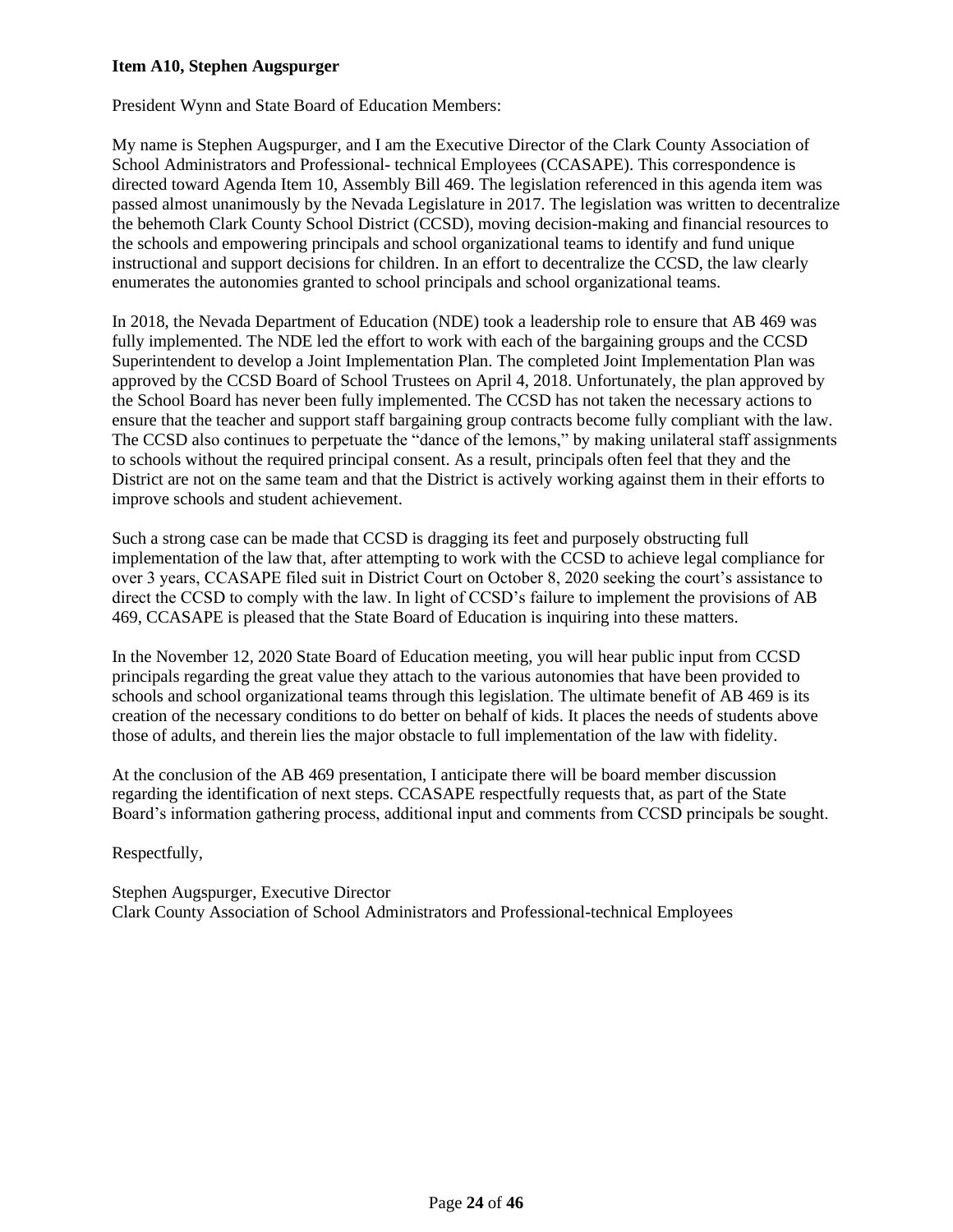### **Item A11, Anthony Nunez**

Re: Positive Impact of NRS 388G on Schools President Wynn and Board Members:

I'm writing to you as a private citizen who serves as principal of a diverse urban community in Clark County about the positive impact that AB469, now NRS 388G, has had on my personal ability to lead a school. This is my 4th year at my current assignment. For the first time since I have served this community I am pleased to report that we are fully staffed in all teaching positions. This is also the first time that we have retained our staff through October. During the three previous school years we have started the school year with vacancies and experienced transiency during the months of September and October, so this is quite an achievement for our community. An achievement that took 4 years to meet.

The autonomies and responsibilities granted to me as a principal through NRS 388G have allowed me to enact two processes that led to the development of the team I work with today. First NRS 388G provided me with the ability to allocate funding to develop comprehensive systems of support for both students and staff. Over the past several years I have conducted exit interviews, consulted our site leadership team and School Organizational Team, and reviewed comprehensive staff surveys which have allowed me to better understand the needs of our teachers. NRS 388G ensured that funding could be allocated to create effective responses to the identified needs of teachers and students, which directly impacted my capacity to retain effective instructional talent.

Secondly, and perhaps most importantly, NRS 388G has allowed me to establish a collaborative means by which to attract instructional talent to the school I serve. I involve both administrators and teachers in the interviewing and onboarding process in order to ensure that interviews are grounded in the specific context of the school and so that current staff are able to have a voice in building their grade level and department teams. Just as it is critical for me to listen to the recommendations of current staff when making a recommendation to hire, so too is it that I am assured that I have the authority to determine who works at the school I serve. NRS 388G has provided me with that authority, which has ensured that I have been able to build a staff of invested, culturally competent, and effective teachers, support staff, and administrators.

While vacancies and mid-year separations have resulted in attrition funds being returned to the school I serve, if you asked me whether I would have preferred to attract and/or retain an effective teacher during the previous school year, or have the funding to spend during the current school year, I would answer in support of the former. It has been made very clear to me that my responsibility is to allocate funding to increase student achievement during the school year said funding has been allocated. Furthermore, it has been my personal experience over the past 6 years I have served as a principal that student achievement is highest when your staff is at its fullest. There is absolutely no benefit to students nor to the view of my own professional capacity by those who supervise me to prevent effective, qualified staff from working at the school I serve.

That being said, I am deeply appreciative that those attrition dollars have consistently been returned to the community they were intended to serve, especially this year. Those dollars have ensured that the staff and structures that I made a commitment to the School Organizational Team and school community to implement, were able to be implemented as planned, even though we experienced variability in enrollment. Additionally, because we were able to keep our staff in place, I was able to strategically focus a wide variety of individuals on the development of our site reopening and distance education plan, thereby allowing teachers to focus on and be supported through the challenge of modifying their instructional delivery for this year.

Thank you for considering my personal experience as it relates to NRS 388G.

Anthony M. Nunez [Nunezant\\_honym82@gmail.com](mailto:Nunezant_honym82@gmail.com)  702-306-3076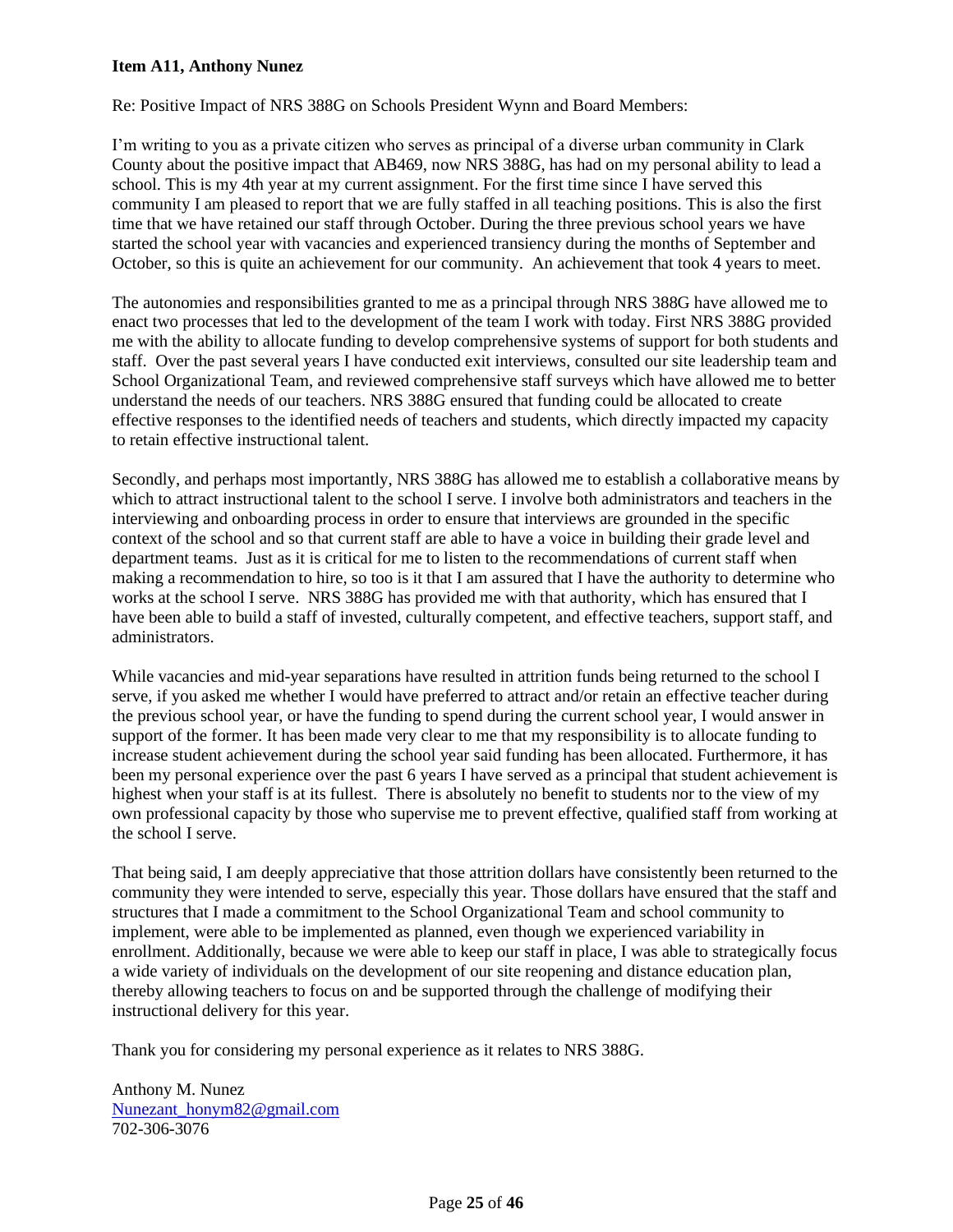### **Item A12, Romona Esparza**

Dear Madame President Elaine Wynn and Nevada Board of Education Representatives:

First and foremost I would like to personally thank you for your dedication and diligence in serving as elected representatives for the State Board of Education to ensure that equity and academic excellence for all students is at the forefront of your decisions.

My name is Ramona Esparza, I am the Proud Principal of a Victory School, Valley High School. Valley HS is 100% Free-Reduced Lunch, serving over 2,800 students, one of the highest homeless student populations and is a minority-majority school. Six years ago, Valley HS was designated as an underperforming, transformational site, with one of the highest expulsion/suspension rates in the Clark County School District. I want to attest to the importance and effectiveness of NRS 388G.610 that has afforded me the autonomy as a transformational leader to provide equity and close achievement gaps for all students that attend Valley High School.

Each local school precinct must operate using site-based decision-making in which certain authority to carry out responsibilities is transferred from the large school district to the local school precinct as set forth in NRS 388G.610.

NRS 388G.610 has afforded the ability to implement the following: 1) to sustain effective leadership, teachers, and support staff in good standing, 2) focus on teaching the "whole child" with the first established on-site Wellness Center providing mental health counseling and medical care, 3) most important retention of highly effective educators that align with the same "high expectations" and values of our school's mission and vision, 4) implementation of research-based rigorous curriculum, and 5) decisions made collaborative with our School Organizational Team to improve school operations, culture/climate, and student achievement.

Results of NRS 388G.610:

- 1. Graduation rate to 87% above the District average
- 2. Flagship for the Multi-Tiered Systems of Support (MTSS) reducing significantly the expulsion/suspension rates and by implementing restorative practices (MTSS/PBIS) schoolwide
- 3. Reduction of chronic absenteeism by 3% in the 2019-2020 school year
- 4. ELL proficiency growth rates increasing progressively each year prior to covid-19 pandemic
- 5. .5 away from 3 star ranking for the 2018-2019 SY on the Nevada School Performance Framework

NRS 388G.610 has changed the trajectorially for our "structurally impoverished," schools that are demonstrating results. It has allowed site administrators and SOT teams to have a seat at the table in future budget decisions that are best for their school communities. Please help to sustain effective systems and best practices that can be replicated. These site-based decisions for funding and personnel are imperative to decrease opportunity gaps in equity, and all gains made would be reversed for our most underserved communities.

Ramona Esparza, Principal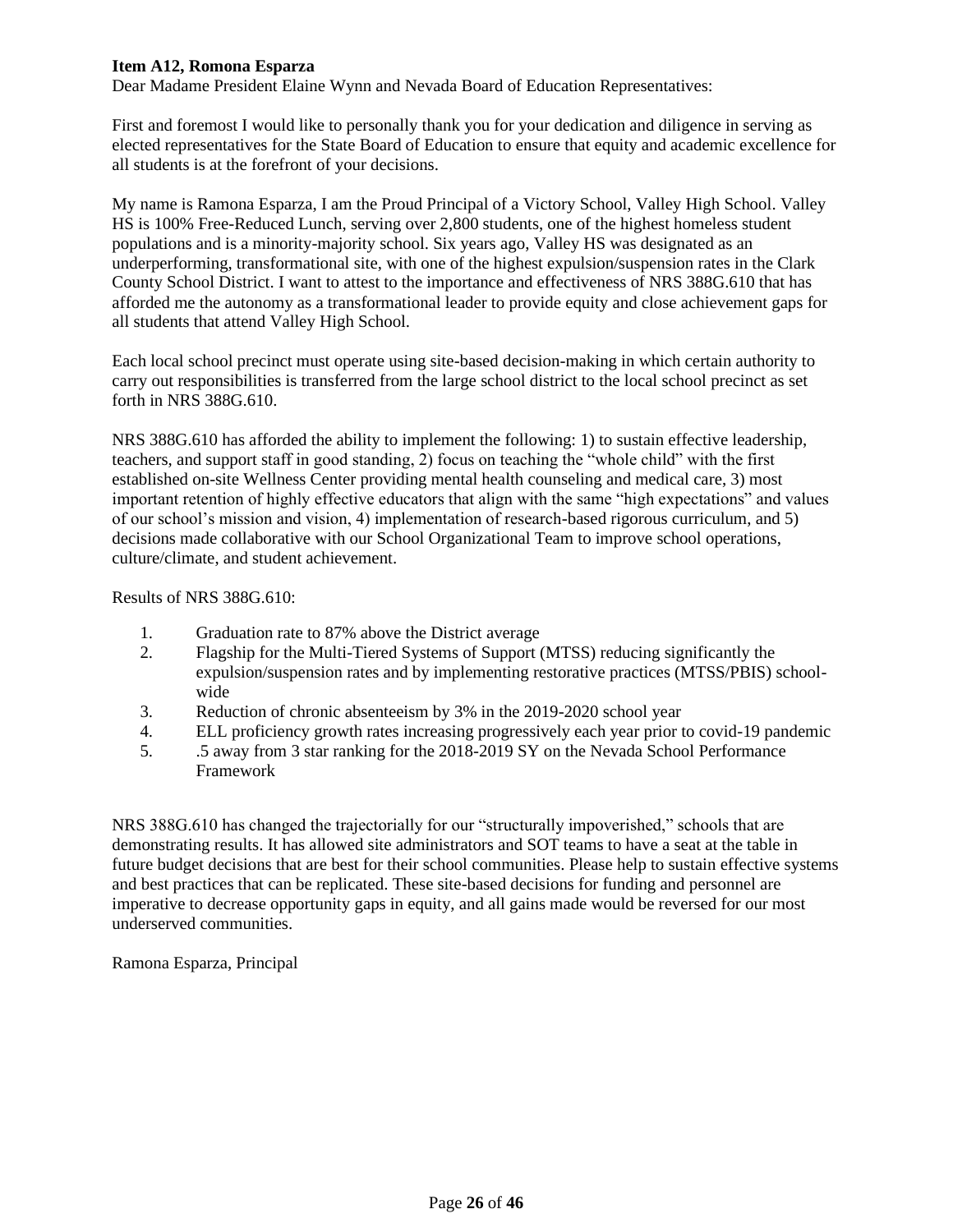#### **Item A13, Dana Roseman**

President Wynn and Members of the State Board of Education,

AB469 has afforded me at Scott ES with the opportunity to be able to run my school with our students' best interests at the forefront. We face many challenges daily in education, but who we can hire and how to spend the available funds should not be two obstacles. Having the autonomy to select my own staff has been integral in moving the student achievement and school climate needles at Scott ES. To put a person who just needs a job because they've been guaranteed one into an open position is a disservice to all students. It has greatly affected student achievement, climate, and culture. Historically, Scott ES has been a school that has been tough to staff for myriad reasons. One main reason was because some of the staff were administratively placed here and did not have the correct mindset to support our students' diverse needs. We have also historically been understaffed which left us open to receiving administrative placements. I've been at Scott 9 years and have had at count 8 or more collective (administrative, licensed, and support) placements. There is only 1 of the 8 staffers who is still with us and serves as an asset to our campus. The others have either sought other employment outside of CCSD or were moved to other locations. These efforts take a toll on the administrative workload and some of these people were not good for students or just didn't want to be here. AB469 provides some safeguards for us that need to be protected so that the focus remains on student achievement and not staffing issues.

Another benefit of AB469 is that I am able to use my school attrition funds as needed and approved by our School Organizational Team (SOT). This is our first year having access to the attrition funds due to 10 licensed openings last year. Since we tend to attract alternative licensure teachers and brand-new-tothe-profession practitioners, I have streamlined my focus on ensuring that our students have the best staff in front of them; although there just are not enough qualified candidates in the available pool. Sometimes that fund distribution means having to use additional funding to provide extended professional learning or parental interactions that require staff. Our SOT team approved adding an additional attrition-funded teacher to lower the class size in 5th grade this year. I've never had extra funding to add extra staff (and reduce class sizes) as the need presents itself until this year. Our numbers exceed the outlined ratios in 4th and 5th, so adding an additional licensed teacher helps share the work load and provides greater access for our students.

Since this  $2020 - 2021$  school year has been the first year that there has been extra funding thanks to the available attrition dollars, I have been able to provide prep buyouts and extra duty monies for my staff. Being able to build the teaching capabilities of those who support our students is paramount, but it all comes with a price. Thankfully, this year, the money is there without some of the extra restrictions that accompanies grant money. I can pay my people for their time and efforts. I have also the ability to provide extended professional learning (like site based mini-grants for tuition to National Board sessions) for those who have demonstrated their loyalty and longevity to our students by choosing to remain at Scott.

Thanks to AB469, I am able to hire staff who can relate to our students and want to be here to promote our initiatives, provide additional funding for professional learning and for lowering class sizes, and support those who make the choice to invest in our students. Please consider retaining the staffing autonomy bill to so we can put our students first. Thank you for your consideration of my concerns.

Dana Roseman Principal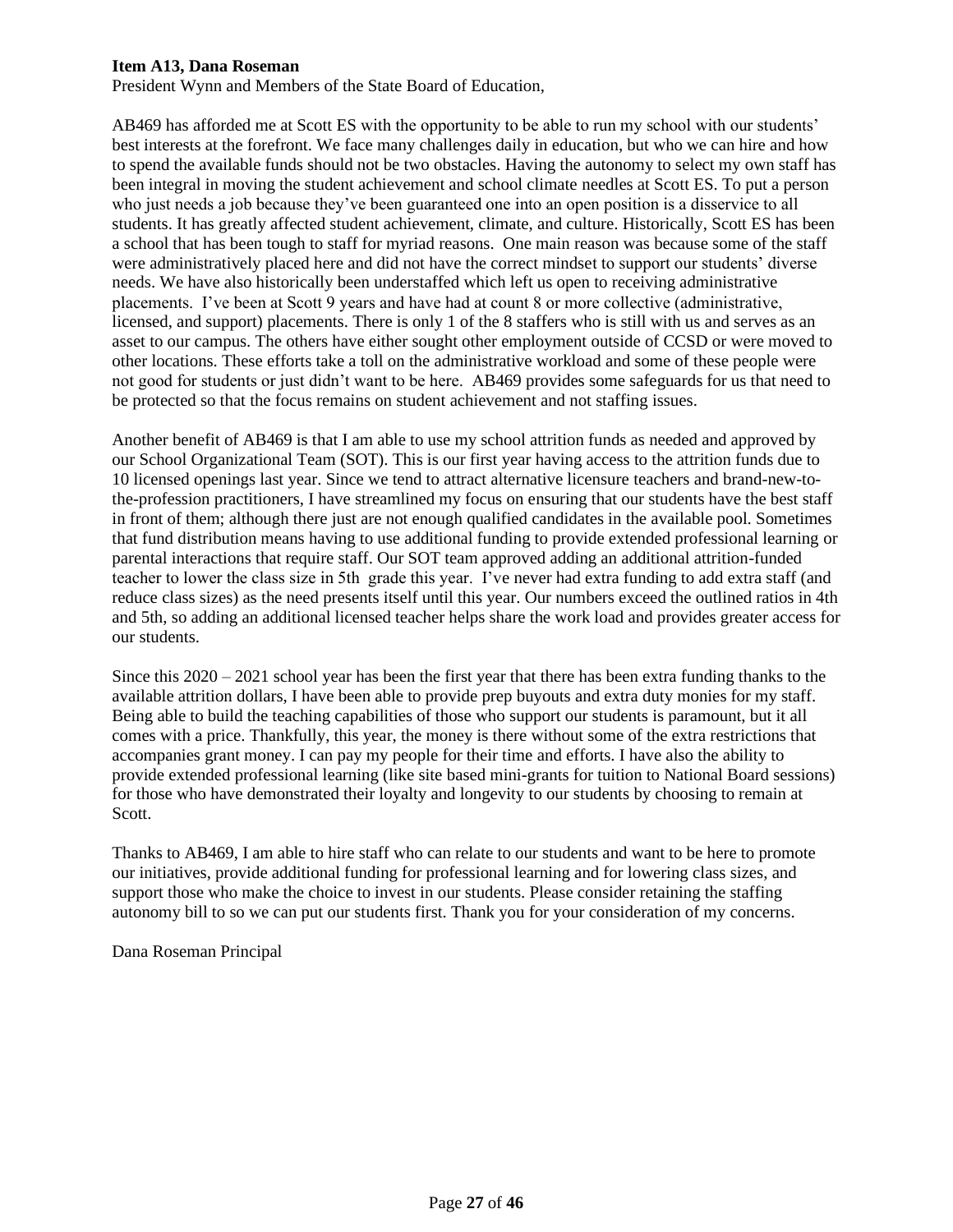#### **Item A14, John Anzalone**

Dear President Elaine Wynn and Nevada Board of Education Representatives:

On behalf of the students, staff, and families in which I serve, it is with sincere gratitude that I write this message.

My name is John Anzalone, and I am the proud principal of a large, urban high school in CCSD. To the surprise of many, over 57% of my 2800 students receive Free-Reduced Lunch, while residing in one of the most diverse communities in Las Vegas. Six years ago, my school was underperforming in academics, lacked the competitive career-tech programs that our kids deserved, and was truly a site that provided valuable opportunities to some, while leaving others behind.

I want to stress the importance of AB 469/NRS 388G, which has afforded my team and me the autonomy to provide equitable opportunities and close achievement gaps for all students that attend my school. AB 469/NRS 388G has also afforded me the ability to hire and retain effective leadership, high quality teachers, and caring support professionals, place a focus on increasing ACT scores for all student groups, hire staff who value the social and emotional well-being of children, and make collaborative decisions with our School Organizational Team to improve student achievement and the overall school experience for all students.

I would like to highlight some of our school successes, directly related to the implementation of NRS 388G:

1. Graduation rate increase to 94%, well above the District average;

2. Reduction of suicide protocols from 123 (2017) to 18 (2019);

3. Development of a Black Student Union, offering The African American Experience course, and the creation of a Multicultural Committee, which focuses on opening the hearts and minds of staff, students, and community members who serve our diverse student population.

NRS 388G has changed the way we do business and has allowed our team to hire, develop, and retain the type of educator we need for the specific and unique needs of our students. Please do all you can to protect this law. Though no law, regulation, or policy is perfect, the foundation and merits of AB 469/NRS 388G is simply what is best for kids.

Thank you, John Anzalone, Principal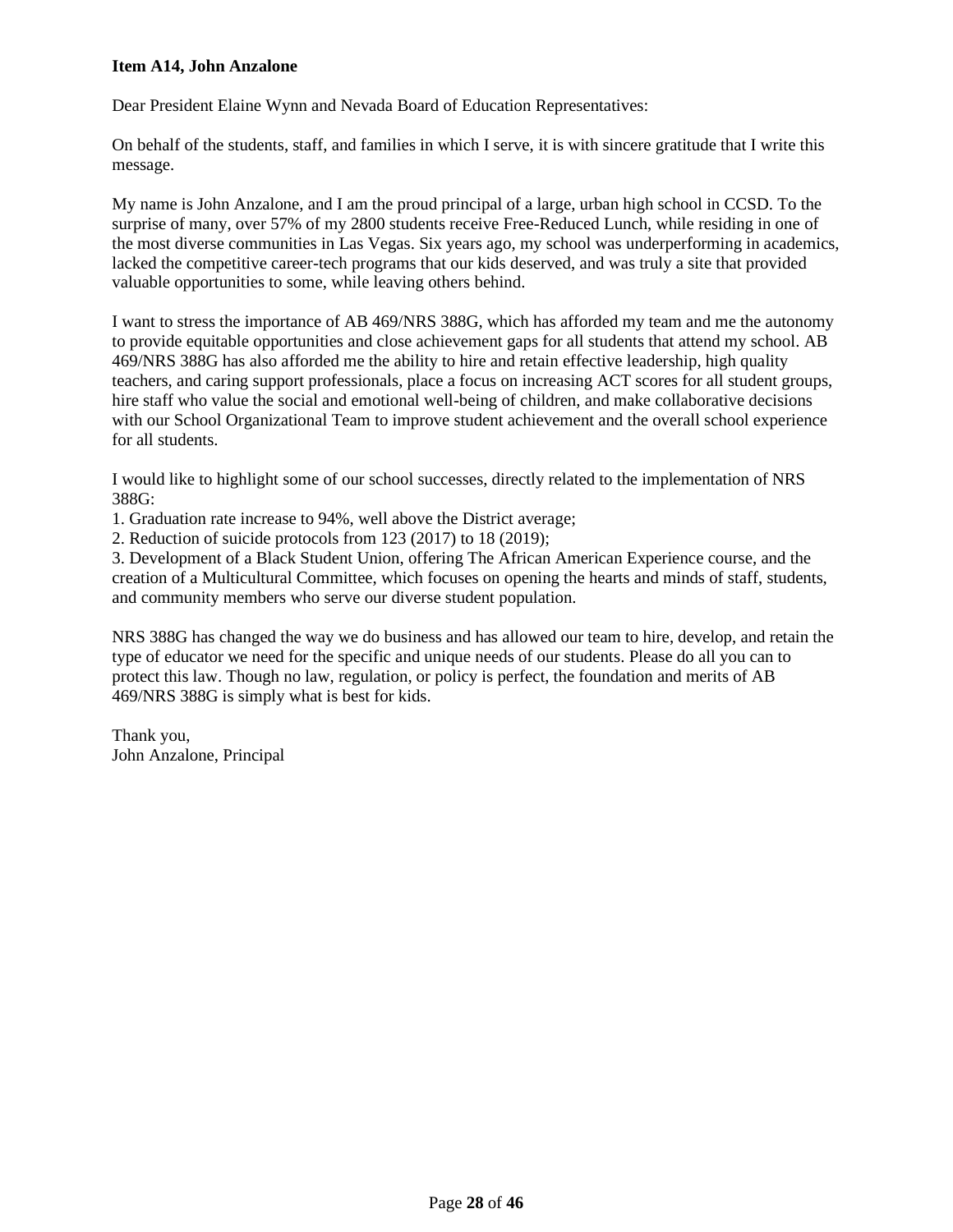## **Item A15, John Vellardita**

Re: Emergent Issues Regarding the Reorganization of the Clark County School District President Wynn and Board Members:

On October 8, 2020 I submitted public comment related to two emergent issues with the implementation of the reorganization of the Clark County School District under AB469 passed in the 2017 Nevada Legislative Session. Today the Board is taking up that matter. I would like to point out that CCEA is requesting that the Board of Education under its authority to look into this matter and issue regulations where needed.

As I stated on October 8, 2020, CCEA supported AB469 and helped work on the ultimate language of the bill. I was a primary participant in drafting this legislation. We believe in a decentralized delivery system with autonomy and control at the school level. We believe in the School Organization Teams made up of parents, teachers, support staff, the principal, and members of the community. We believe 85% of all unrestricted dollars must go to the school and follow the student into the classroom. We also believe any unused funds in a school's budget not used in a year must be retained by that school and used for student instruction in the following year. Finally, we strongly believe that every school should have qualified, licensed and effective educators. However there are two emergent issues that have developed in the last two years that do not reflect what the meaning and intent of what the law is.

To be clear, we are not asking the Superintendent of Public Instruction to exercise their compliance authority to look into this matter. We do not believe this is an issue of compliance. We believe this is an issue of how legislation implemented has created two emergent issues that the law was not intended to happen.

The first is the issue of carryover dollars. Under NRS 388G.650 paragraph 3 states, "each local school precincts must carry forward its year-end balance to the next school year for use by the local school precinct. " This year there will be \$142 million; last year they were \$67 million - that is a 300% increase. This is not what the law was intended to become. This money should be spent on student instruction and support. The major source of carryover dollars is salary savings (i.e. attrition). This occurs when funded fulltime positions are not filled by educators but by substitutes.

The second issue is the failure to place licensed and qualified teachers in vacant classrooms. Last year, we had close to 500 vacancies year round. Currently, there are close to 400 vacancies. Yet last spring and continuing today as we speak, we have principals refusing to place licensed and qualified educators into these vacancies. They are citing their right to hire staff under NRS388G.610 paragraph 2 and they are using an opinion written by Attorney General Laxalt as their justification. Yet, in many cases, these positions are being filled by substitutes or more disturbing principals are 'holding' these positions. This is a violation of NRS 388G.610 paragraph 4 that prohibits the hiring of a substitute if there is a licensed and qualified educator available.

As a result of this activity, CCEA has found that there is an employment practice emerging that discriminates against older qualified licensed educators and, in some cases, minority educators.

Both of these issues have two things in common. Language under AB469 that address principal's authority. We believe this is the area of focus that the Board of Education should review and make regulatory changes. As primary participants in advocating and drafting the reorganization legislation, we believe this practice that principals 'bank' carry over dollars and refuse to hire qualified licensed educators is not what the reorganization of the school district was intended to be when it gave school precincts autonomy.

Under NRS 388G.590 the "State Board shall adopt such regulations as it deems necessary and appropriate to carry out the provisions of NRS 388G.500 to 388G810." Accordingly, we are asking the Board to look into these two issues.

John Vellardita, Executive Director CCEA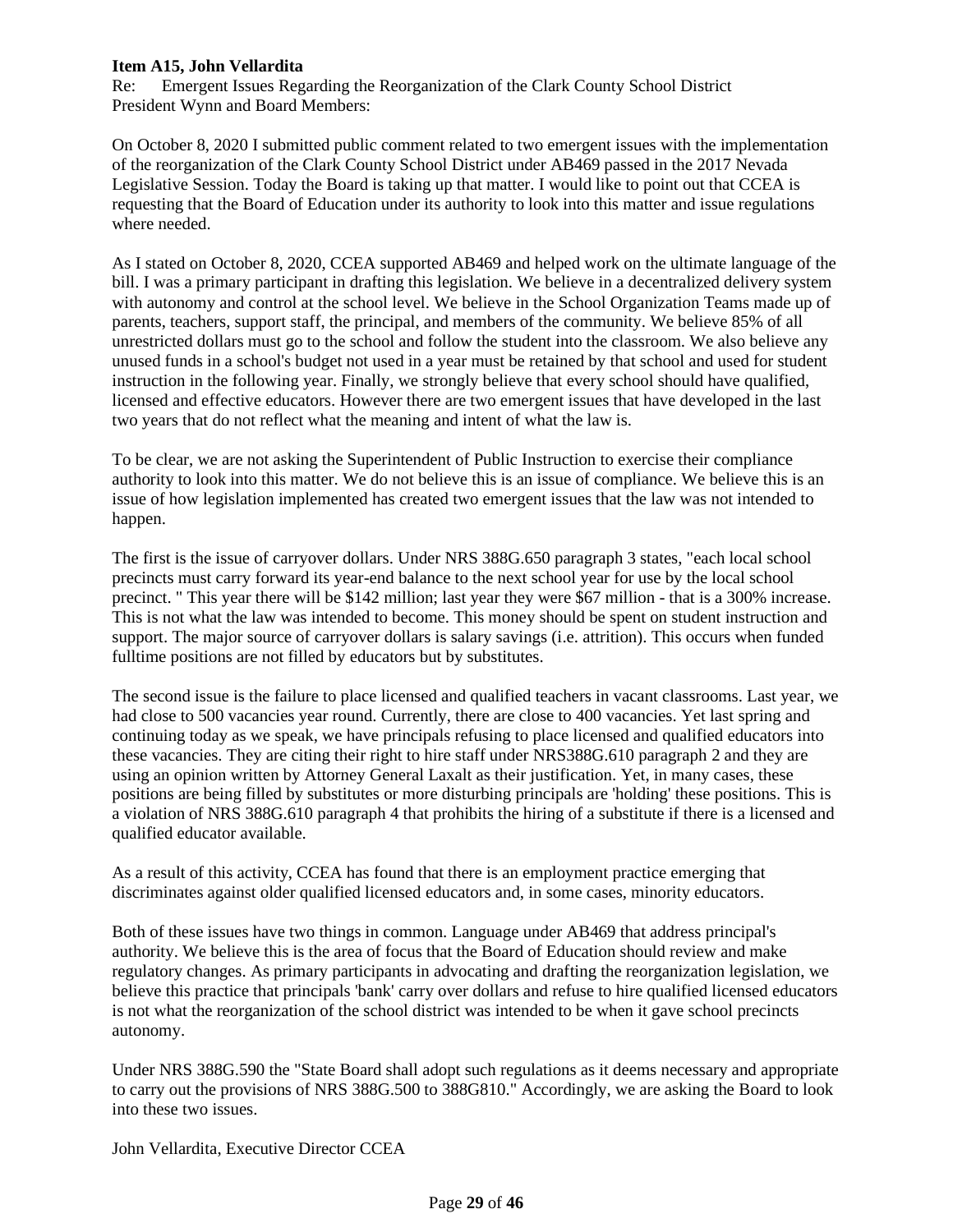## **Item A16, Jan Giles**

The Education Support Employees Association (ESEA) represents over 11,000 education support professionals (ESPs) in the Clark County School District. We are submitting public comment regarding item #10 on today's agenda related to the reorganization of CCSD under AB469.

Previously, the surplus process in the Clark County School District allowed the district to balance staffing with decreasing student enrollment. ESPs with the lowest seniority in their position went through the surplus process when schools could no longer afford their position. This process had nothing to do with job performance. The process was often stressful for the employee, as they could end up in a position with different hours, months and grade, but nearly everyone was placed in a new position at the end of the day. ESEA promoted the process as a positive for the district and the employees.

AB469 states that each local school precinct shall have the authority to select other staff who work under the direct supervision of the principal. ESEA maintains this definition and the legislative intent of AB469 does not apply to ESPs. This issue is currently in front of the Employee Management Relations Board.

Through a misapplication of AB469, CCSD is requiring education support professionals to also interview with school principals as a part of the surplus process. Now ESPs can get rejected even for a lateral position through no fault of their own, at a principal's discretion. On October 20th, over 50 ESPs went through this new surplus process in the Clark County School District. One of these workers raises a serious question of possible racial bias in this new process—

I was asked to leave through no fault of mine. I am a 15-year employee, looking to be placed in a lateral position. After going through the process, I was required to interview which was extremely uncomfortable. I felt like the principal and team were discriminating based on my race and dreadlocks. They did not tell me I had the lateral position when I left. I have already passed probation and have proved myself in the district, yet because my current site cannot afford me, I have to interview all over again? I got rejected twice. Why should I stay a Special Education Aide if this is how I will be treated?

ESEA is very concerned this surplus process will lead to widespread discrimination and set the district back in its diversity goals. In addition, inconsistent application of the surplus process across the District is causing significant employee confusion on District work practices.

Thank you,

Jan Giles, President Education Support Employees Association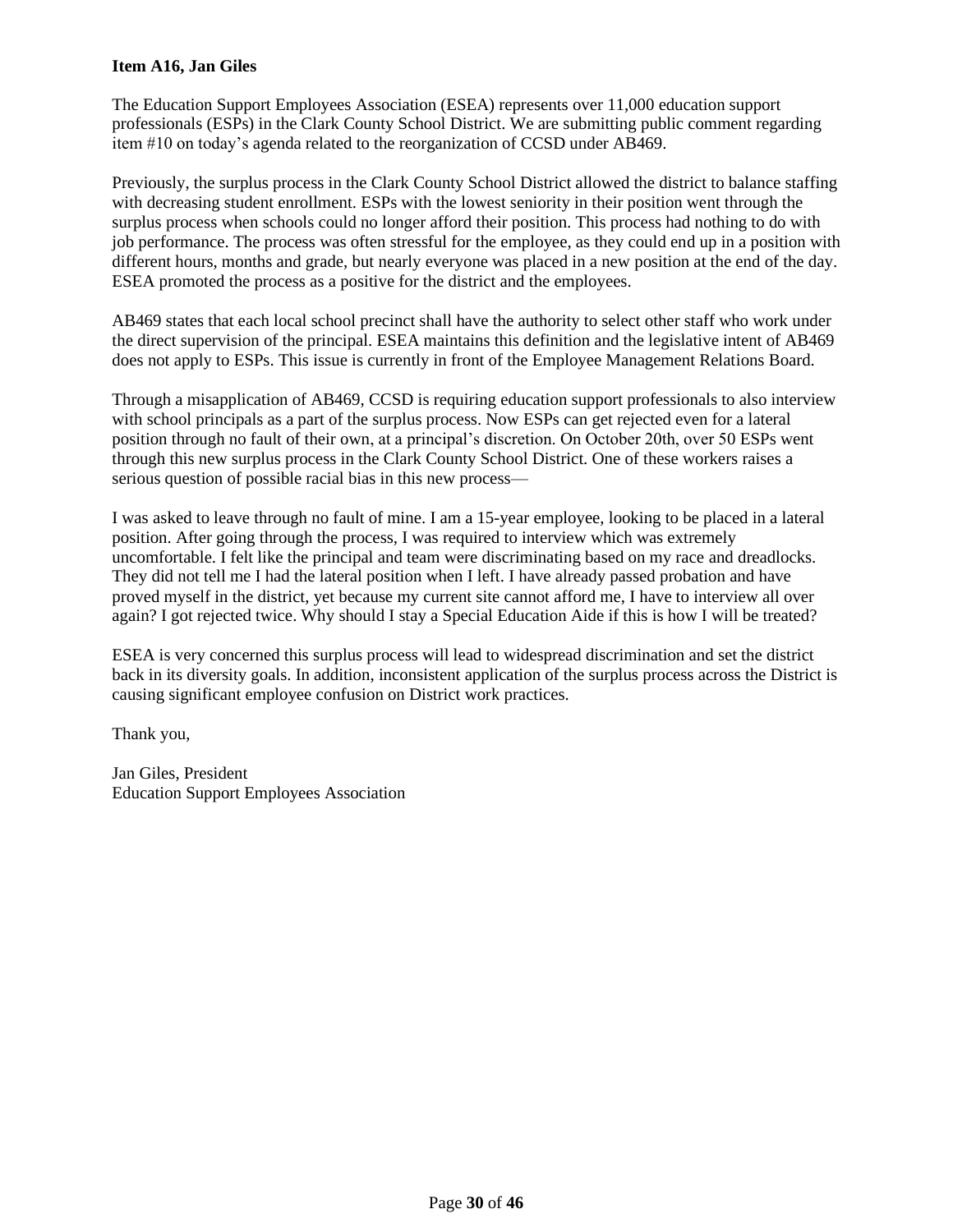### **Item A17, Nevada State Education Association**

The Nevada State Education Association has been the voice of Nevada educators for over 100 years. This public comment is in reference to item #12 regarding school operations and education during COVID-19.

In our history, there have been few more challenging times than the one we find ourselves in right now, with the global COVID-19 pandemic. After school buildings were closed last spring, NSEA has been actively engaged in the discussion of safely reopening school buildings and many of our local affiliates have been active in the process of returning to full in-person or hybrid education models.

This summer, we lauded the work of NDE in developing "Nevada's Path Forward: A Framework for a Safe, Efficient, and Equitable Return to School Buildings". We felt if this framework was followed by school districts, in consultation with local health districts, it would help facilitate a safe reopening of school buildings this fall. However, NSEA also raised concerns that districts may lack the resources or feel pressured not to follow important recommendations. It turns out our concerns were valid.

The key to safely reopen and operate school buildings is to lower community transmission of coronavirus. Unfortunately, the decision to resume in-person learning in Washoe County was made while community transmission of COVID was still very high. This decision went against guidance issued by the CDC and even the Washoe County Health District. We know that Washoe County has experienced elevated COVID-19 cases ever since, including their highest reported case numbers this week. The Washoe County Health District reported experiencing a spike in number of cases over the past month associated with K-12 students and school district staff. This is exactly what NSEA, WEA, and educators across the state have been warning about. We fear that any effort to reopen school buildings with high community transmission rates, like the one currently contemplated in Clark County, will only lead to the same, devastating result.

NSEA is further concerned that current policy on student assessments, teacher evaluations, and school star ratings is unfair during the COVID-19 pandemic, with some districts operating fully in-person, others with hybrid models, and still others in full distance learning. NSEA has previously expressed our concern that existing policy on student assessments, teacher evaluations, and school star ratings compromises the safe operation of schools during the COVID-19 crisis. These mechanisms have failed to foster the improvements in either achievement, or student engagement they were intended to deliver. With a continued reliance on these old schemes, students and educators have counter-incentives to come to school when sick; to teach to tests instead of teaching and reinforcing health and safety; and to maximize numbers and time in classrooms, even when that may be outside of the guidelines. Suspension of elaborate sorting and rating mechanisms, including federal, state, and district mandated assessments, use of SLO/SLG's in teacher evaluations, and school star ratings during the COVID-19 public health emergency is the right thing to do.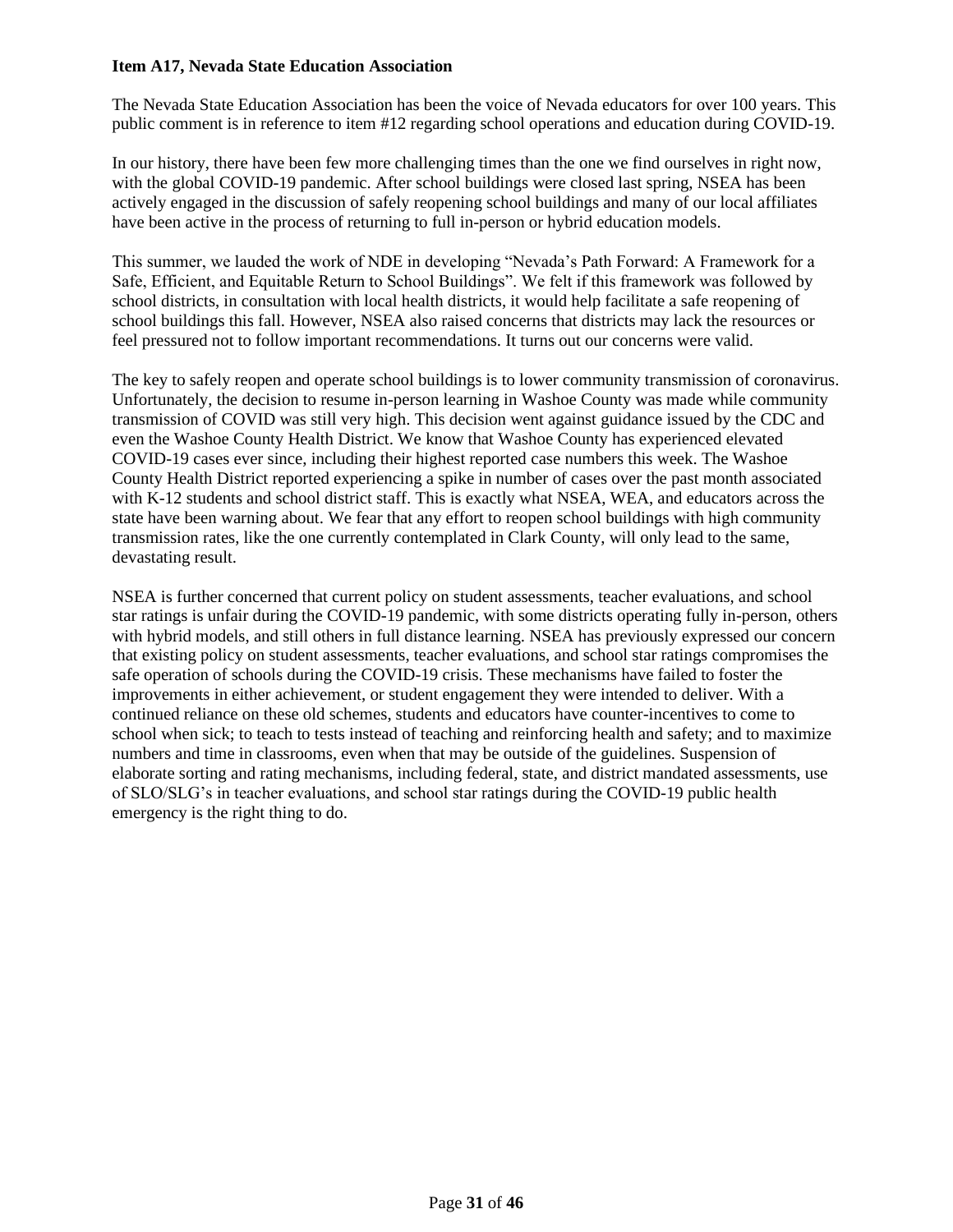### **Item A18, Nevada State Education Association**

The Nevada State Education Association has been the voice of Nevada educators for over 100 years. Since the early days of the COVID-19 pandemic, NSEA sounded the alarm about the deleterious impact this crisis is having on public education and the state budget. In a letter to the Commission on School Funding in April, we warned the economic impacts of this crisis would be devastating and long-lasting. We wrote:

While NSEA believes the school funding plan should be updated to reflect the changing needs of Nevada, it would be completely irresponsible to implement this radical shift during these already turbulent times. While NSEA's previous concerns with the new funding plan remain, the new economic realities not only undermine school funding generally but also the work of the Funding Commission specifically. The main charge of the Funding Commission is to model the new funding plan, running it alongside the Nevada Plan in the current fiscal year and to make recommendations based on these numbers. However, data from this fiscal year likely will need to be discarded, as Nevada's economy came to a screeching halt toward the end of the third quarter. Even after stay at home orders are lifted and businesses begin to reopen, we know that the economy will take time to return to anything that resembles normal, and that normal may very well resemble the last Nevada recession.

Our concerns proved wholly prescient, as numbers in modeling at the Funding Commission varied wildly from month to month over the summer, projecting new winners and new losers at three consecutive meetings. Meanwhile, Nevada's budget hit a wall resulting in \$156M is painful cuts to K-12 education including total elimination of weighted funding for at- risk students and English learners—the very basis for the new funding formula. And with COVID-19 cases hitting record highs this week, the crisis and the related economic impacts are far from over. Before this week's meeting of the Economic Forum, the Governor requested 12% reduction proposals from all departments, including NDE, for the next biennium.

NSEA maintains it is completely irresponsible to effectuate a radical shift in the state's education funding formula in the middle of a global pandemic, as devastating cuts are being made to our schools. The only responsible course of action for the state is to delay the implementation of SB543 until after the pandemic, while education stakeholders are able to develop a revenue plan to get us out of the current economic crisis and on our way to optimal funding.

To this end, NSEA is again asking the Nevada State Board of Education to take additional leadership in fighting for the resources for our schools and adopt a formal position in support of AJR1 from the 32nd Special Session. AJR1 would amend the Constitution to increase the mining tax from 5% of net proceeds to 7.75% of gross proceeds. This would generate \$485 million in new revenue. Included in AJR1 is a provision that dedicates 25% of revenues that could be spent for educational purposes.

While our schools and other vital state services are suffering, we know there is another side of this economic crisis, with billionaires amassing significant new wealth. Nevada is the world's 5th largest producer of gold. Large mining companies have been making record profits with gold selling near record highs of \$1900/oz, yet the mining industry pays very little in state taxes. AJR1 is the mining tax proposal that would deliver the most resources to K-12 public education. A half-billion dollars in new revenue for Nevada is the right-sized treatment of an industry that has enjoyed a sweetheart deal since Nevada's beginnings. The proposal is also significant enough to move the needle on the chronic underfunding of Nevada schools and other vital services families depend upon. If passed during the 2021 Legislative Session, AJR1 would go before Nevada voters in 2022.

NSEA has been working to address the chronic underfunding of public education in Nevada for decades. While AJR1 is only a part of what is needed to deliver a high-quality public education to every Nevada student, it is a most critical next step.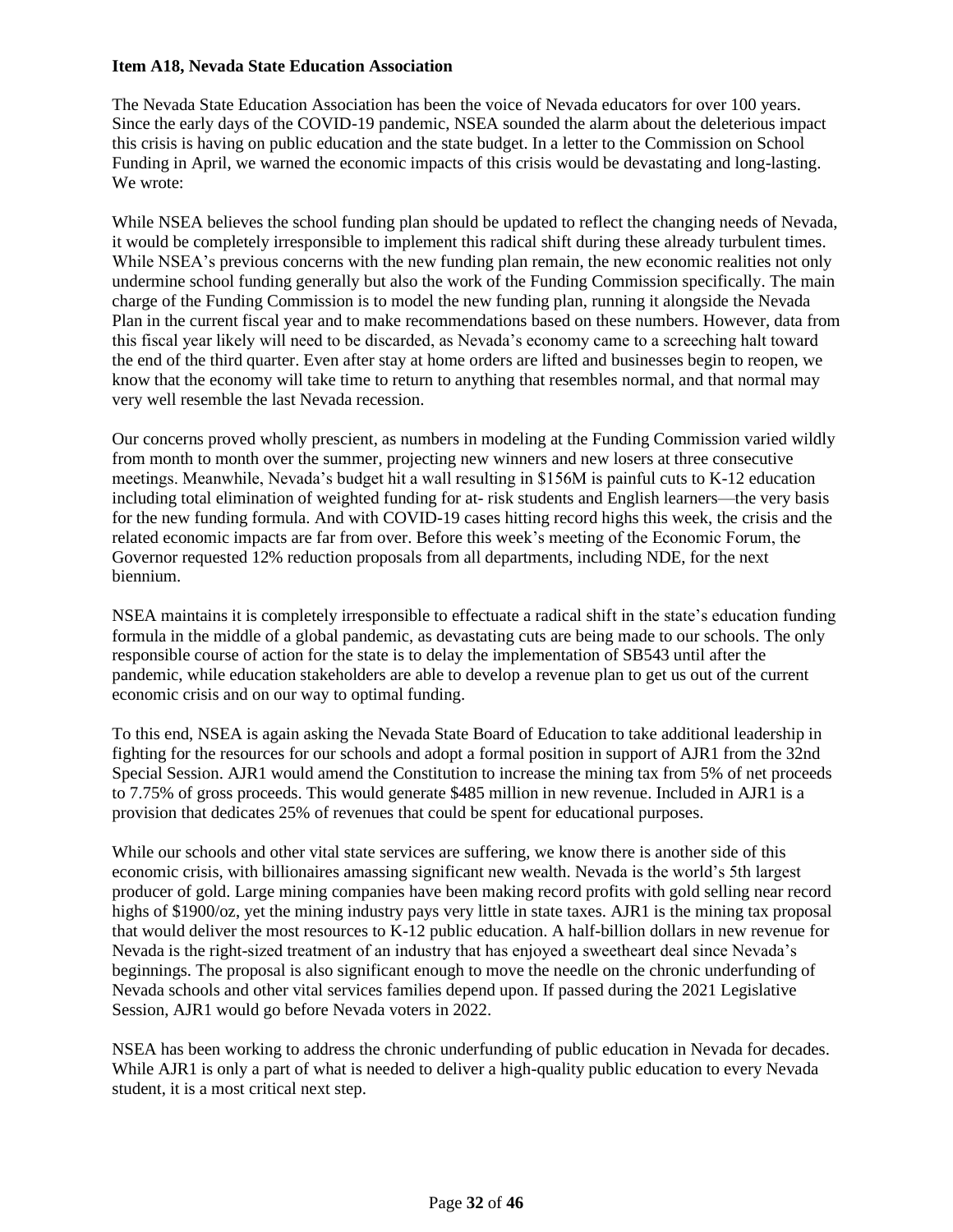## **Item A19, Malcolm Gillard**

Dear Members of the Nevada State Board of Education:

I am in my 19th year as an educator in Clark County public schools. I have taught Gifted and Talented Education (GATE) for the majority of my career. A portion of my time is spent identifying students with gifted characteristics. GATE specialists often rely on teacher recommendations, student academic achievement, and test scores.

I am concerned about the use of normative-reference testing, such as the Measurement of Academic Progress (MAP) test in our schools. The MAP test is a partial, and often flawed, indicator of student learning, yet we use it to make a number of decisions about instruction, student academic performance, and enrollment in programs like GATE. We often use MAP test scores to help identify students for the GATE program in the absence of other academic measures as early as the second grade. The problem with this is that some of these young students have no experience with standardized or computer-based assessments, and as a result, the tests do not accurately reflect the readiness of our low income and students of color who often do not have access to enriching technology programs at home.

When students are enrolled in GATE, I work closely with their grade-level teacher to build an enriching and challenging curriculum. We have access to student MAP scores, but those scores are often unhelpful in the GATE classroom. First, the scores are reported on what is called a RIT scale. This scale means little to classroom teachers who are trying to ensure that students are achieving grade level standards. I have also found the RIT score to mean little to me about what students know. Sometimes students score well on the MAP test, but in the classroom, they cannot perform the skills the test says they know. In other cases, students are performing well beyond the content measured on the test. I no longer rely on MAP scores.

When we do not have a reliable indicator, like a test, to identify students for GATE or other services, we rely more on teacher recommendations, and research proves that reliance on a single criteria, such as a teacher recommendation, disproportionately disadvantaged students of color and low income students in our schools. This is reflected in the lack of diversity within the GATE program across Clark County Public Schools.

I strongly encourage the Board to reconsider the use of the MAP test in our schools. We need a criterionreferenced or individualized assessment that is fully aligned to our state academic standards that provides understandable and reliable scores.

Sincerely,

Malcolm Gillard, Ed.D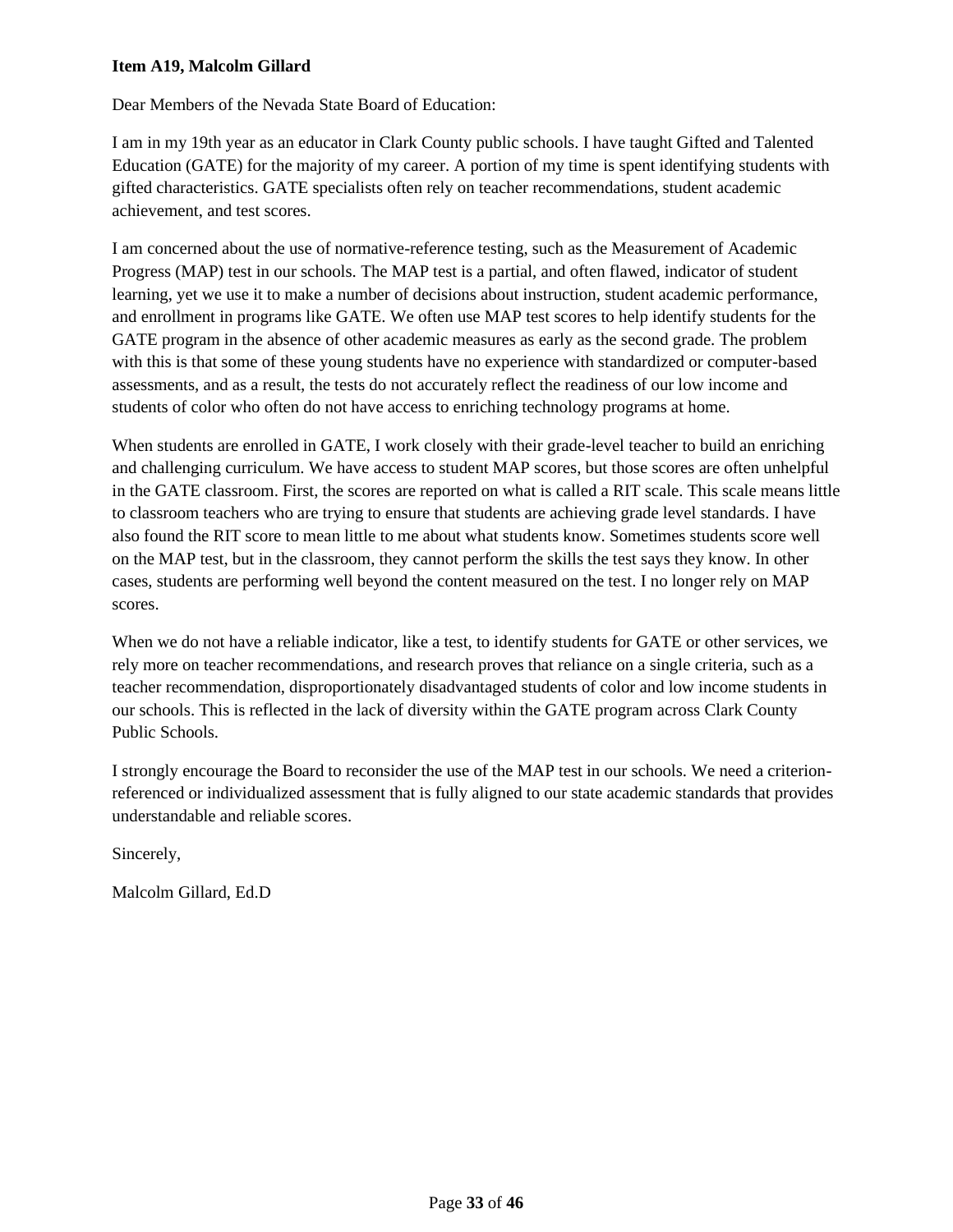- 1. Humboldt County School District submitted public comment regarding Regulation #R064-20.
- 2. Washoe County School District submitted public comment regarding Regulation #R064-20.
- 3. Victor Salcido, Executive Director of the Charter School Association of Nevada submitted public comment regarding Regulation #R064-20.
- 4. Clark County School District submitted public comment regarding Regulation #R064-20.
- 5. Carson City School District submitted public comment regarding Regulation #R064-20.
- 6. Lyon County School District submitted public comment regarding Regulation #R064-20.
- 7. Pershing County School District submitted public comment regarding Regulation #R064-20.
- 8. Churchill County School District submitted public comment regarding Regulation #R064-20.
- 9. Elko County School District submitted public comment regarding Regulation #R064-20.
- 10. Lincoln County School District submitted public comment regarding Regulation #R064-20.
- 11. Douglas County School District submitted public comment regarding Regulation #R064-20.
- 12. Power2Parent submitted public comment regarding Regulation #R064-20.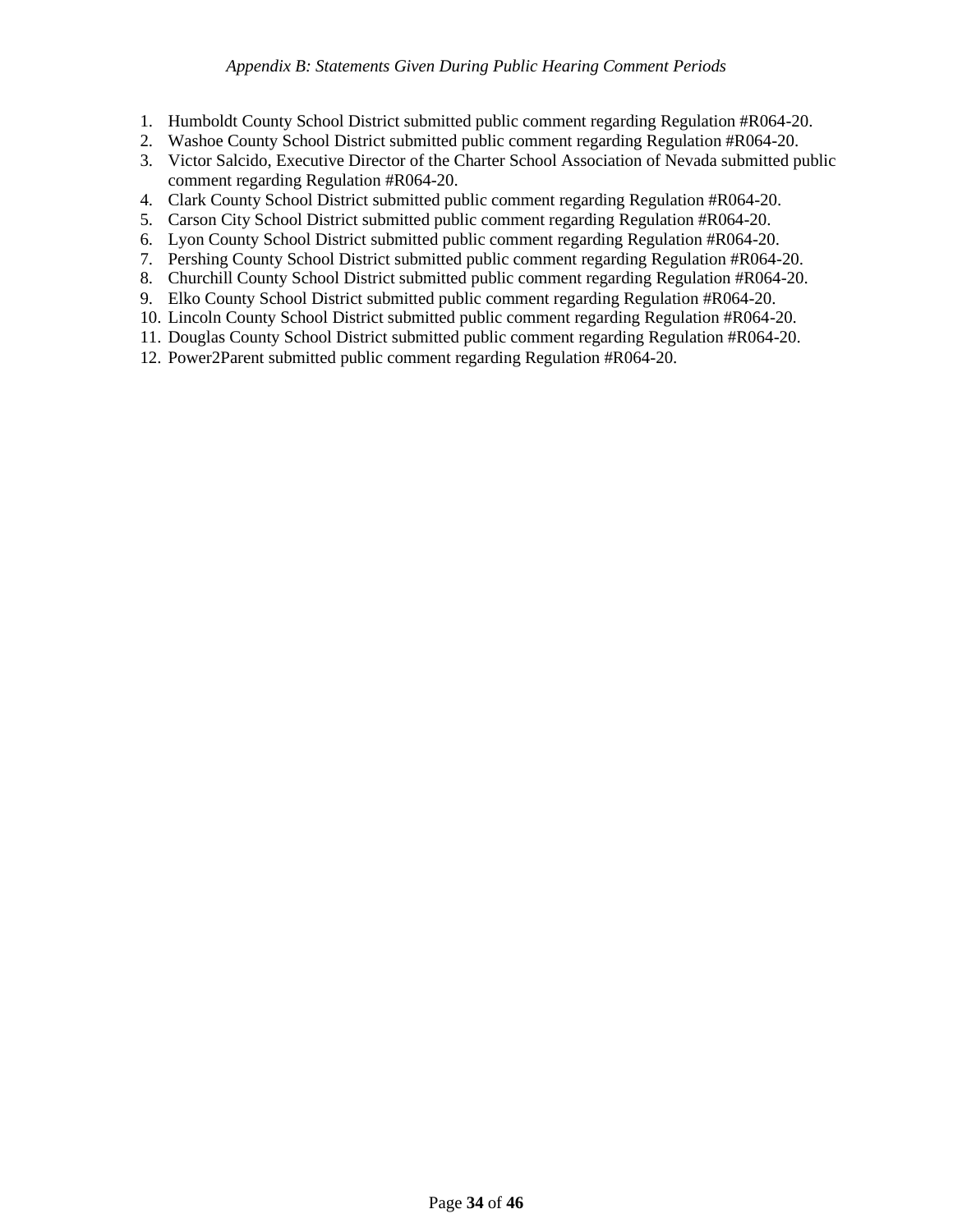# **Item B1, Humboldt County School District**

Re: Regulation #R064-20

Esteemed Members of the State Board of Education:

In reviewing the proposed regulations under consideration by the State Board of Education on November 12, 2020, Humboldt County School District would like to express our concern with regulation #R064-20 as proposed. Without question, various social factors have a significant impact on the students that we have the privilege to serve, and the information being requested likely has value in considering how to best support said students. However, to designate the collection of such information by the Board of Trustees places an undue burden on a governing body that does not have access to the majority of the proposed information.

As a result, the Board of Trustees would look to District employees to engage with various community agencies who have access to the requested information. This creates a duplication of effort, and would place an undue burden on districts in order to seek out and compile such information. As a result, the proposed regulation would create economic impact on school districts as additional personnel would be required to meet the reporting requirements as defined.

Humboldt County School District currently uses a variety of social factors in regards to the provision of services for our students. This includes data relative to attendance, free and reduce lunch eligible, homelessness, counseling contacts and transportation. This information, in addition to other data, direct hiring practices across the district in order to meet the needs of our students.

As a district, we support the collection of the data points that are named above, and can affirm that said information guides our district practice. We would formally request that the SBOE not support the exhaustive and not district generated data points outlined in #R064-20.

Thank you for your consideration of these comments and ask that #R064-20 not be supported as presently defined.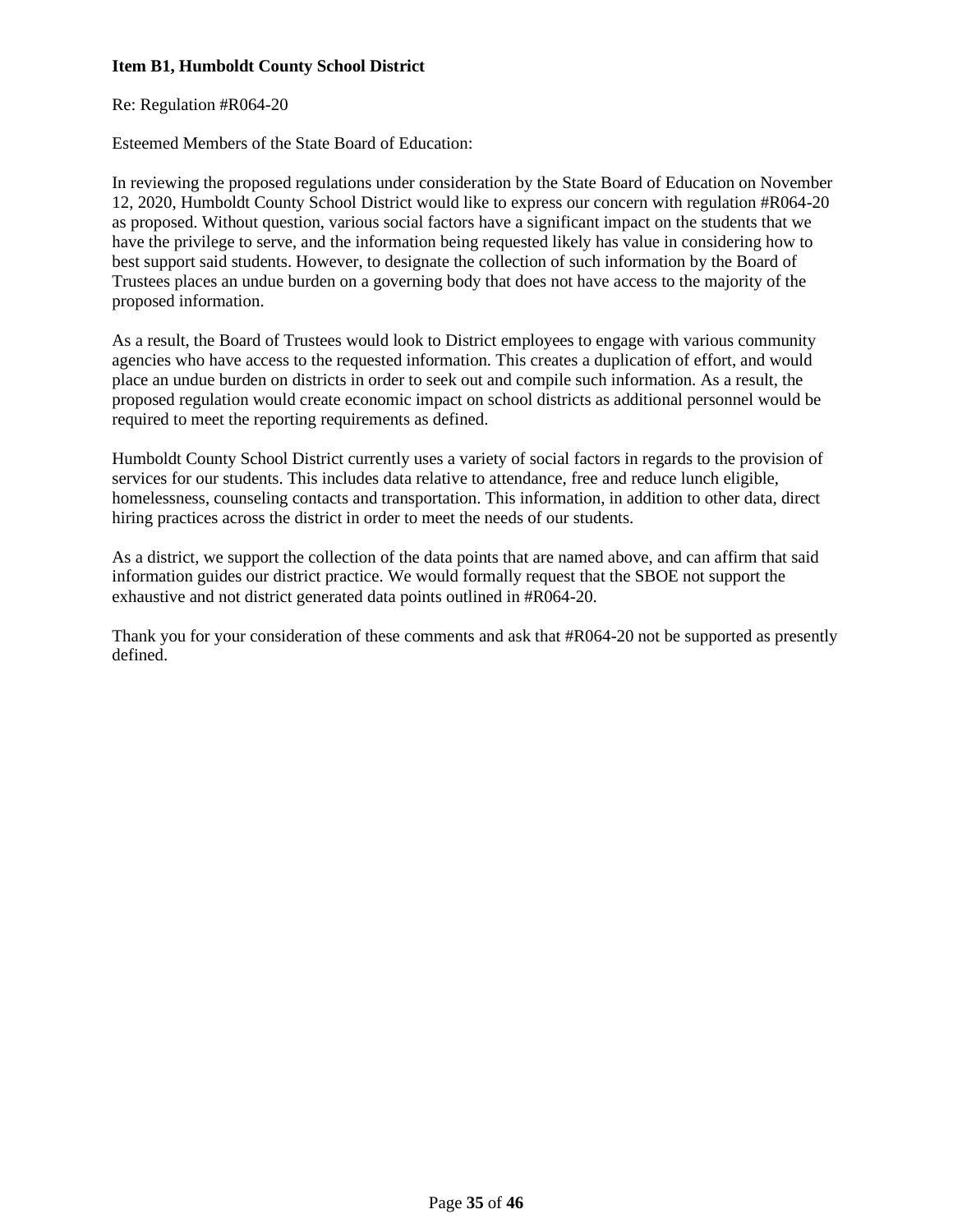## **Item B2, Washoe County School District**

Regulation LCB File #R064-20

Honorable Members of the State Board of Education:

Please accept these comments on behalf of Washoe County School District regarding the proposed LCB File #R064-20.

After reviewing the proposed language, Washoe County School District cannot support this regulation as proposed. While we appreciate the significant impact that social factors have on a student's ability to succeed, the exhaustive list of factors the district would be responsible for compiling would require a tremendous amount of staff time and a duplication of other county community-based efforts.

Based on our analysis, the enabling legislation in Senate Bill 267 does not require a separate report be provided to the Department, but a list of factors we will consider.

In fact, we often use social determinants and risk factors listed here as factors in decision-making regarding staffing of teachers, counselors, school social workers, psychologists, nutrition services staff and more. Conversely, the compilation of this exhaustive list of data points, some of which may not be readily available, will take our current staff away from their current work of supporting these schools. There is not currently capacity within our staff to fulfill this proposed regulation.

We do believe there would be an economic impact to this regulation if approved as written. This could potentially require additional staff or contracting with an outside agency to compile all the data required.

Washoe County School District would support compiling information around attendance, homelessness (children in transition), free and reduced lunch, and school districted provided transportation data and providing an affirmative statement to the State Board of Education that we are regularly using that information in decision-making on allocation of resources.

Thank you for considering these comments and we ask that you amend this language based on the recommendations we have made.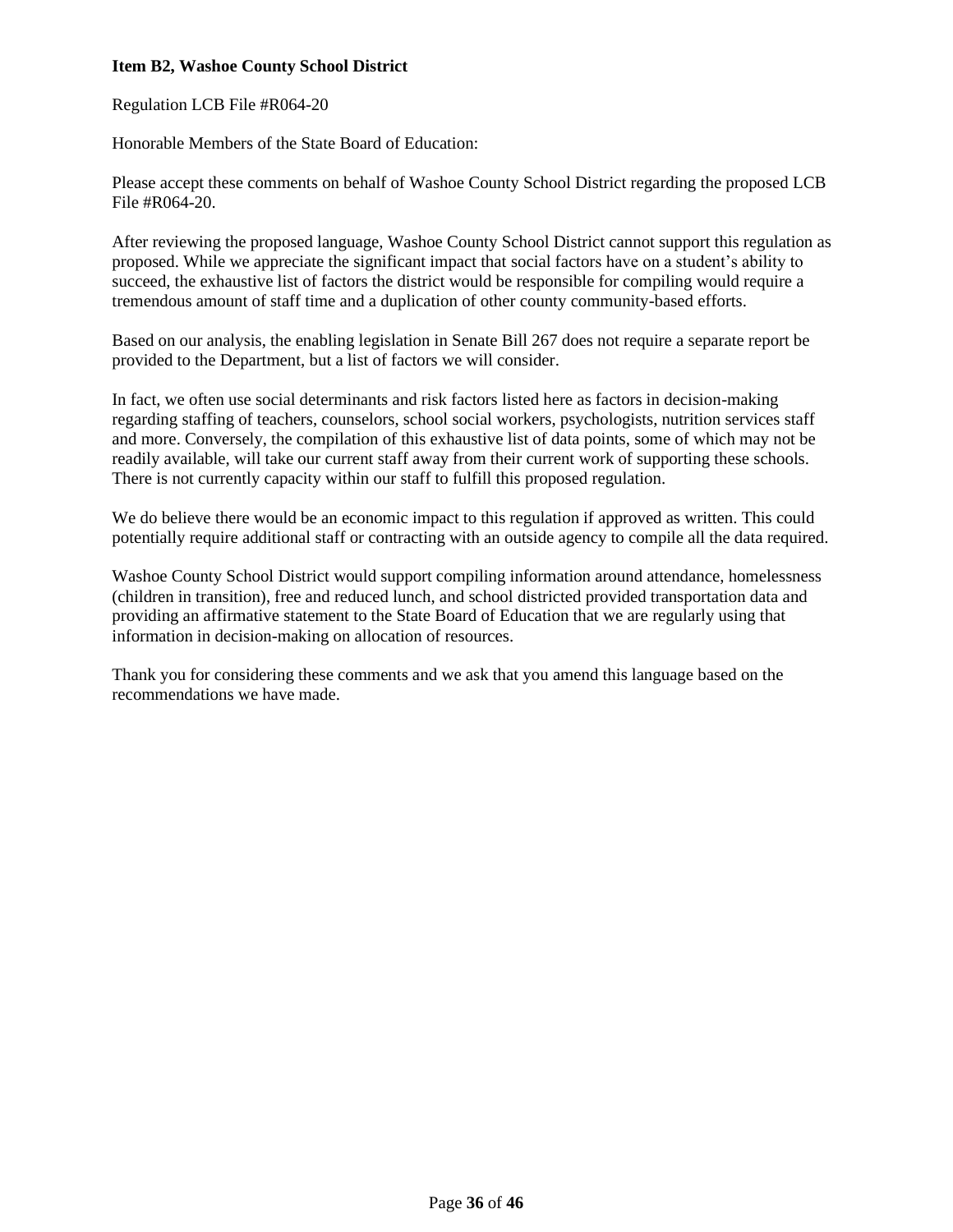### **Item B3, Charter School Association of Nevada**

Dear State Board of Education:

Public charter schools in Nevada believe strongly that social and environmental factors are crucial for the academic success of a student. To that end, public charter schools host numerous community events, including multiple resource fairs where services such as dental care, free flu shots, groceries and even mammograms are provided. They hire mental health counselors, they coordinate with multiple community outreach entities and they bring these services into the schools. These efforts have proven even more crucial during the current COVID crisis.

There is no dispute that a holistic approach to students is crucial for them to reach their full potential. That is why we can certainly appreciate the spirit and purpose behind these proposed regulations. However, it is crucial to understand that our current COVID crisis has placed enormous additional burdens on all schools, demands that go far beyond simply worrying about classroom instruction. Today, governing boards need to consider logistics including balancing hybrid schedules, room occupancy rates, virtual education delivery, heightened cleaning and sanitation services, and the basic health and safety of both staff and students to a level that would have been unimaginable a year ago. All of this in addition to ensuring that academic performance does not suffer. To say schools are stretched thin would be a gross understatement. And that goes for every level of the school. We are seeing high levels of teacher burnout, administrator burn-out and overburdened governing boards. Simply put, to impose the additional responsibilities contained in these proposed regulations, especially at this particular time, would not only be onerous but would seem insensitive to the current plight our schools.

We ask so much of our schools. We ask them to wear so many hats. They are social workers, they are caregivers, they are mental health counselors, they are family therapist all on top of being top-level educators. These additional proposed requirements, as written, would require them to also become demographers and economists. There is no argument this data could be useful, but the burden of collecting and presenting it should not fall on our already depleted public schools. We respectfully ask that the proposed regulations not be adopted as written and that we work together to meet the requirements of the statute without further overburdening our public school system.

Yours truly,

Victor Salcido Executive Director Charter School Association of Nevada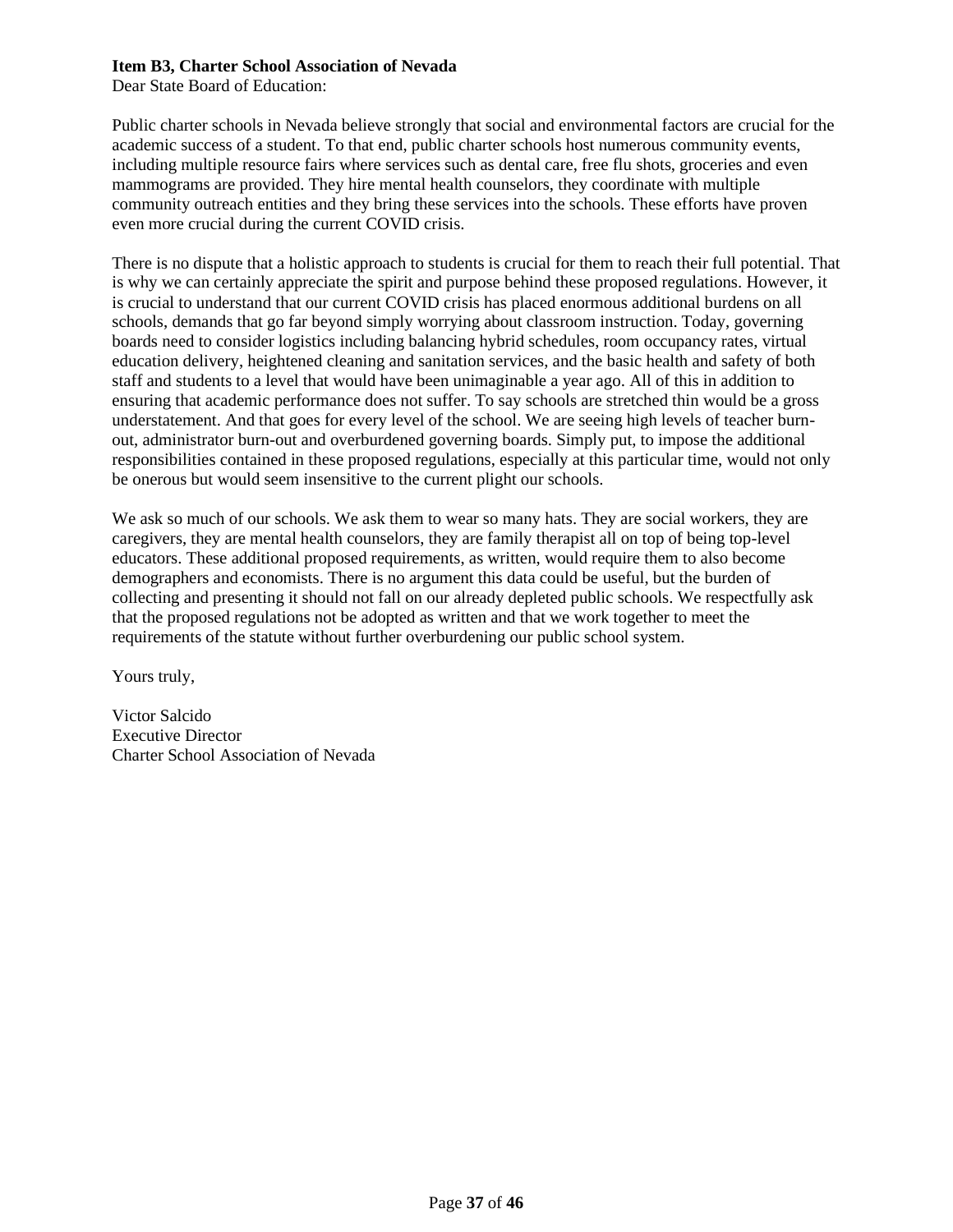# **Item B4, Clark County School District**

Regulation LCB File #R064-20

Honorable Members of the State Board of Education:

The Clark County School District is concerned with the proposed regulation outlined in LCB File #R064- 20. After reviewing the proposed language, the Clark County School District cannot currently support this regulation. During the 2019 Nevada Legislative Session, the district spoke on the record that while social and environmental factors play a role in a student's ability to succeed, it should not be put on school districts to create a list of external factors. The proposed exhaustive list, put under the responsibility of the district to compile, would require a tremendous amount of staff time and a duplication of other county and state community-based efforts.

As part of the proposed regulation, the Clark County School District would support compiling information related to student attendance, students in transition, free and reduced lunch, and school district transportation data. However, it should not be the district's responsibility to report on items such as affordable housing, the number of grocery stores and food banks, county-wide transportation, and crime and violence rates.

In reviewing Senate Bill 267 from 2019, the district does not believe the bill requires a separate report be provided to the Department. Instead, the bill requires the district to only identify and consider environmental and social factors when making decisions concerning schools and staffing. Per NRS388G, each school in Clark County utilizes a "School Organizational Team" to help create a site-based budget and decision-making model specific to the needs of that local school precinct.

It is the district's request that the State Board of Education amend the proposed language in #R064-20 based on these recommendations.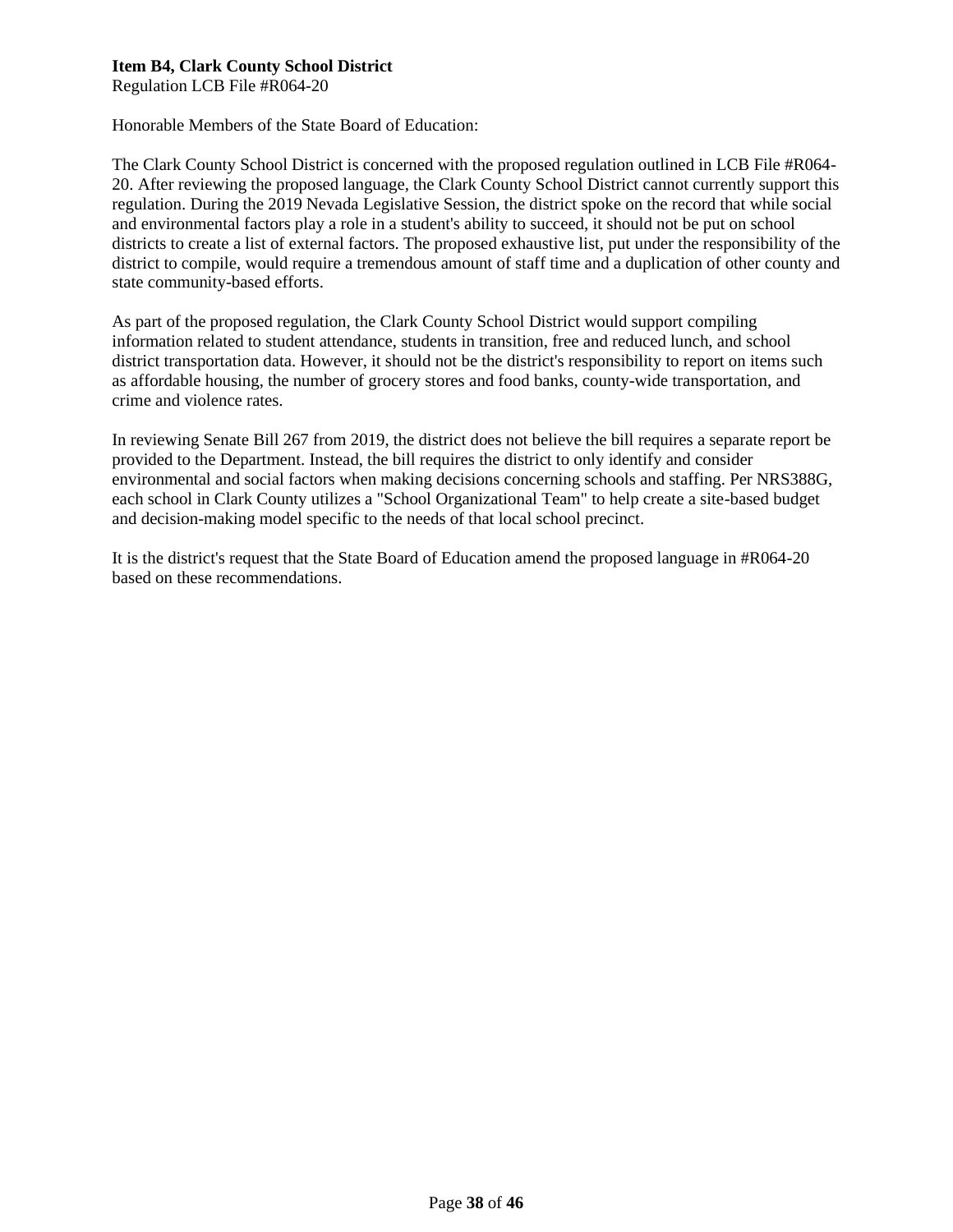## **Item B5, Carson City School District**

Re: Regulation LCB File #R064-20

Dear Members of the State School Board of Education,

The purpose of this letter is to ask for your consideration to revise language in the Proposed LCB File #R064 requiring school districts to gather a significant list of social and economic factors that may affect students' abilities to succeed. By adding this work-effort to the already long list of required reporting and accountability mandates, our district would be required to hire additional staff during an already economically challenged time. Our district works closely with City officials and staff that already record and maintain community information of this type. To require districts to duplicate this effort does not seem an expedient or efficient use of staff time and energy.

As an educational institution, it makes perfect sense for a school district to compile and maintain information relevant to the services we provide. Keeping and maintaining information associated with student attendance, academic performance, special populations, and transportation data are some items that we regularly use in our own internal decision making processes and we have systems established to continue to maintain this information.

At the present time, Carson City School District does not support Regulation LCB File #R064-20 as proposed and asks that school districts not be required to duplicate time and effort to obtain and maintain community information already available through other community sources.

Sincerely,

Richard Stokes, Superintendent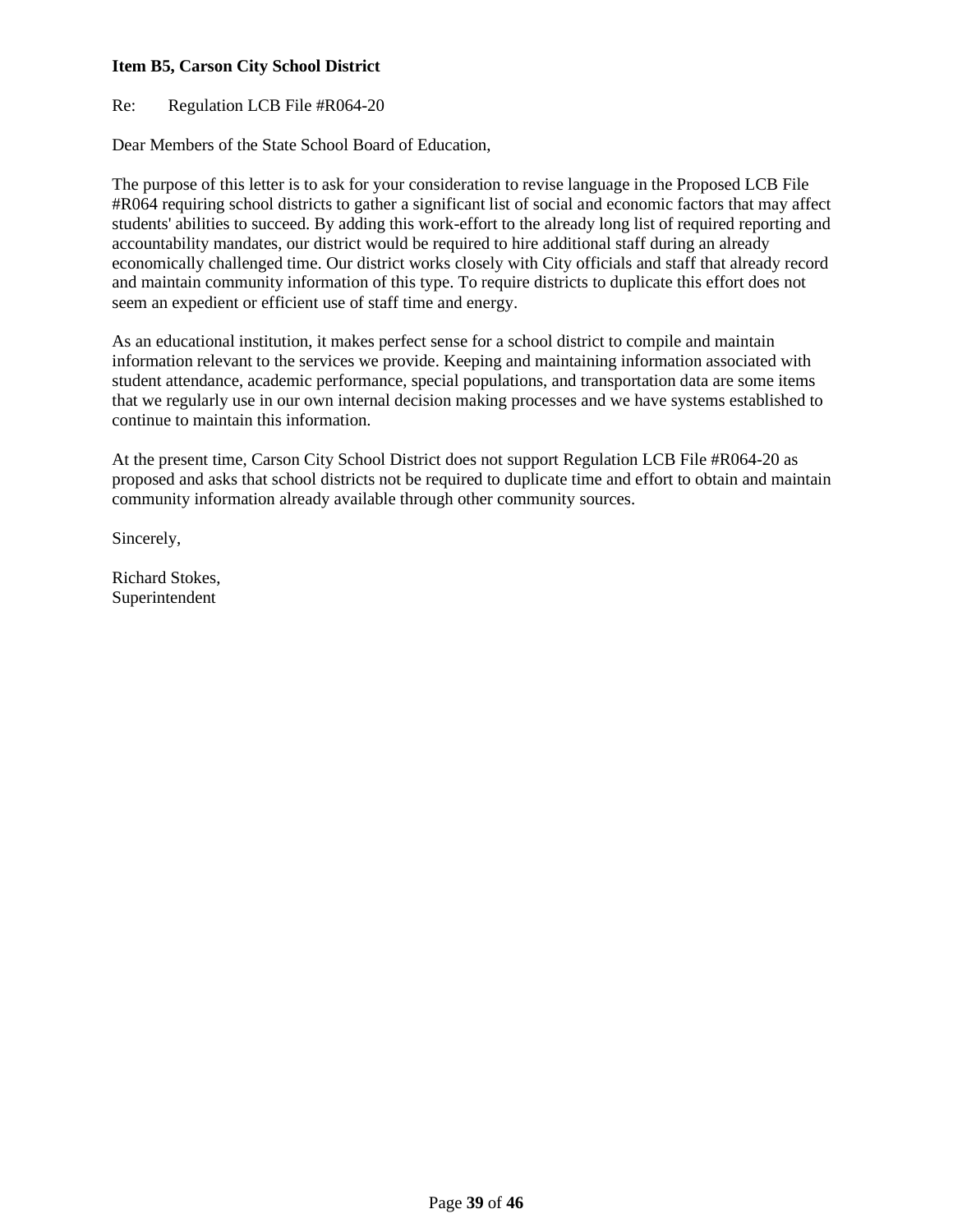# **Item B6, Lyon County School District**

Re: Regulation LCB File #R064-20

Honorable Members of the State Board of Education:

I respectfully request that you accept these comments on behalf of the Lyon County School District in regard to proposed LCB File #R064-20.

A thorough review of Senate Bill 267 does not require everything that is being proposed in LCB File #R064-20. For example, there does not appear to be a reporting requirement in the bill, just that a list of factors be considered when making decisions about funding, staffing, etc. of a school. The amount of work and data required by the proposed regulation is extreme and would have a huge financial impact on the Lyon County School District as it would require at least one full time position to satisfy the requirements. This is not acceptable in a time of budget reductions and a global pandemic.

District administration from the Lyon County School District stands ready and willing to work with the Nevada Department of Education to assist in modifying language in the proposed regulation that would more closely align with Senate Bill 267. I respectfully request that school districts be given the opportunity to do so. Please do not accept this regulation as proposed.

Thank you for considering these comments as I'm confident they also reflect those of other school districts in the state.

Sincerely,

Wayne Workman Superintendent, Lyon County School District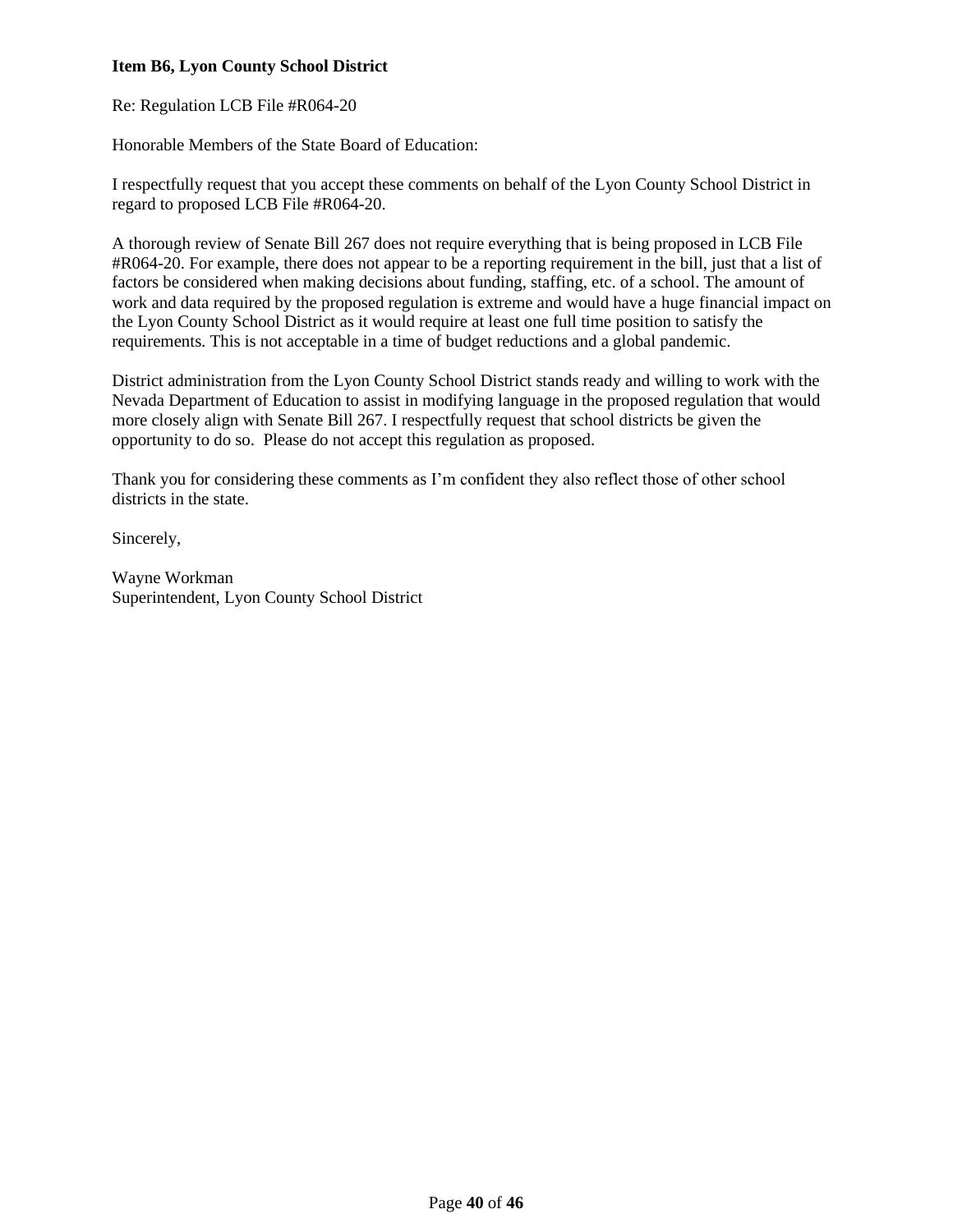## **Item B7, Pershing County School District**

Re: Regulation LCB File #R064-20

Honorable Members of the State Board of Education:

Please accept these comments on behalf of Pershing County School District regarding the proposed LCB File #R064-20.

After reviewing the proposed language, Pershing County School District cannot support this regulation as proposed. It was our understanding that Senate Bill 267 had no reporting requirement tied to it as it just asked that a list of factors be considered when making decisions about funding, staffing etc. of a school.

While we appreciate the significant impact social factors have on a student's ability to be successful, we do not feel that the tremendous amount of work of compiling the information being requested in this regulation should fall on the school district.

We will continue to use social determinants and risk factors as part of our decision-making processes when prioritizing our staffing levels and services being provided to our students. We simply do not have the staff levels to be able to compile all the data this regulation would request of the school district.

Sincerely,

Russell D. Fecht Superintendent, Pershing County School District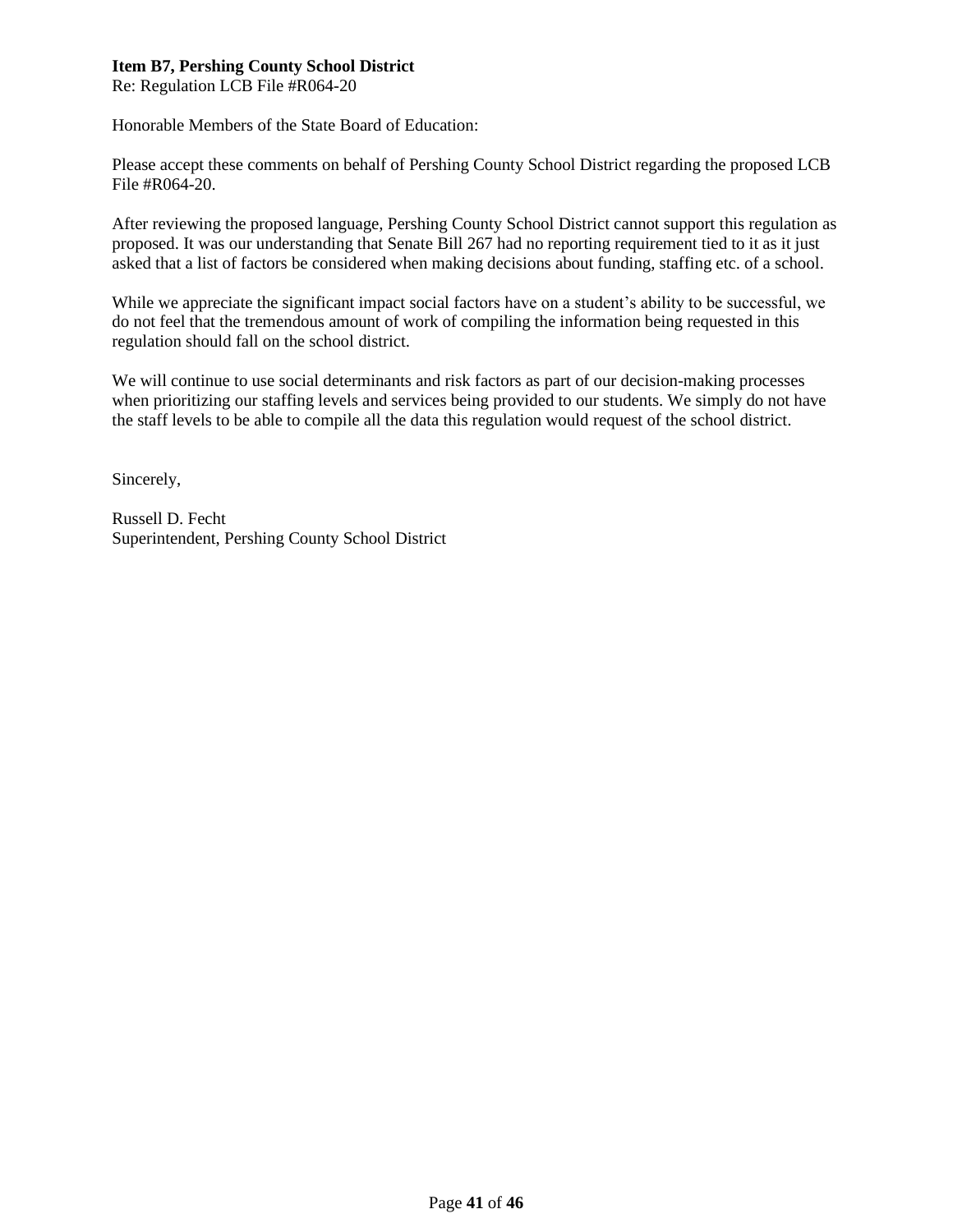### **Item B8, Churchill County School District**

Re: Regulation #R064-20

Members of the Nevada State Board of Education:

Churchill County School District would like to express our concern with regulation #R064-20 as proposed. No other time in our educational space have we experienced the number of factors that are impacting and influencing the opportunities brought forward for learners during this pandemic. During this time, we do work tirelessly with our community and county partners to provide supports and services for all of our children and staff from the district. This proposed regulation, however, would be placing the collection of data that already exists in other agencies or that can be collected by other agencies onto the district's Board of Trustees, whose role is not to complete this type of work. We do appreciate the importance of building coalitions and partnerships throughout the communities, but ask that this data be collected from those agencies who already collect it and have it readily available. This is where we get the data already to impact our staffing, our programs, and our supports. If different systems are needed statewide to support the cross-sharing of data among entities, we believe that funds and energies would be well spent on that work.

Churchill County School District does support the consideration of the data points that are being discussed, but we do ask that the State Board of Education not support #R064-20 as currently presented since it creates significant amounts of duplicated work which will be added to already stretched and strapped school districts.

Thank you,

Dr. Summer E. Stephens Superintendent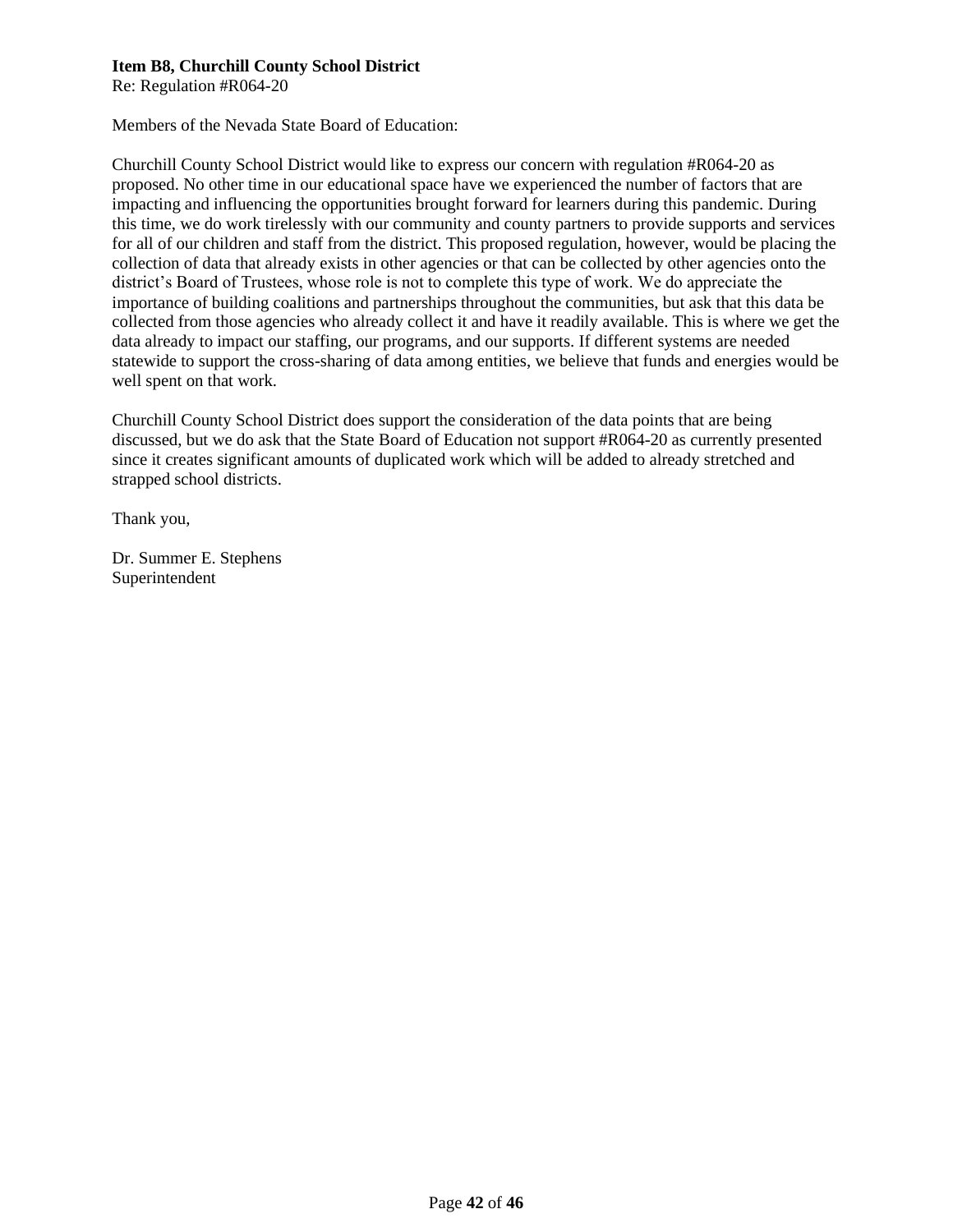### **Item B9, Elko County School District**

Honorable members of the State Board of Education:

Please accept these comments on behalf of the Elko County School District regarding the proposed LCB File #R-064-20.

Elko County School District would like to share our concern about the added reporting requirements created by #R-064-20. We recognize that there are a number of factors that impact student's readiness to learn and work closely with our community partners to address the needs of our students and their families. We identify those risk factors which have a direct impact on student performance in the classroom and school setting. This consideration aides the district in making critical decisions regarding staffing, nutrition services, academic and social emotional programing and more. The exhaustive list of data points identified as required by R-064-20 is onerous and goes far beyond the collection of information that can be most effectively utilized in meeting the needs of our community. Additionally, and importantly, the work of collecting the data will require considerable time and resources that the District does not have available.

We ask that the State Board of Education not support #R064-20 as currently presented. Thank you for your consideration.

Sincerely,

Michele Robinson, Ed.D Superintendent, Elko County School District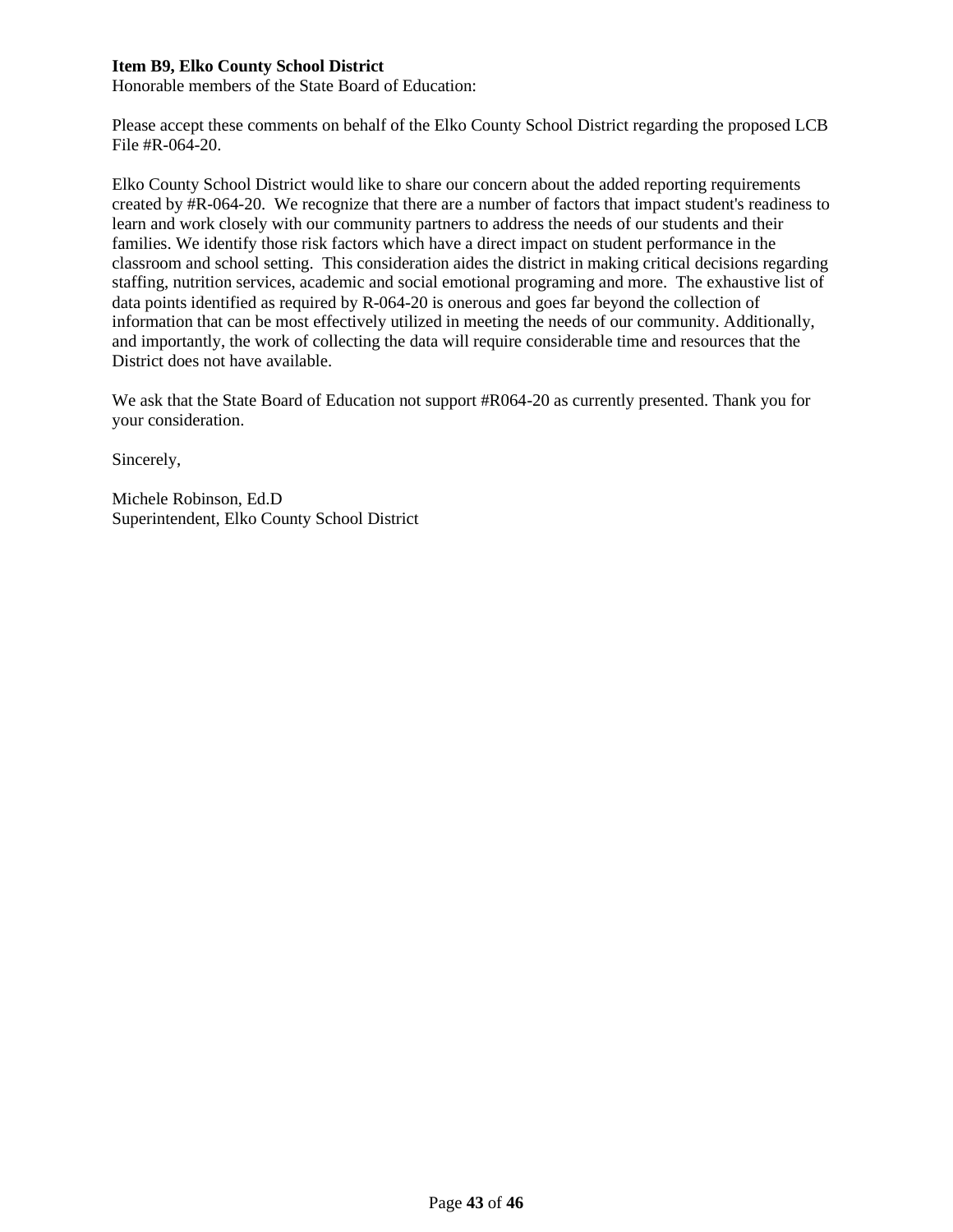## **Item B10, Lincoln County School District**

RE: REGULATION LCB FILE #R064-20

HONORABLE MEMBERS OF THE STATE BOARD OF EDUCATION:

LINCOLN COUNTY SCHOOL DISTRICT RESPECTFULLY REQUEST THAT YOU ACCEPT THESE COMMENTS IN REGARD TO PROPOSED LCB FILE #R064-20.

IN REVIEWING THE SENATE BILL 267, IT DOES NOT REQUIRE EVERYTHING THAT IS BEING PROPOSED IN LCB FILE #R064-20. FOR EXAMPLE, THERE DOES NOT APPEAR TO BE A REPORTING REQUIREMENT IN THE BILL, JUST THAT A LIST OF FACTORS BE CONSIDERED WHEN MAKING DECISIONS ABOUT FUNDING, STAFFING, ETC. OF A SCHOOL. THE AMOUNT OF WORK AND DATA REQUIRED BY THE PROPOSED REGULATION IS EXTREME AND WOULD HAVE A HUGE FINANCIAL IMPACT ON THE LINCOLN COUNTY SCHOOL DISTRICT, AS WE DO NOT HAVE CURRENT STAFF WHO COULD ASSIST TO SATISFY THE REQUIREMENTS. THIS IS NOT ACCEPTABLE IN A TIME OF BUDGET REDUCTIONS.

DISTRICT ADMINISTRATION FROM THE LINCOLN COUNTY SCHOOL DISTRICT IS WILLING TO WORK WITH THE NEVADA DEPARTMENT OF EDUCATION TO ASSIST IN MODIFYING LANGUAGE IN THE PROPOSED REGULATION THAT WOULD MORE CLOSELY ALIGN WITH SENATE BILL 267. WE ARE REQUESTING THAT SCHOOL DISTRICTS BE GIVEN THE OPPORTUNITY TO DO SO. PLEASE DO NOT ACCEPT THIS REGULATION AS PROPOSED.

SINCERELY,

PAM TEEL SUPERINTENDENT LINCOLN COUNTY SCHOOL DISTRICT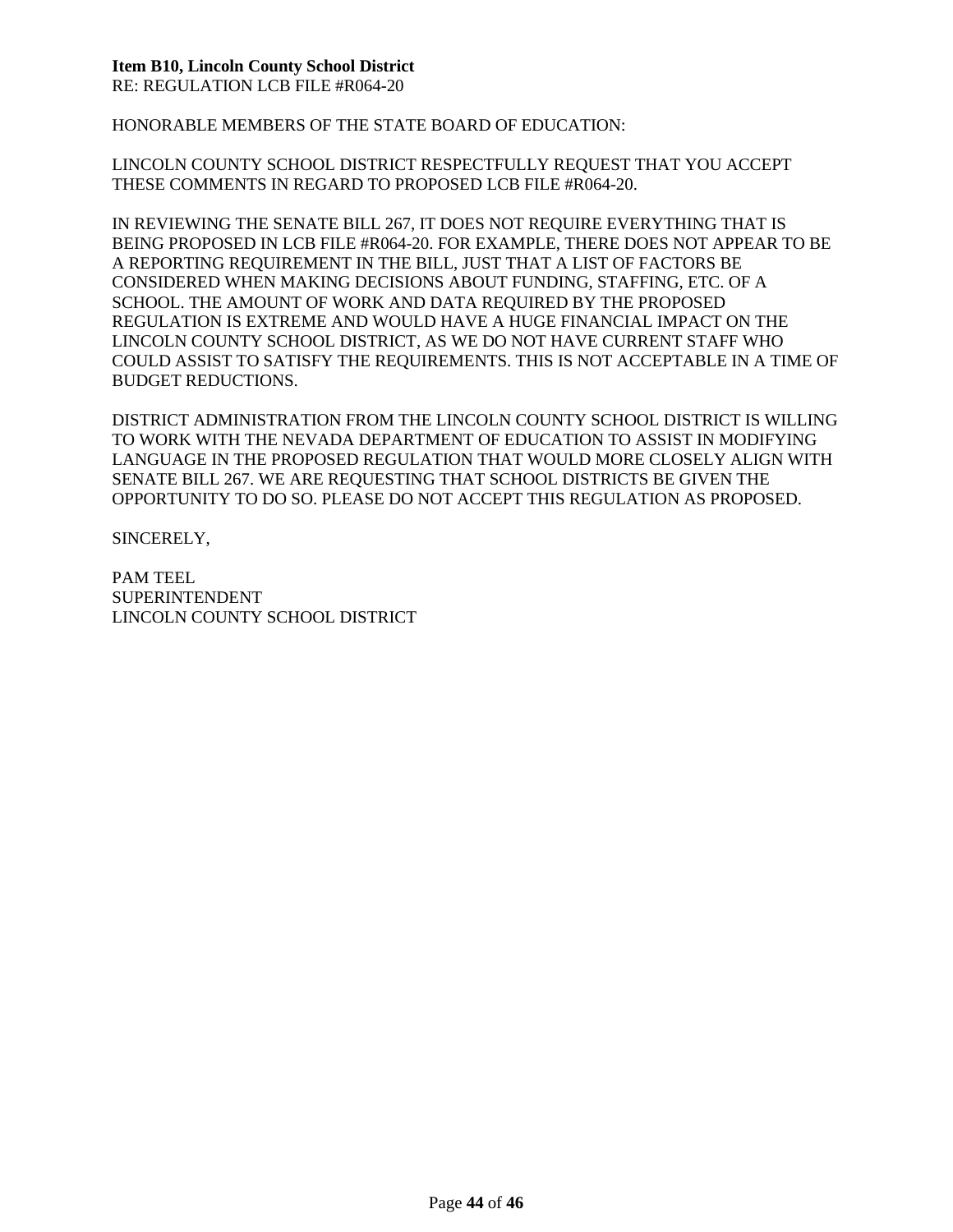## **Item B11, Douglas County School District**

Re: Regulation LCB File #R064-20

Dear Members of the State Board of Education:

Please accept this letter as public comment on behalf of Douglas County School District regarding the proposed LCB File #R064-20.

After a thorough review of the language which has been proposed, Douglas County School District cannot support this regulation. We believe the proposed language extends well beyond the original intent of Senate Bill 267 and places an economic cost on DCSD. As a rural district with limited resources, we do not have the staff to compile all the data that would be required of our district, nor should our limited funding be used to contract with an outside agency to accomplish this task.

As any school district should, Douglas County School District continually uses data and considers social factors impacting our students when making decisions that impact student learning. Everything we do as a district is with the goal to provide all of our students the best education possible, and it's important that we be allowed to utilize our staff for that mission, not collecting an endless list of data that will be extremely time intensive, and in some cases, may not even be available.

As noted previously, we do believe strongly that we need to do everything possible to level the field for all students when accessing their education. We support providing data around school attendance, free and reduced lunch, transportation data, and students in transition (homelessness).

Thank you for your consideration of this input from Douglas County School District, and I hope you will use this input to make the appropriate changes related to LCB File #R064-20.

Sincerely,

Keith Lewis Superintendent